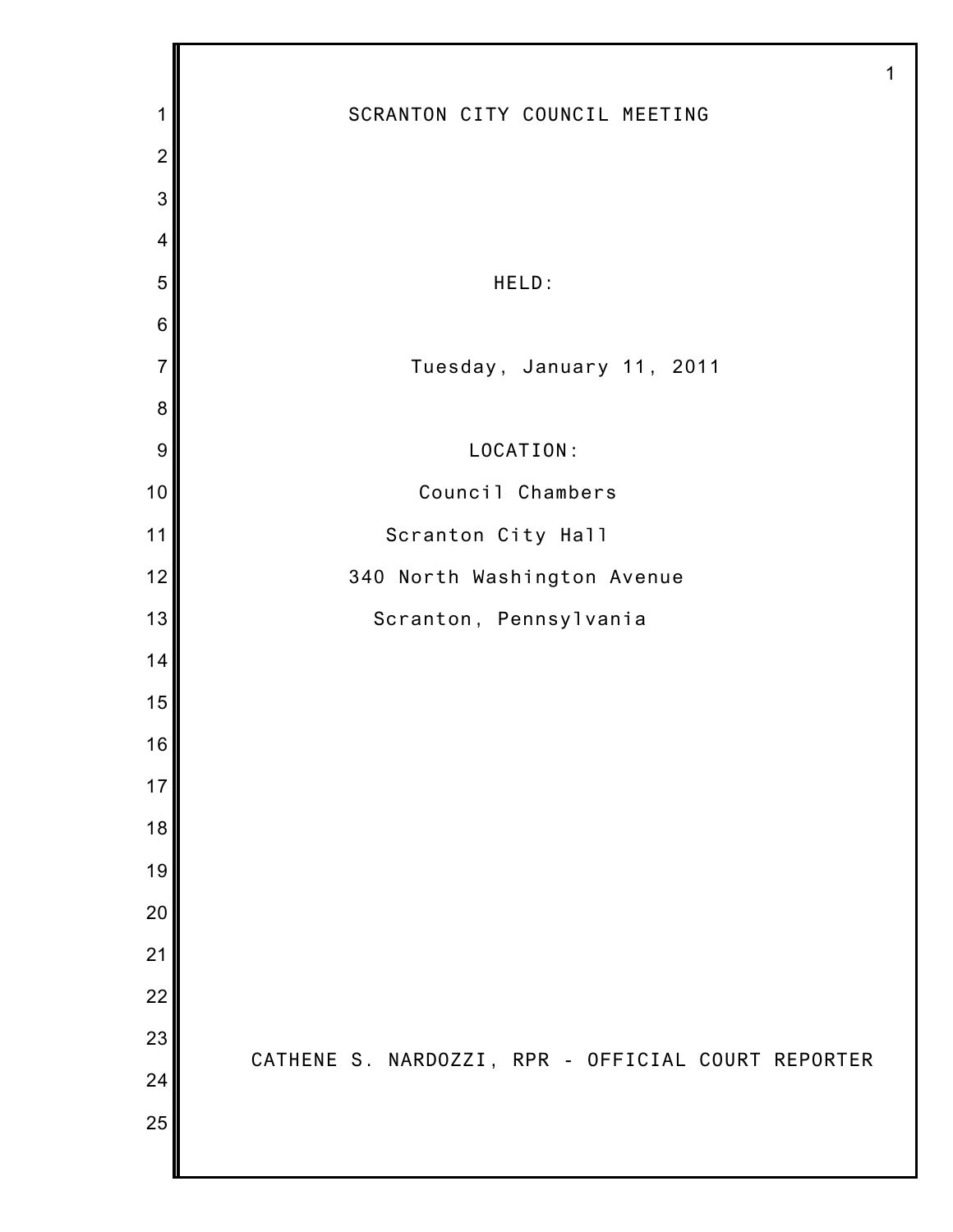| 1                   |                                      |
|---------------------|--------------------------------------|
| $\overline{2}$      | CITY OF SCRANTON COUNCIL:            |
| 3<br>$\overline{4}$ | JANET EVANS, PRESIDENT               |
| 5                   | PAT ROGAN, VICE-PRESIDENT            |
| 6                   | ROBERT MCGOFF                        |
| $\overline{7}$      | FRANK JOYCE                          |
| 8                   | JOHN LOSCOMBE                        |
| 9                   | NANCY KRAKE, CITY CLERK              |
| 10                  | JAMIE MARCIANO, ASSISTANT CITY CLERK |
| 11                  | BOYD HUGHES, SOLICITOR               |
| 12                  |                                      |
| 13                  |                                      |
| 14                  |                                      |
| 15                  |                                      |
| 16                  |                                      |
| 17                  |                                      |
| 18                  |                                      |
| 19                  |                                      |
| 20                  |                                      |
| 21                  |                                      |
| $\overline{22}$     |                                      |
| 23                  |                                      |
| 24                  |                                      |
| 25                  |                                      |
|                     |                                      |

I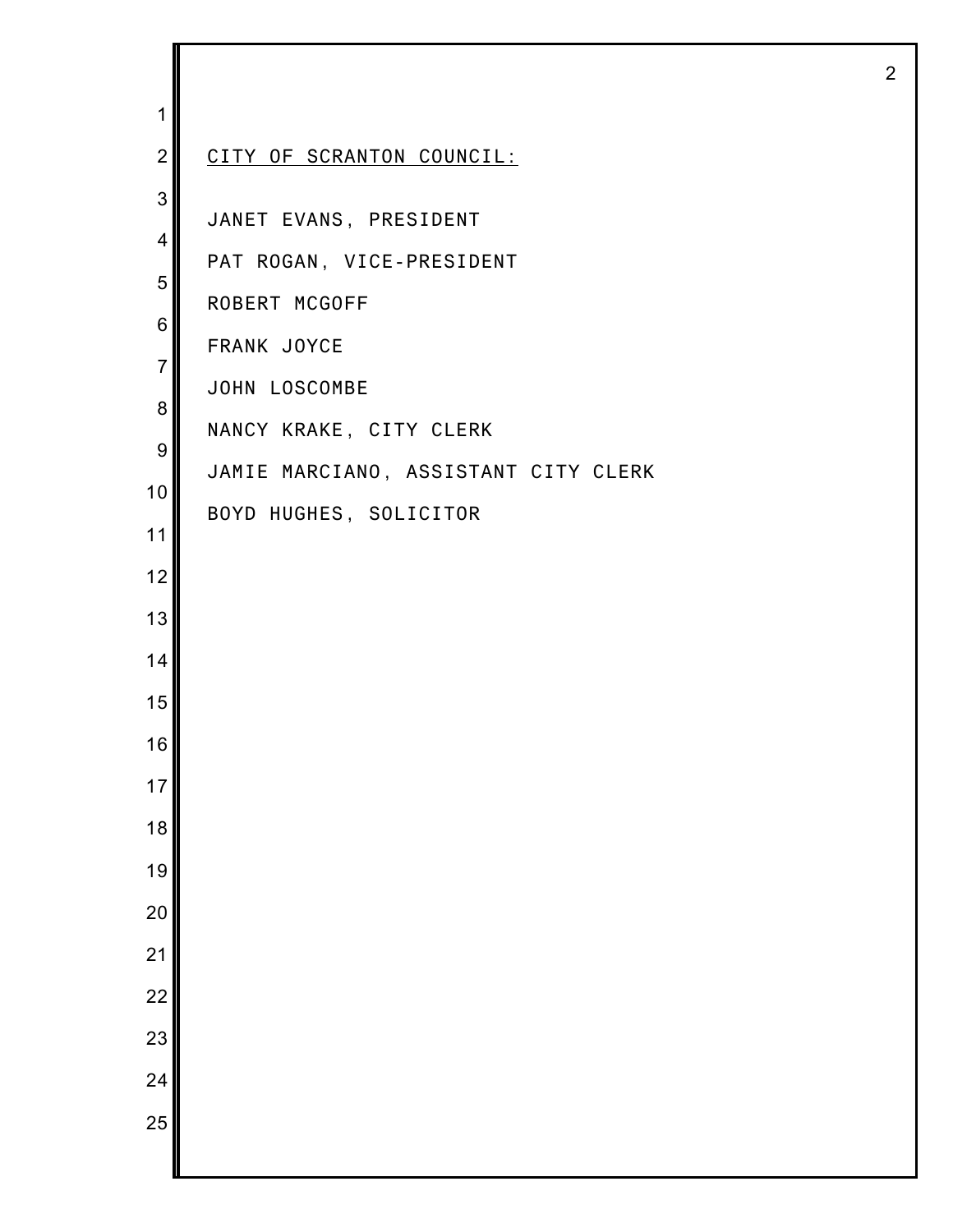| 1              | (Pledge of Allegiance recited and moment of reflection |
|----------------|--------------------------------------------------------|
| $\overline{2}$ | observed.)                                             |
| 3              | MR. ROGAN: Roll call, please.                          |
| 4              | MS. MARCIANO: Mr. McGoff.                              |
| 5              | MR. MCGOFF: Here.                                      |
| 6              | MS. MARCIANO: Mr. Rogan.                               |
| $\overline{7}$ | MR. ROGAN: Here.                                       |
| 8              | MS. MARCIANO: Mr. Loscombe.                            |
| 9              | MR. LOSCOMBE: Here.                                    |
| 10             | MS. MARCIANO: Mr. Joyce.                               |
| 11             | MR. JOYCE: Here.                                       |
| 12             | MR. ROGAN: Mrs. Evans called me                        |
| 13             | prior to the meeting, she is sick. Please              |
| 14             | dispense with the reading of the minutes.              |
| 15             | MS. KRAKE: THIRD ORDER. 3-A.                           |
| 16             | MINUTES OF THE FIREMEN'S PENSION COMMISSION            |
| 17             | MEETING HELD ON OCTOBER 27, 2010.                      |
| 18             | MR. ROGAN: Are there any comments?                     |
| 19             | If not, received and filed.                            |
| 20             | MS. KRAKE: 3-B. MINUTES OF THE                         |
| 21             | SCRANTON-LACKAWANNA HEALTH & WELFARE                   |
| 22             | AUTHORITY'S REGULAR BOARD MEETING HELD                 |
| 23             | SEPTEMBER 16, 2010.                                    |
| 24             | MR. ROGAN: Are there any comments?                     |
| 25             | If not, received and filed.                            |
|                |                                                        |

I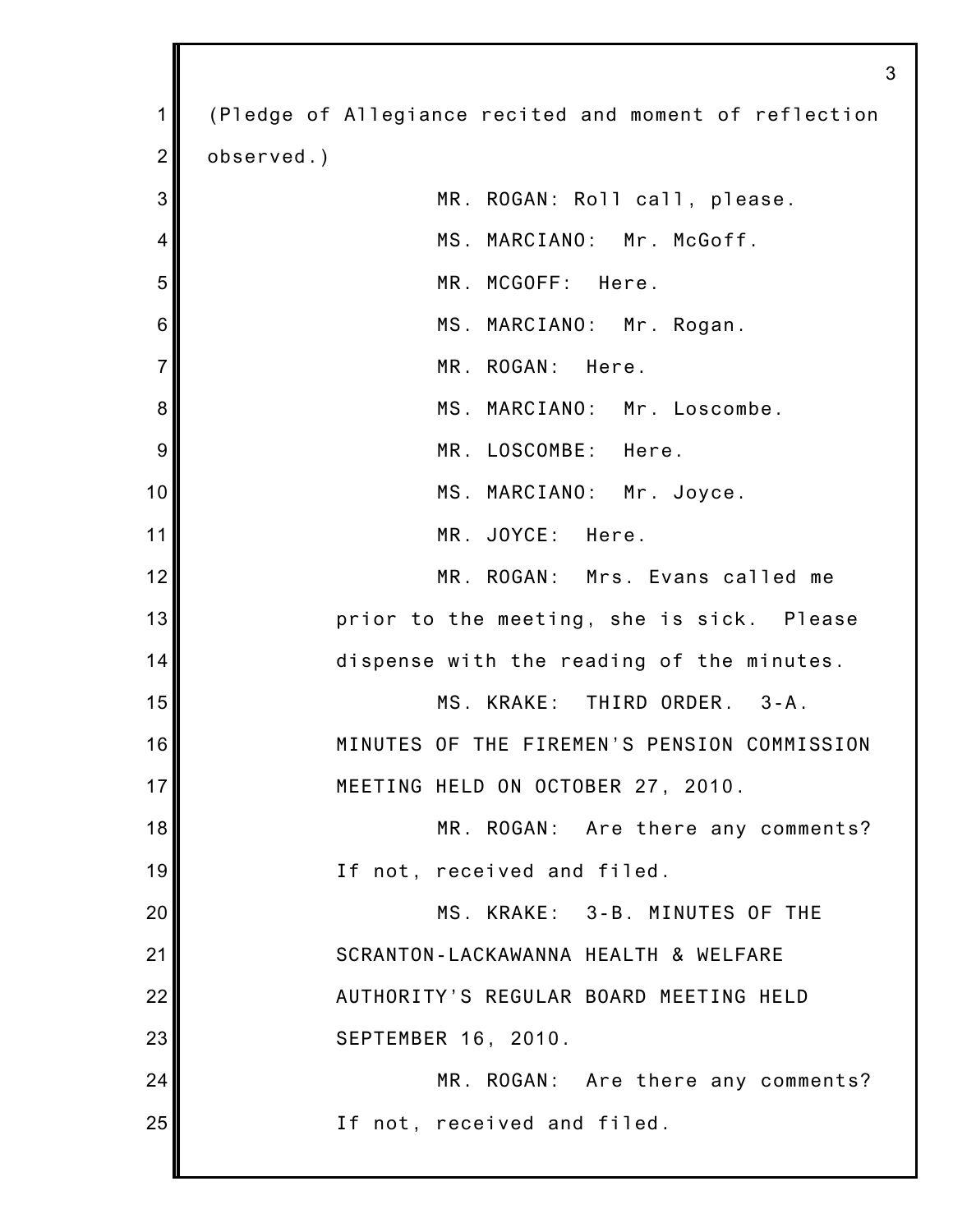1 2 3 4 5 6 7 8 9 10 11 12 13 14 15 16 17 18 19 20 21 22 23 24 25 4 MS. KRAKE: 3-C. CONTRIBUTION WAS MADE BY DAVID AND DORIS CHASE IN THE AMOUNT OF \$20.00 TO BE USED FOR MANPOWER IN THE CITY'S PUBLIC SAFETY DEPARTMENT. D. CHECK RECEIVED FROM THE UNIVERSITY OF SCRANTON, WHICH REPRESENTS PAYMENT IN LIEU OF TAXES FOR THE YEAR 2010 IN THE AMOUNT OF \$175,000.00. MR. ROGAN: Are there any comments? If not, received and filed. MS. KRAKE: 3-E. CHECK RECEIVED FROM THE COVENANT PRESBYTERIAN CHURCH, WHICH REPRESENTS PAYMENT IN LIEU OF TAXES FOR THE YEAR 2010 IN THE AMOUNT OF \$1,000.00. MR. ROGAN: Are there any comments? If not, received and filed. MS. KRAKE: 3-F. AGENDA FOR THE ZONING HEARING BOARD TO BE HELD JANUARY 20, 2011. MR. ROGAN: Are there any comments? If not, received and filed. Mrs. Krake, do we have clerk's notes tonight? MS. KRAKE: We do not have them this evening. MR. ROGAN: Thank you. Are there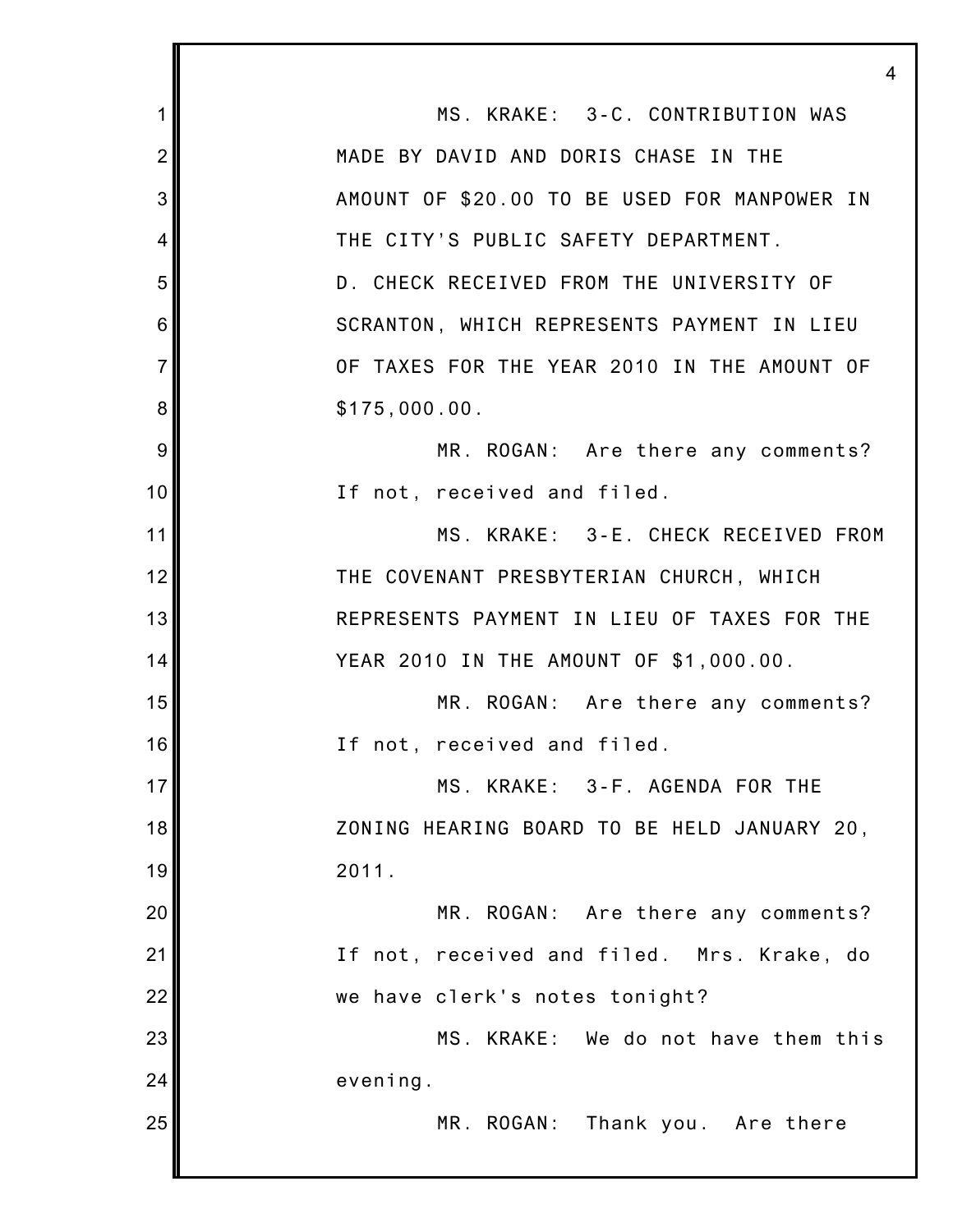|                | 5                                           |
|----------------|---------------------------------------------|
| 1              | any council members who have any            |
| $\overline{2}$ | announcements to make? Nothing?             |
| 3              | MR. JOYCE: Yes. Right now as we             |
| 4              | speak there is a benefit going on at        |
| 5              | Friendly's up in Dunmore for the Neil       |
| 6              | Armstrong School, I believe it's going on   |
| $\overline{7}$ | until 8:00 p.m. I received a last minute    |
| 8              | message from one of the PTA folks over      |
| 9              | there. If you can make it up that would be  |
| 10             | great. I believe a portion of the proceeds  |
| 11             | go to benefit the school. I know it's       |
| 12             | snowing out right now, but if you can make  |
| 13             | it up there it would be greatly appreciated |
| 14             | and I'm sure that the school would be       |
| 15             | grateful.                                   |
| 16             | MR. ROGAN:<br>Thank you, Mr. Joyce.         |
| 17             | Fourth Order.                               |
| 18             | MS. KRAKE: FOURTH ORDER. CITIZENS'          |
| 19             | PARTICIPATION.                              |
| 20             | MR. ROGAN: Our first speaker                |
| 21             | tonight is Ozzie Quinn.                     |
| 22             | MR. QUINN: Thank you.<br>Good               |
| 23             | evening. First of all, you know, it's       |
| 24             | obvious that Mr. Scopelliti and the city    |
| 25             | administration dropped the ball in 2010 and |
|                |                                             |

Ш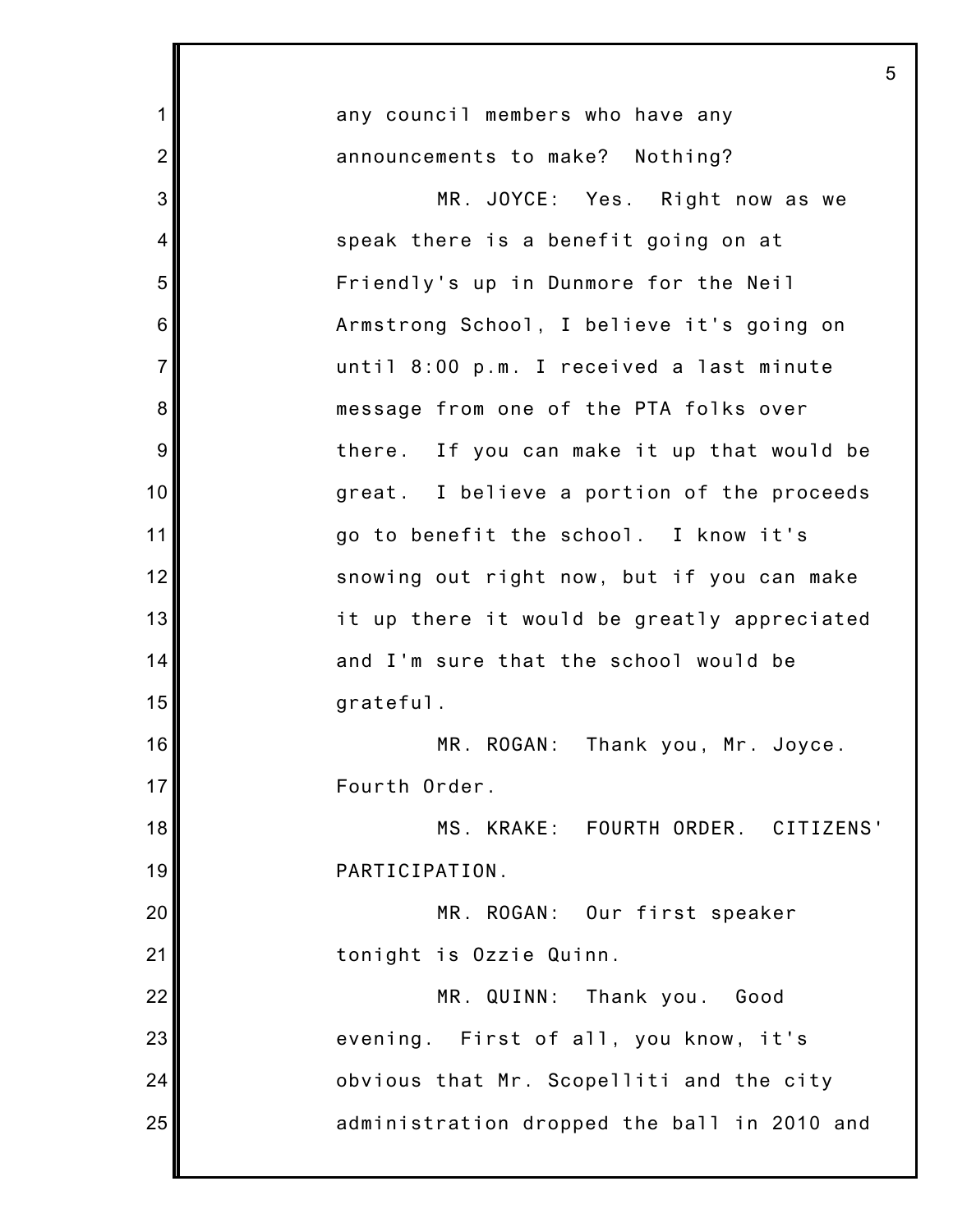thanks to Mr. Loscombe and the majority council, this year's majority was able to pick up that ball and we are pleased that we are on the right track to find ways to find more revenue and different revenue other than the old hit the people with taxes. We appreciate that very much and thank you, Mr. Loscombe, for doing that, okay?

1

2

3

4

5

6

7

8

9

10

11

12

13

14

15

16

17

18

19

20

21

22

23

24

25

And Mr. Miskell made a very good presentation and he is willing to sit around before going to Reading and answer any questions that our members may have and we appreciate Mr. Miskell for doing that. Thank you very much.

The audacity of Solicitor Kelly to say to Councilman Joyce that he is not going to answer that question it's not relevant, the hell it isn't relevant. Anything that goes on in the Parking Authority that relates to StreetSmart is relevant. The problem is they don't want to give up what they think they're autonomous and they're not autonomous, they have to answer to City Council, and it's ashame when we sit here and when you see them trying to any way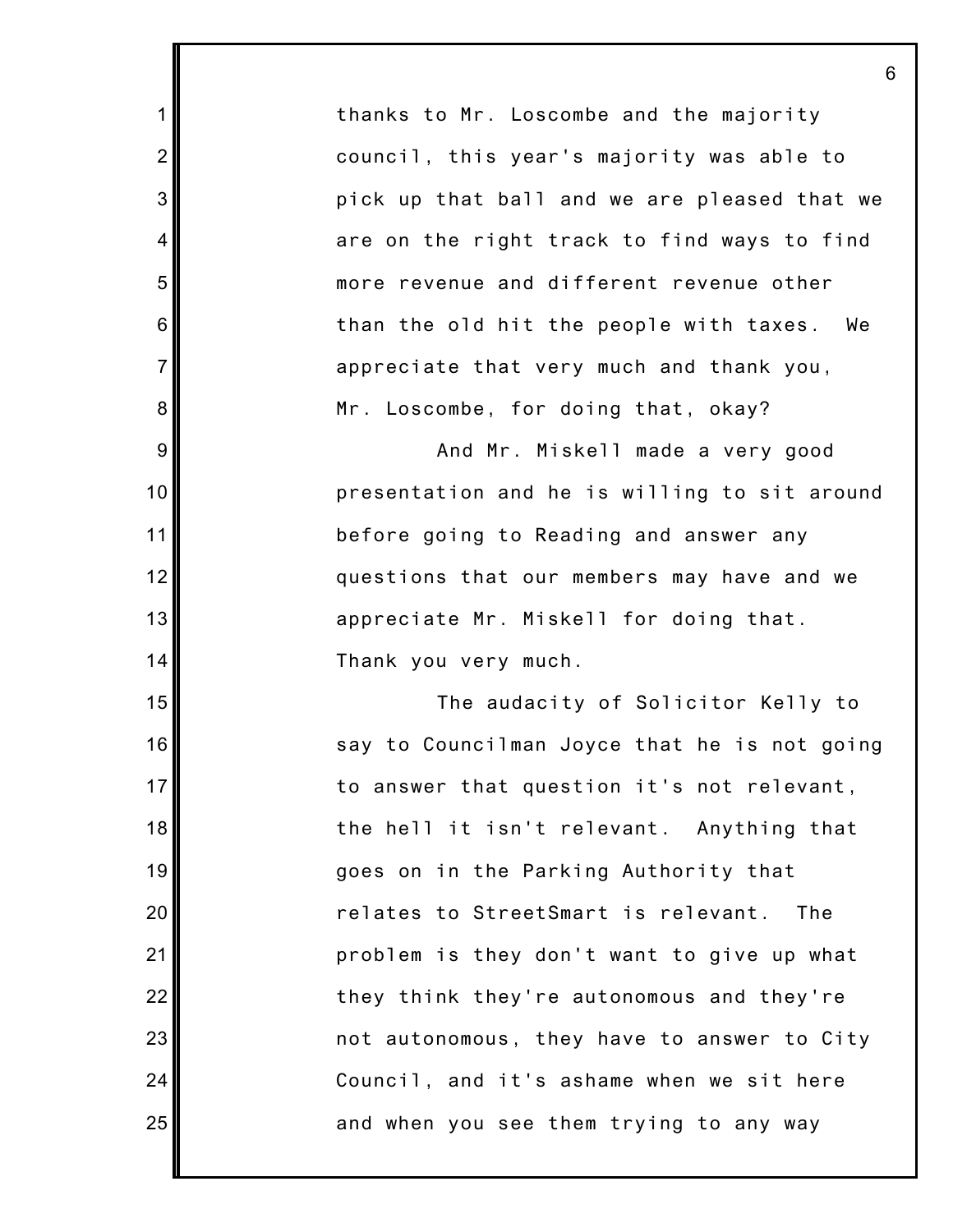whatsoever trying to deceive the public by saying, "We don't know, you put the cart after the horse," you know. What do they think, we're stupid? We know what's going on, this is the second caucus on this thing here. I come to these causes, I don't need a special invitation. No. I don't believe in the stuff that these authorities get away with, it's murder.

1

2

3

4

5

6

7

8

9

10

11

12

13

14

15

16

17

18

19

20

21

22

23

24

25

The last thing I want to ask is this here, I want to know where my money went in 2009. Where is the audit, the Rossi audit? I want to know are there any findings? Where was it spent? Is there any recommendations?

MR. JOYCE: At this point in time we do not have a final audit, we received a draft and we have been asked not to disclose the information with the public because it's not final, however, I will be addressing that during Fifth Order tonight.

MR. QUINN: Okay. Thank you very much I appreciate it.

> MR. ROGAN: Bill Jackowitz. MR. JACKOWITZ: Bill Jackowitz,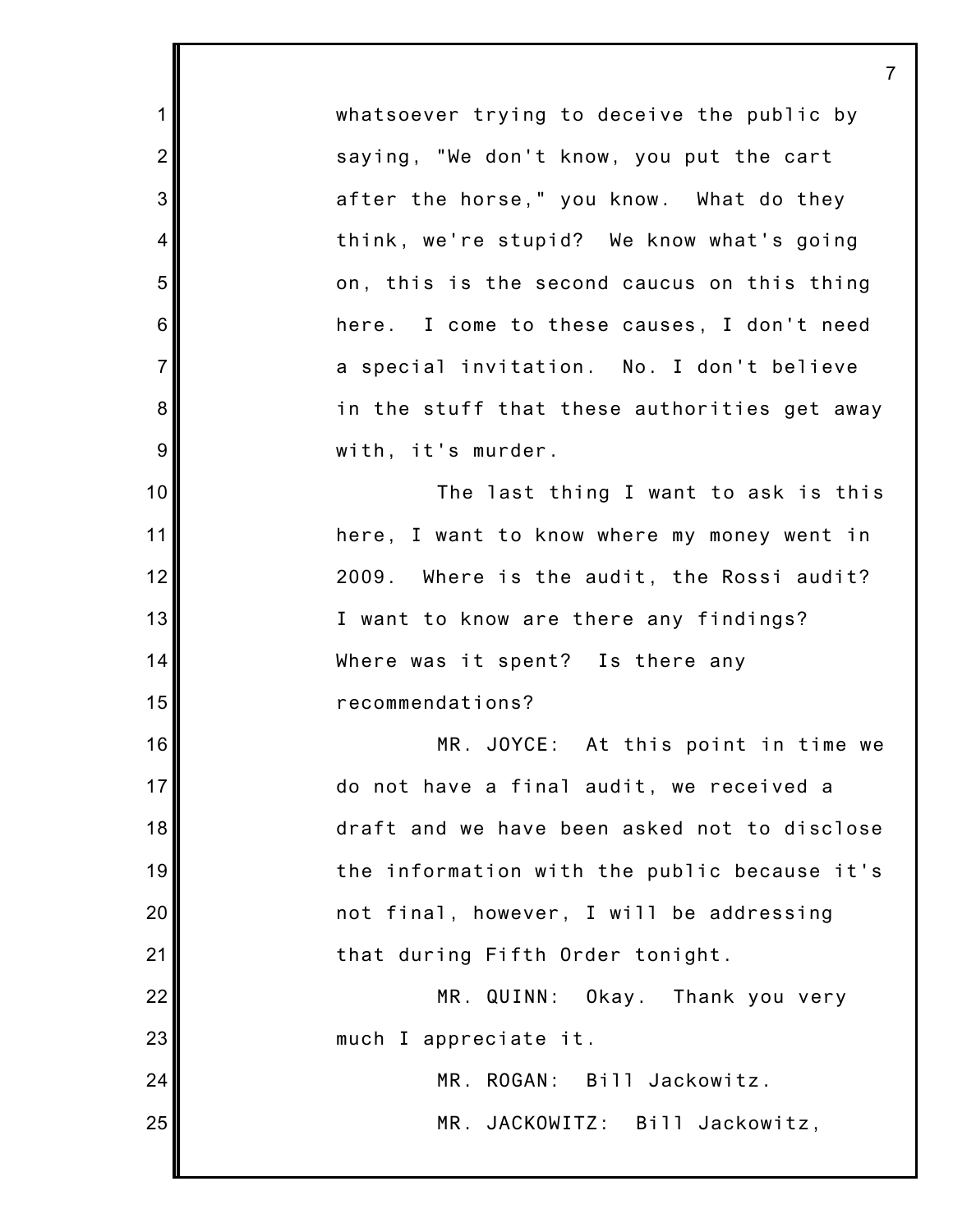South Scranton resident, member of the Taxpayers' Association. Ozzie, find Stu Renda, he will answer your question for you since he was the most qualified business administrator we have had ever had in the City of Scranton. That's right, Mr. McGoff, shake your head.

1

2

3

4

5

6

7

8

9

10

11

12

13

14

15

16

17

18

19

20

21

22

23

24

25

Bill Jackowitz, South Scranton resident, member of the taxpayers' association. Good evening, city council, Doherty doomer hypocrites. Along with the dedicated editors and staff writers from the Scranton Times-Tribune who, by the way, are responsible for the named doomers, and I did not just call city council doomer hypocrites, they know who I'm talking about, the DVH members asked, "Ask Mayor Doherty what other funds and other salaries used. He put it into the budget."

The mayor's amended budget was legally and lawfully adopted and now is law. The same thing happened in 2002 with Mayor Connors' budget. Do you remember? Doherty was finance chair?

Also tonight's caucus on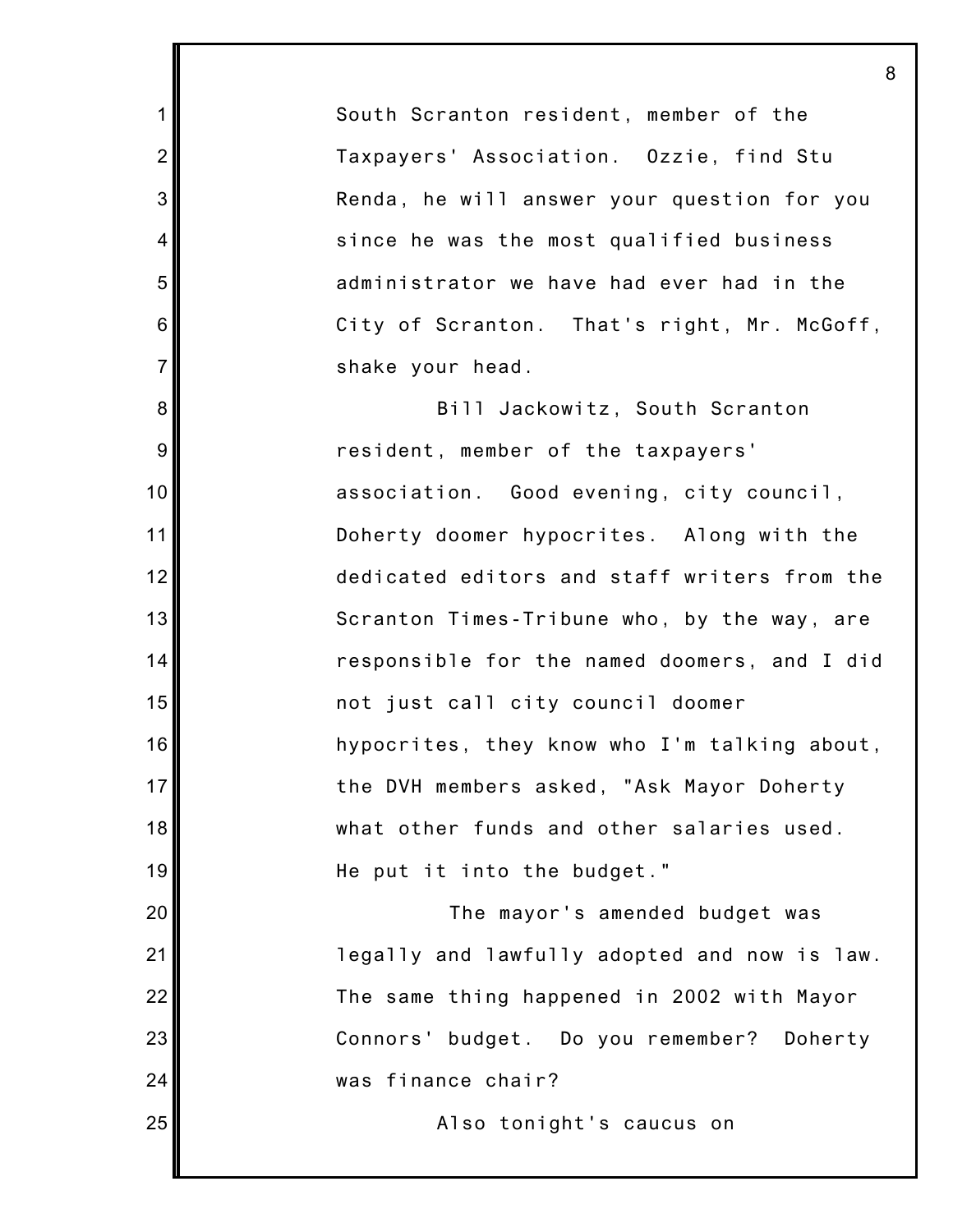StreetSmarts is the second public caucus and not the first. Furthermore, Mayor Doherty, Mr. Scopelliti, Scranton Times editors and staff writers were invited to attend plus other cabinet members so they can all become well informed as the 2000 city council members are. Facts do matter to DVH members and they did show up. So hopefully they got some valuable information tonight.

1

2

3

4

5

6

7

8

9

10

11

12

13

14

15

16

17

18

19

20

21

22

23

24

25

I would like for someone to inform Fire Chief Davis and Mayor Doherty that firehouses do not fight fires. Fires are fought by firefighters and fire apparatus along with water. So by the administration and the Times-Tribune making a point of the fact that firehouses will not close is completely asinine to say the least, but then again, I will consider the source. Mayor Doherty was not aware of the fact that the city had a sexual harassment policy in effect for six years or the qualifications of Lisa Moran and Chief Elliott and Chief Ray Hayes.

Does anybody including the mayor know the qualifications of Fire Chief Davis?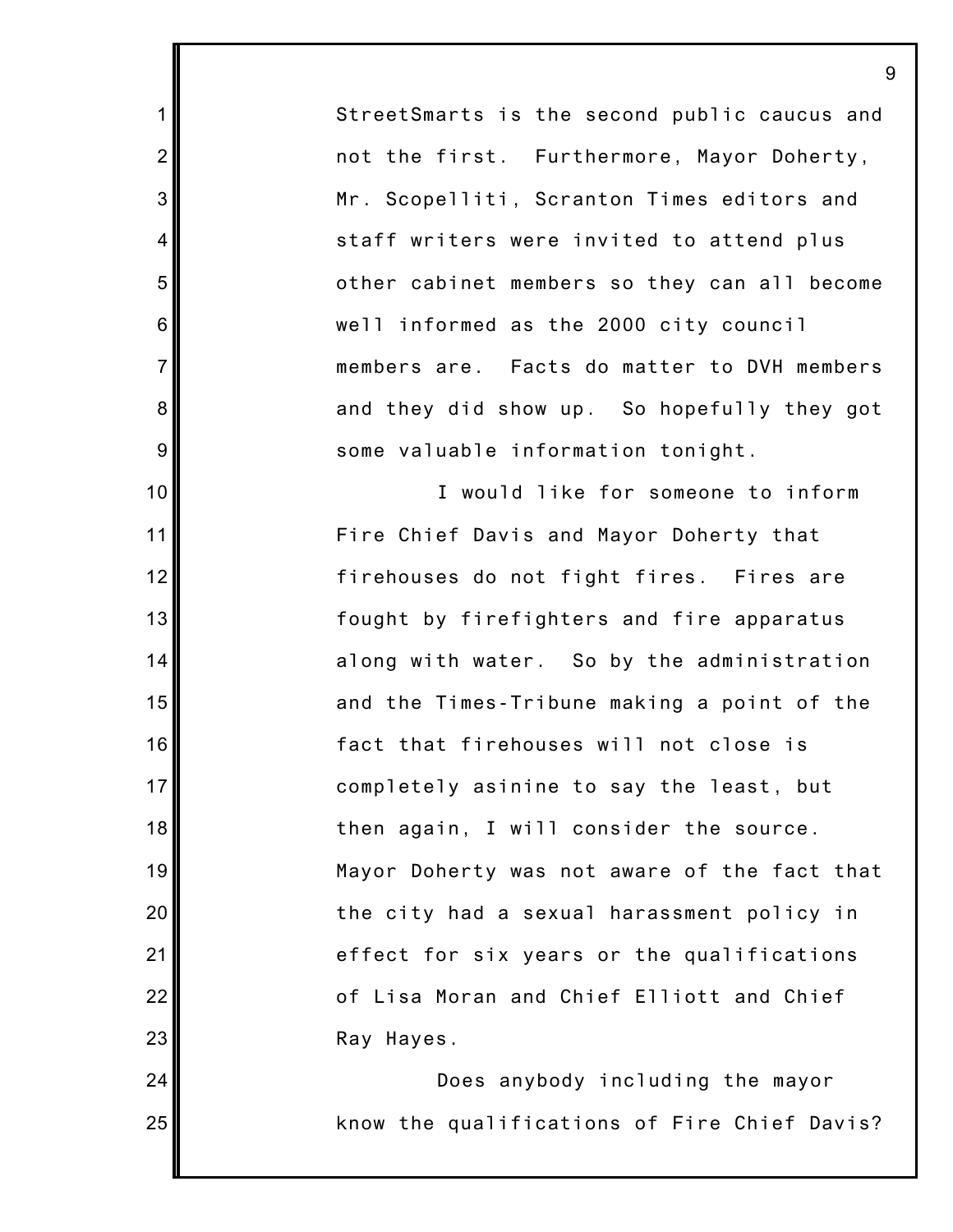I do know that he was a firefighter for many years. Other than that, does anybody know anything else about his educational experience in sexual harassment and ethics training? One chief already cost the taxpayers \$153,000. Did Chief Davis have any management and supervisory training and experience prior to his appointment as fire chief? Has the Chief obtained any since he became the fire chief? Possibly Councilman McGoff could and would look into that. If not, can Councilman Loscombe look into that serious matter pertaining to the safety of the residents of Scranton and the Scranton firefighters.

1

2

3

4

5

6

7

8

9

10

11

12

13

14

15

16

17

18

19

20

21

22

23

24

25

Qualifications do matter. The residents really cannot afford to lose another \$153,000 in lawsuits. Furthermore, I do know that 93 percent of the firefighters voted "no confidence" in Chief Davis last year. Has that "no confidence" vote changed in the past year? Again, I must ask what qualifications do Mayor Doherty and past Business Administrator Renda have to make changes in the fire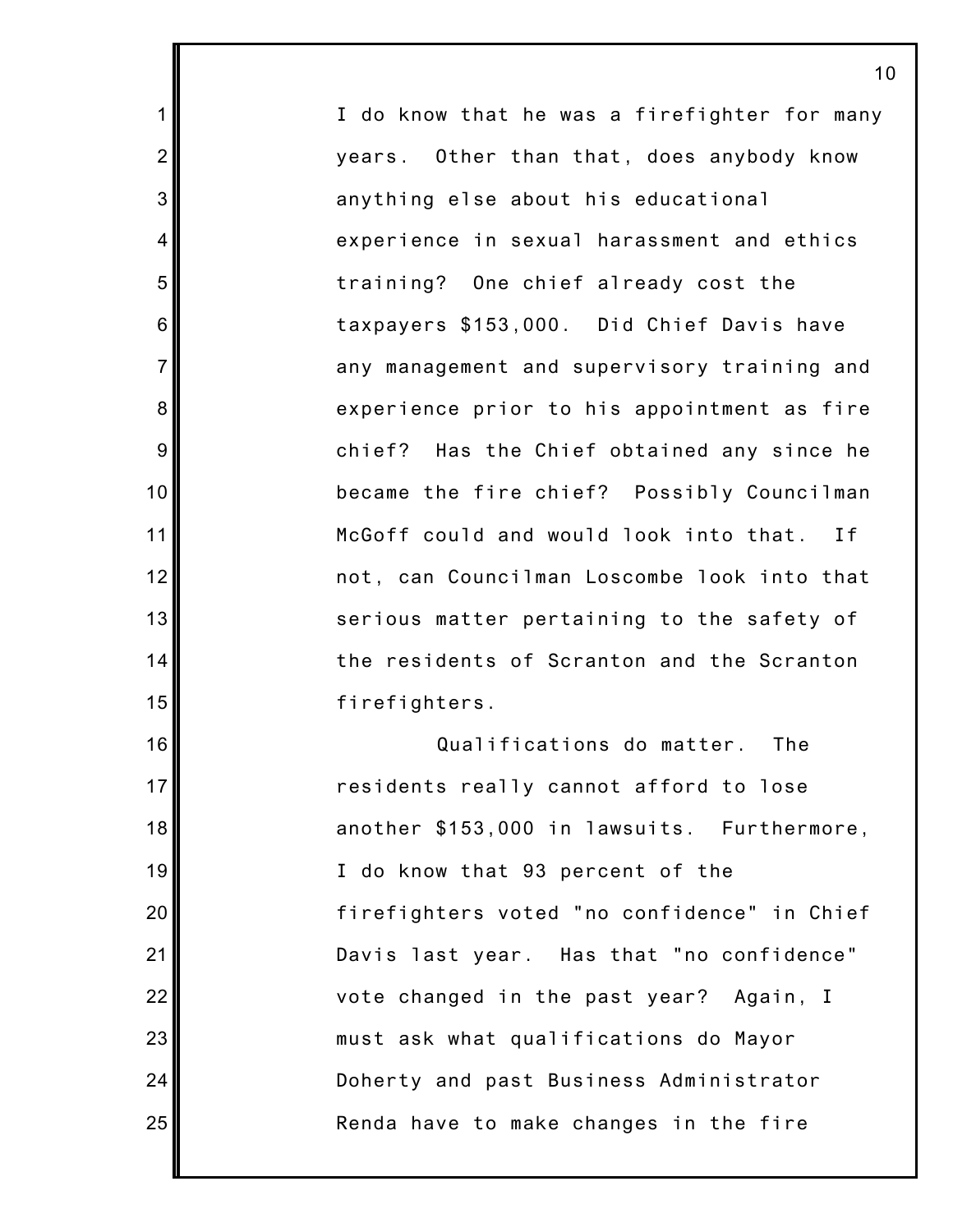| 1              | department without having any guidance or    |
|----------------|----------------------------------------------|
| $\overline{2}$ | recommendation from the trained and          |
| 3              | experienced firefighters.                    |
| 4              | Scranton Fire Department is blessed          |
| 5              | with having several firefighters with        |
| 6              | degrees in firefighting and also several     |
| $\overline{7}$ | Scranton firefighters teach firefighting     |
| 8              | techniques throughout the country.<br>This   |
| 9              | very valuable asset should be used by the    |
| 10             | administration at every able opportunity.    |
| 11             | Also, this could be the reason why           |
| 12             | some firefighters will earn more money than  |
| 13             | the chief.<br>They are better qualified.     |
| 14             | Has the staff writers of the                 |
| 15             | Scranton Times done any investigating        |
| 16             | reporting to find out what studies have been |
| 17             | used by the administration and received      |
| 18             | written evidence and recommendation from the |
| 19             | consultants that were used by the            |
| 20             | administration to warrant 24-hour shifts and |
| 21             | reduction of fire apparatus in the City of   |
| 22             | Scranton.                                    |
| 23             | Also, what study was used to come to         |
| 24             | the conclusion that firefighters' manning    |
| 25             | and police officers' manning should be       |
|                |                                              |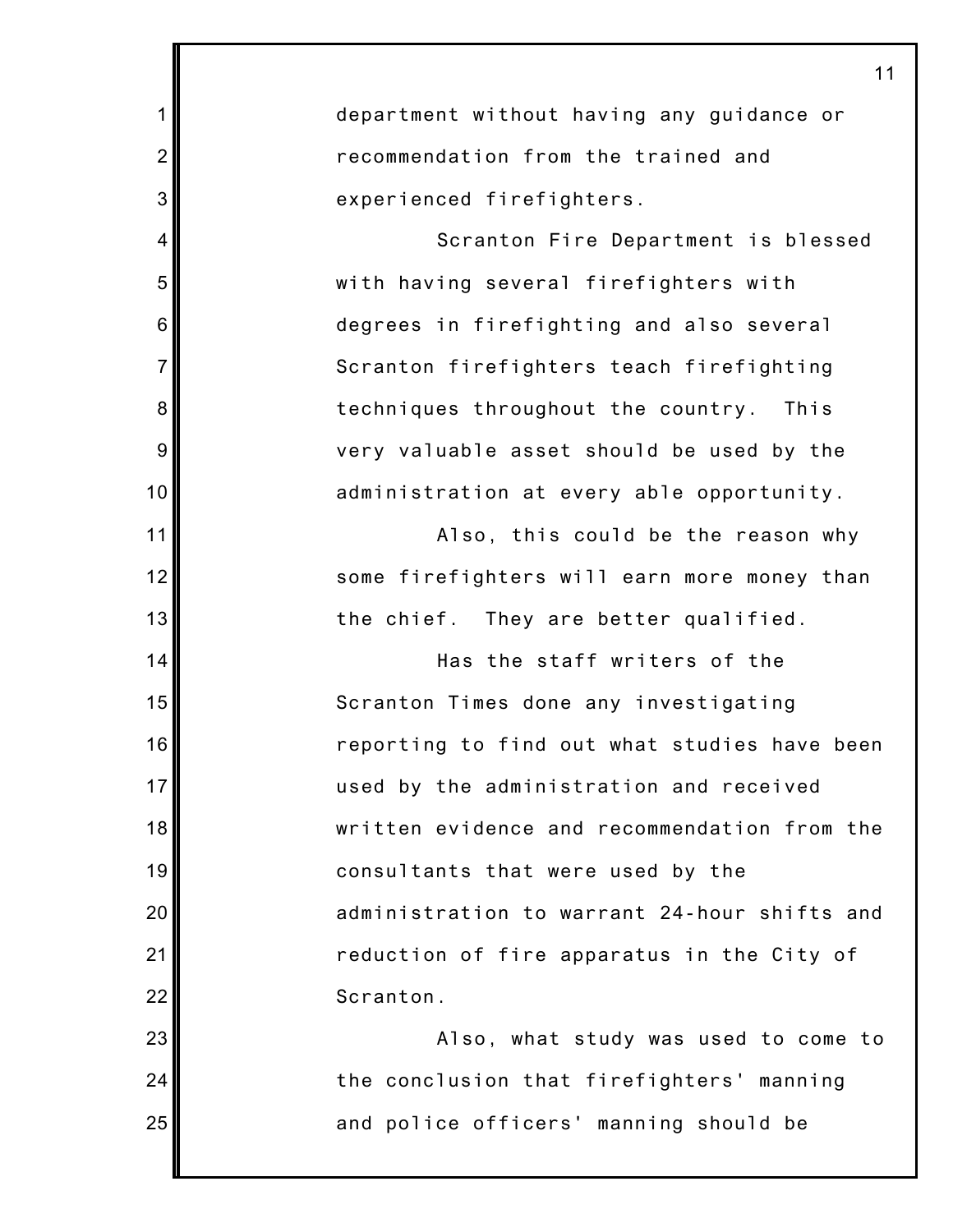reduced? Also, Councilman McGoff has fought to keep Fire Chief Davis' pay raise. My question is, why would Chief Davis not use his own cell phone? Could that mean that he does not care about the residents and his fellow firefighters? I guess the 93 percent "no confidence" vote is warranted.

1

2

3

4

5

6

7

8

9

10

11

12

13

14

15

16

17

18

19

20

21

22

23

24

25

Furthermore, has Chief Davis and the administration implemented a policy so that PPL would respond to turn off power lines immediately or has nothing been done? Mr. Loscombe, can you address that dangerous situation during motions? Also, why is the mayor and business administrator making these recommendations, where is Chief Davis? Does he not have a say in the fire department decision making? He is the appointed chief.

Congratulations to Mr. Joe Pilchesky. He beat the local judges again. Not bad for a carpenter. Pennsylvania Superior Court ruled that Judge O'Brien was 100 percent wrong in his ruling. The trial court did not focus on Gatelli's duty to produce prima facie evidence of actual harm.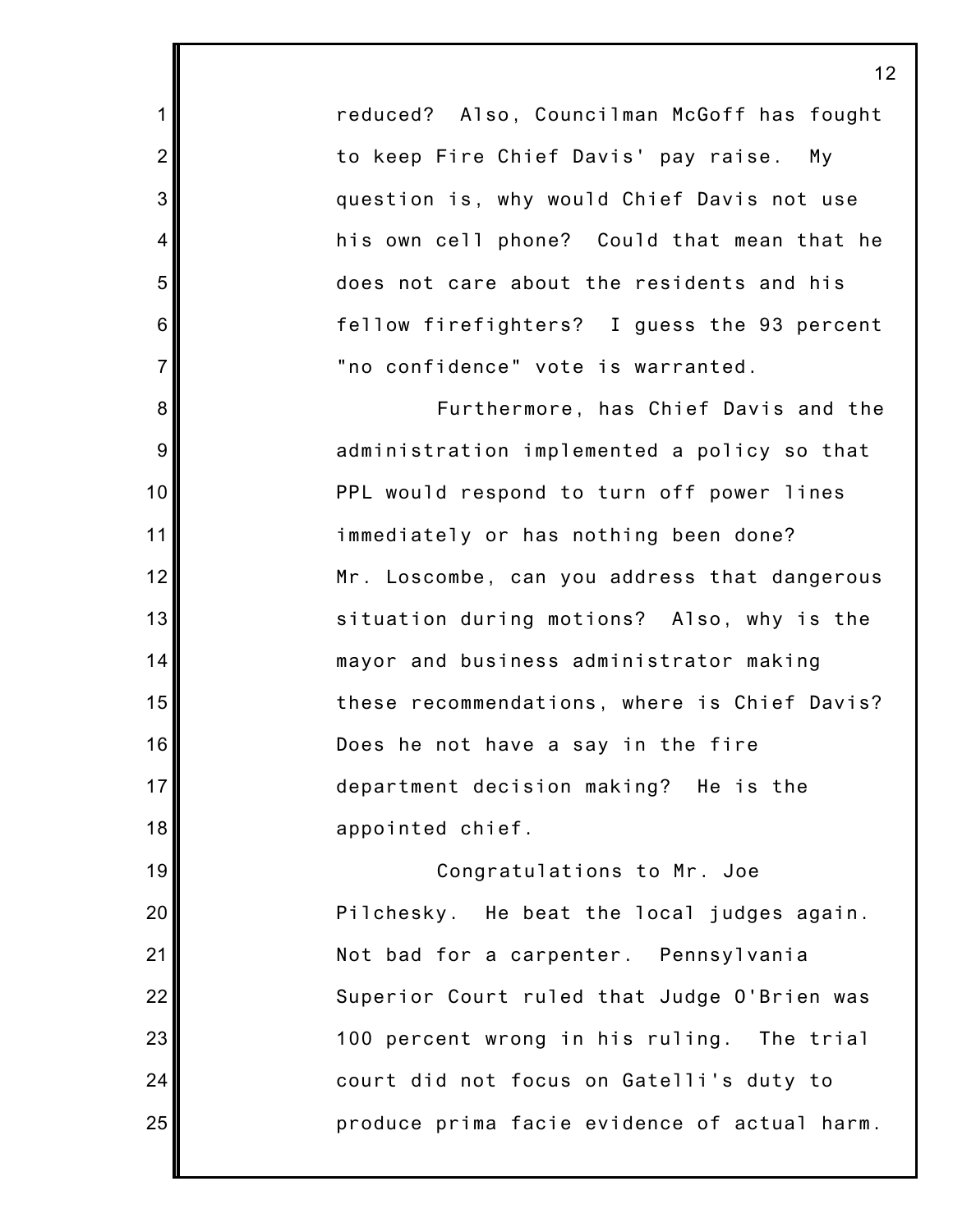More is required than the bald assertion that the inflammatory statements harmed the plaintiff's reputation in the social, civil, professional and political community. For some reason the staff writer from the Times-Tribune neglected to report that in his version of the story. Read the opinion handed down from the PA Superior Court. Again, facts do matter. Now we must hope that Judy Gatelli will return the \$30,000.

1

2

3

4

5

6

7

8

9

10

11

12

13

14

15

16

17

18

19

20

21

22

23

24

25

And also, I must congratulate the Times-Tribune on their story on Saturday, "Mayor moved to cut cell phones." Again, this time they actually went out and found the truth, and again, we got the same answer from the mayor, "I know nothing about it. I didn't do anything. Talk to the administrator, he is the one responsible," but yet the mayor and his sworn testimony stated that he is the CEO and he is in charge of every day-to-day operations of the City of Scranton. Which is it, Mayor? MR. ROGAN: Thank you. Ron Ellman. MR. ELLMAN: Council, you never

guess what happened to me tonight. I got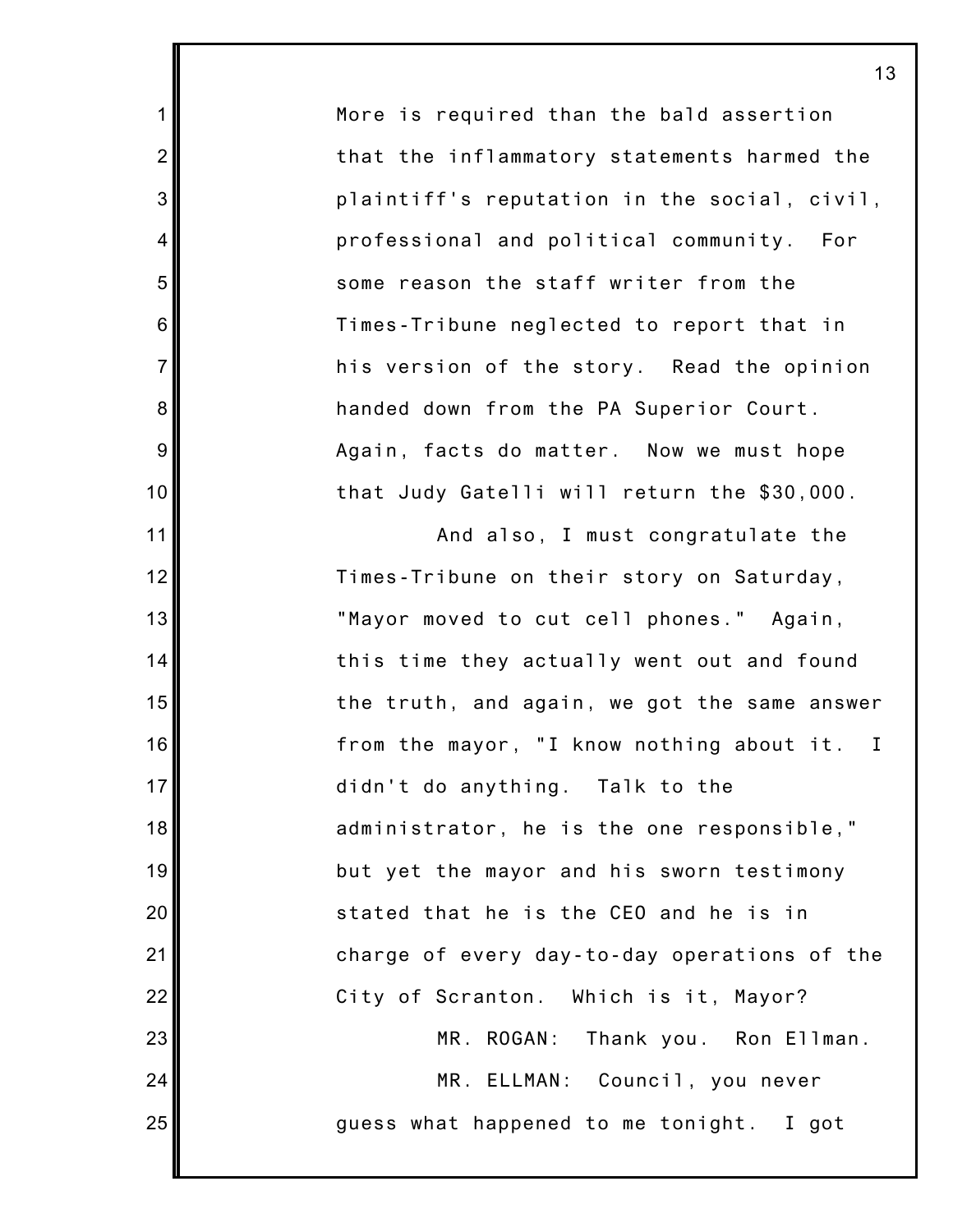|                 | <u>14</u>                                    |
|-----------------|----------------------------------------------|
| 1               | all ready to come here and I got a little    |
| $\overline{2}$  | brush upstairs I use with a little round     |
| 3               | things so I don't pull all my hair out and   |
| 4               | my brush is gone. And I said "Rosie, where   |
| 5               | is my brush?"                                |
| $6\phantom{1}6$ | She said, "It's down here."                  |
| $\overline{7}$  | I said, "What's it doing down here?"         |
| 8               | She said, "I used it to groom the            |
| 9               | $dog.$ "                                     |
| 10              | I said, "How could you do that?"             |
| 11              | These things happen to me every day.         |
| 12              | You know, I listen to these gentlemen about  |
| 13              | the parking meter, it seems like every time  |
| 14              | this table got somebody they try to take the |
| 15              | taxpayers for a ride. You know, we had a     |
| 16              | bunch of guys whining were the University    |
| 17              | how much they needed to take a bunch of      |
| 18              | houses out for the buildings and parking and |
| 19              | then we had that bunch with six figure       |
| 20              | incomes pleading to do away with the loan at |
| 21              | Boscov's, and tonight we got a bunch just    |
| 22              | with a speculative venture. You know, we     |
| 23              | are broke city. We just don't need any       |
| 24              | more -- I have talked to a bunch of people,  |
| 25              | at six, eight people and I haven't heard     |
|                 |                                              |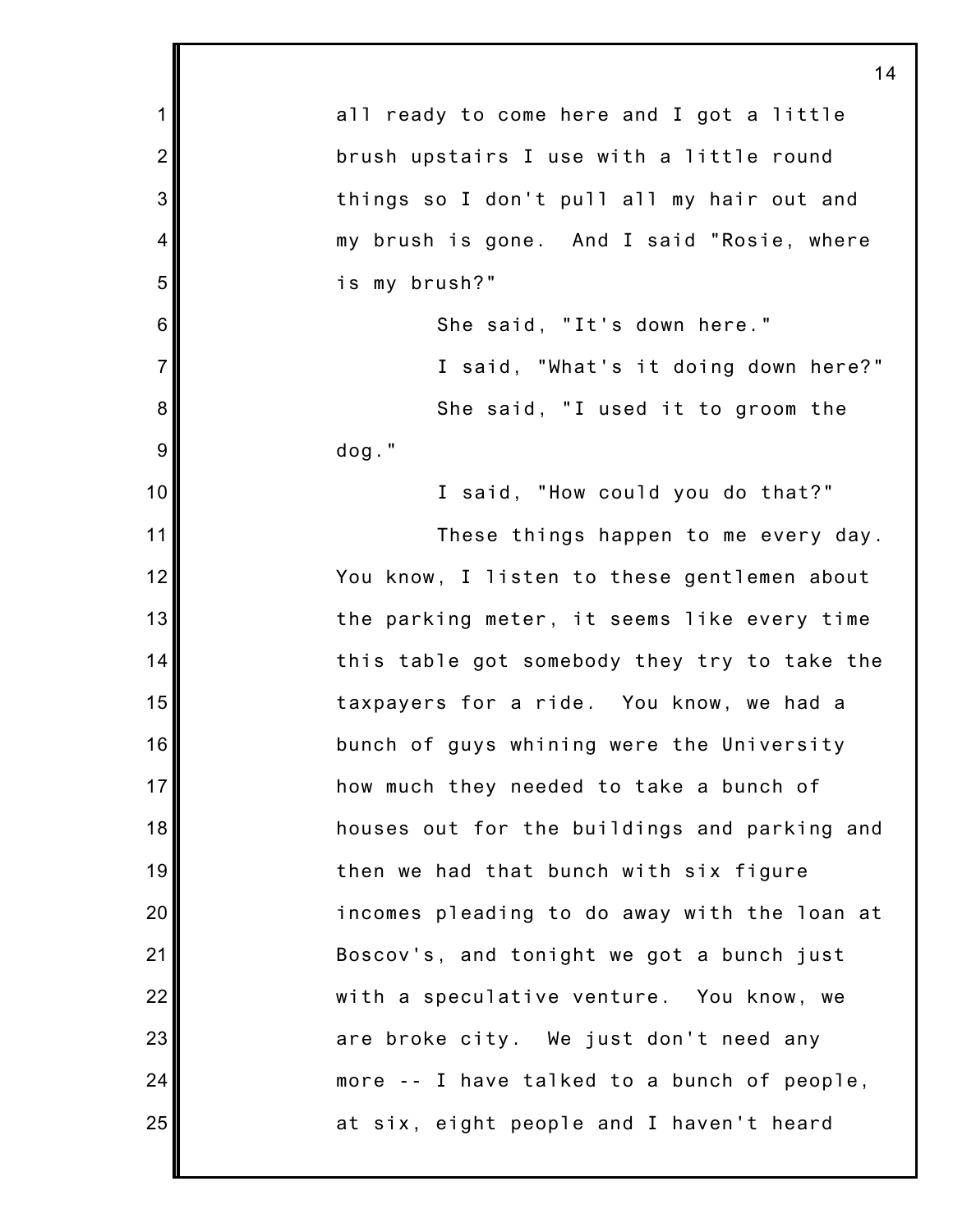anything positive about this.

1

2

3

4

5

6

7

8

9

10

11

12

13

14

15

16

17

18

19

20

21

22

23

24

25

The Parking Authority is just a poster boy for mismanagement. You know, when you were trying to get rid of the Library Authority he used them as an example why we don't need another authority. They have taken the people of this city for a ride every time you turn around. Now you're gonna to give them another burden where they don't -- they just don't deserve anything else.

You know, we got -- I was downtown today at 11:30 and there was so many empty meters you didn't have to parallel park, you could just pull in. I am talking about all over downtown it's just -- you want to bring business downtown let's get rid of all of the meters for six months or a year and try different things to bring business downtown. I don't see downtown filled. I don't see Boscov's filled, but raising the price chasing everybody away and they are not on the buses. I have asked, you know, some people if they ride the bus when we were talking. Nobody seems to -- that has a car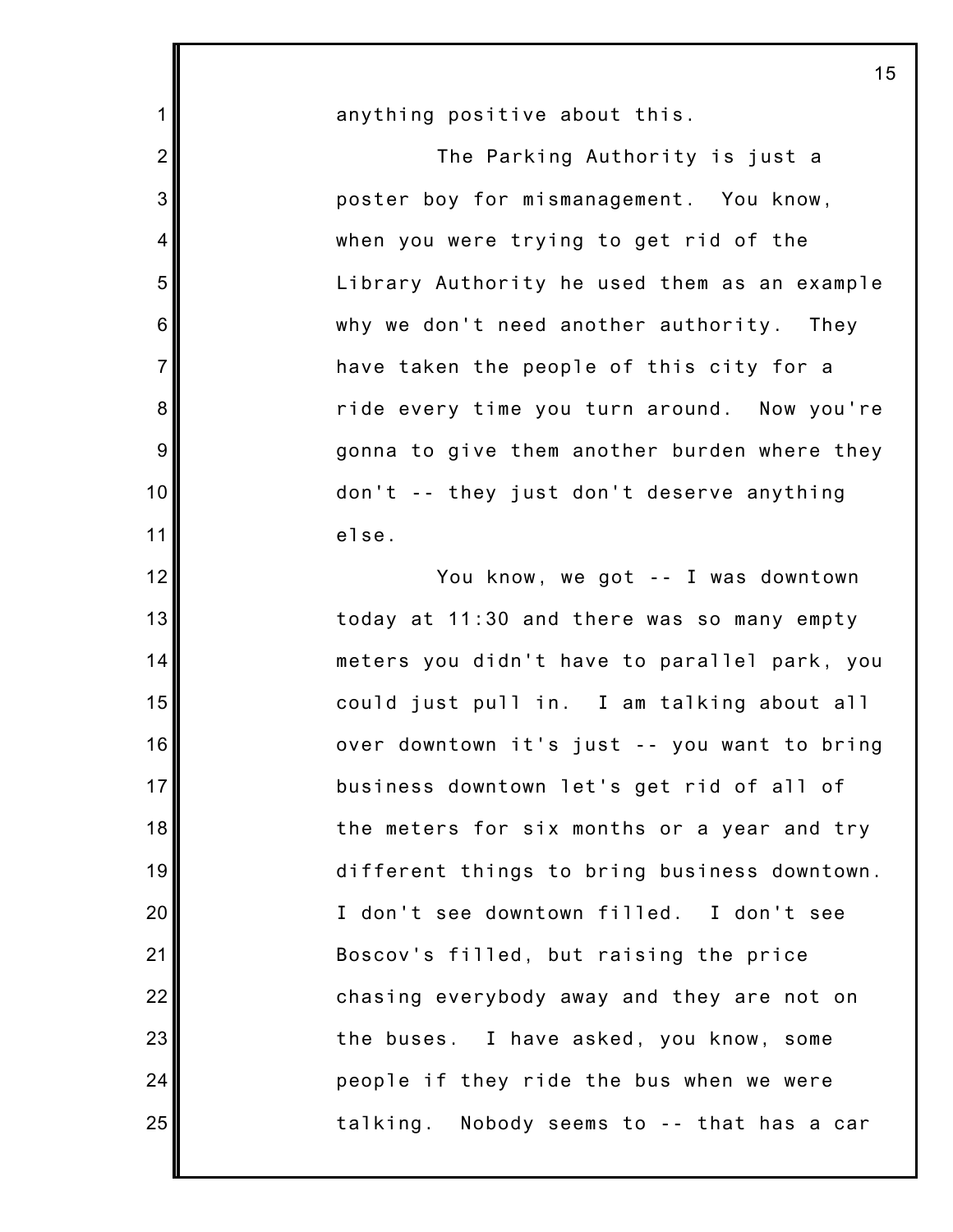has changed their habits, but just assuming an unnecessary unneeded venture that's like this, you know, we just don't need it anymore.

1

2

3

4

5

6

7

8

9

10

11

12

13

14

15

16

17

18

19

20

21

22

23

24

25

You talked about overspending last week and this is something we don't need to spend any time and money on. If you people had gotten out and talked to some of the people like I do at the grocery stores and so forth you wouldn't have had this meeting tonight. It's just time people just can't tighten their belt any more in this city with all of these ventures.

And I just have one other thing, you know, I cry about not being able to use the sidewalks, on the corner of Parker and Main there is a bus stop for the little preschoolers, at 2515 Main Street is a house, the lady that lives there's got this old junky car. She parks it out of the sidewalk with all four wheels, and I'd say 90 percent of the time I'm on the other side of the street, but I have watched the little preschoolers on North Main Avenue because of this car long enough and I have complained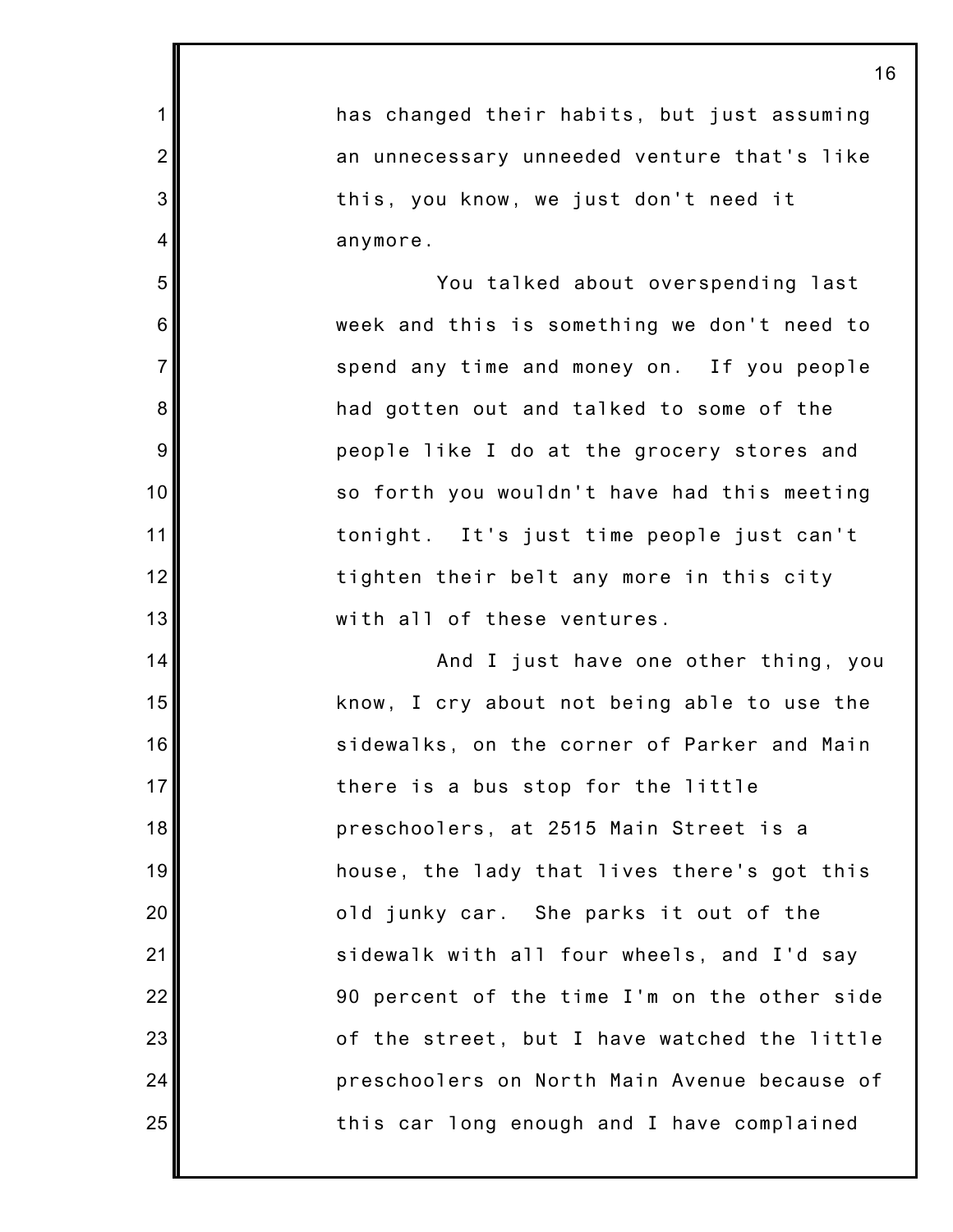1 2 3 4 5 6 7 8 9 10 11 12 13 14 15 16 17 18 19 20 21 22 23 24 25 and complained and complained and it never gets a ticket or nothing. I don't know if it belongs to the city administration or maybe Obama administration, but the police won't address it for some reason. Let me tell you the kicker, the license plates expired last May. The inspection expired, and I am a betting man and I will bet there is no insurance on this car it is driven every day, every single day the car is moved. I don't know why the police don't tow it in or do something with it. But, like I said, the main reason I complain is it parks right on the sidewalk where you can't use it and I seen these little kids just out there, you know, just unnecessary. MR. ROGAN: Mr. Ellman, can you get us the license plate number? MR. ELLMAN: A plate number? MR. ROGAN: Yeah. MR. ELLMAN: I gave it to them once. Yeah, I can get it and leave it he office. MR. ROGAN: That would be great and I'll forward it to the chief.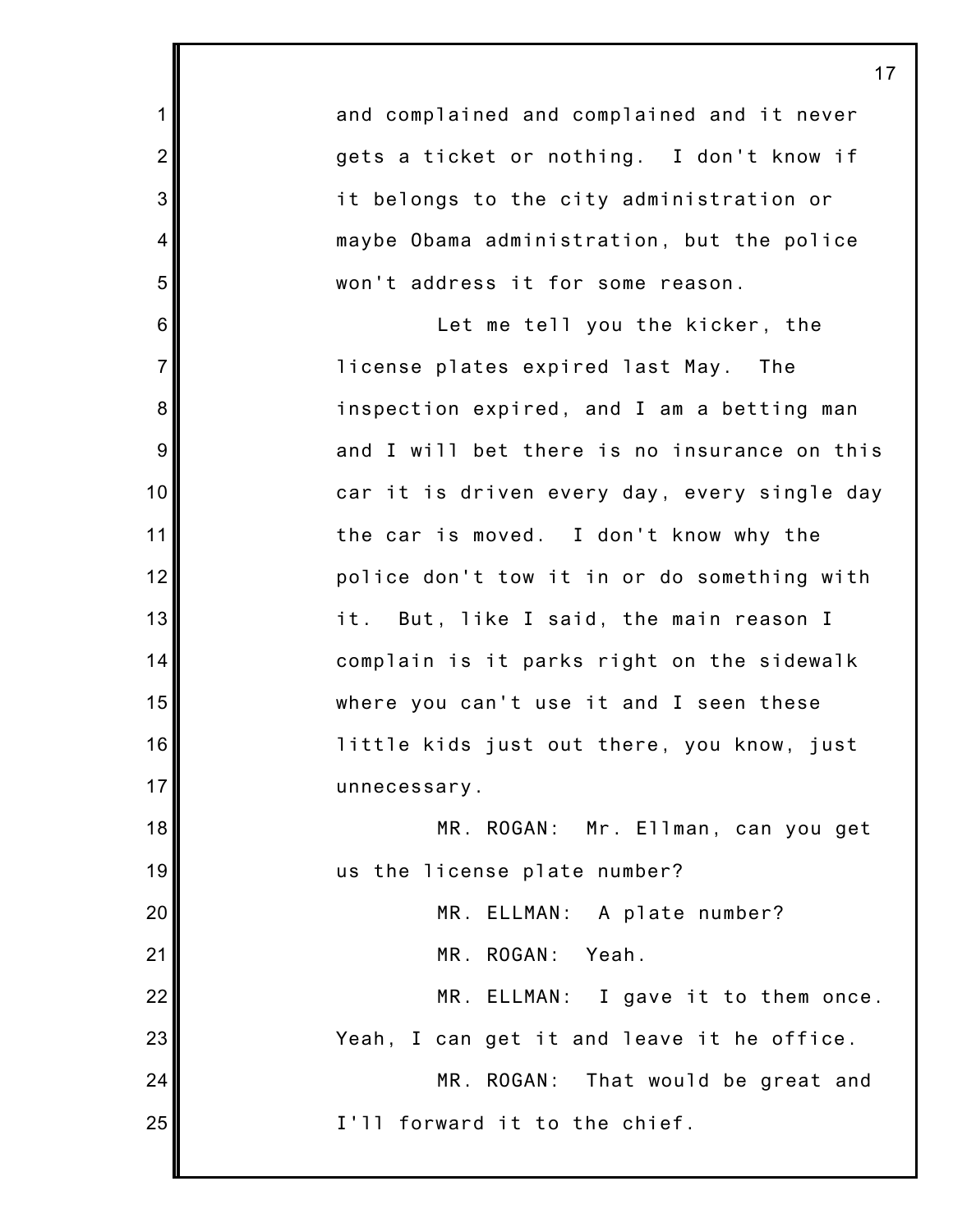| <u>18</u>                                        |
|--------------------------------------------------|
| MR. ELLMAN: Like I said, the                     |
| license plate is expired in May. You know,       |
| you have car insurance I imagine, everybody      |
| has car insurance and license and                |
| inspection. My two inspections cost me \$60,     |
| I think, or \$55. That's more than this          |
| junky car is worth. You know, that's why         |
| it's not inspected. Well, thank you.             |
| MR. ROGAN: Thank you.                            |
| MR. ELLMAN: And I hope you consider              |
| what I said about taking on another costly       |
| venture like this. Thank you.                    |
| MR. ROGAN: Andy Sbaraglia.                       |
| MR. SBARAGLIA: Andy Sbaraglia,                   |
| citizen of Scranton. Fellow Scrantonians,        |
| on your agenda items under I guess it's          |
| 17<br>five, 5-H, it's with Knowles. Knowles, you |
| know, is the broker for the city, but do you     |
| know if the slide is incorporated now in         |
| this dealing or are we going to get them         |
| another brokerage fee when it comes time to      |
| open up Nay Aug? We pay for the slide, the       |
| insurance on the slide anyway, I'd just find     |
| out since it looks like it's really spread       |
| it would be nice if the slide was                |
|                                                  |

. .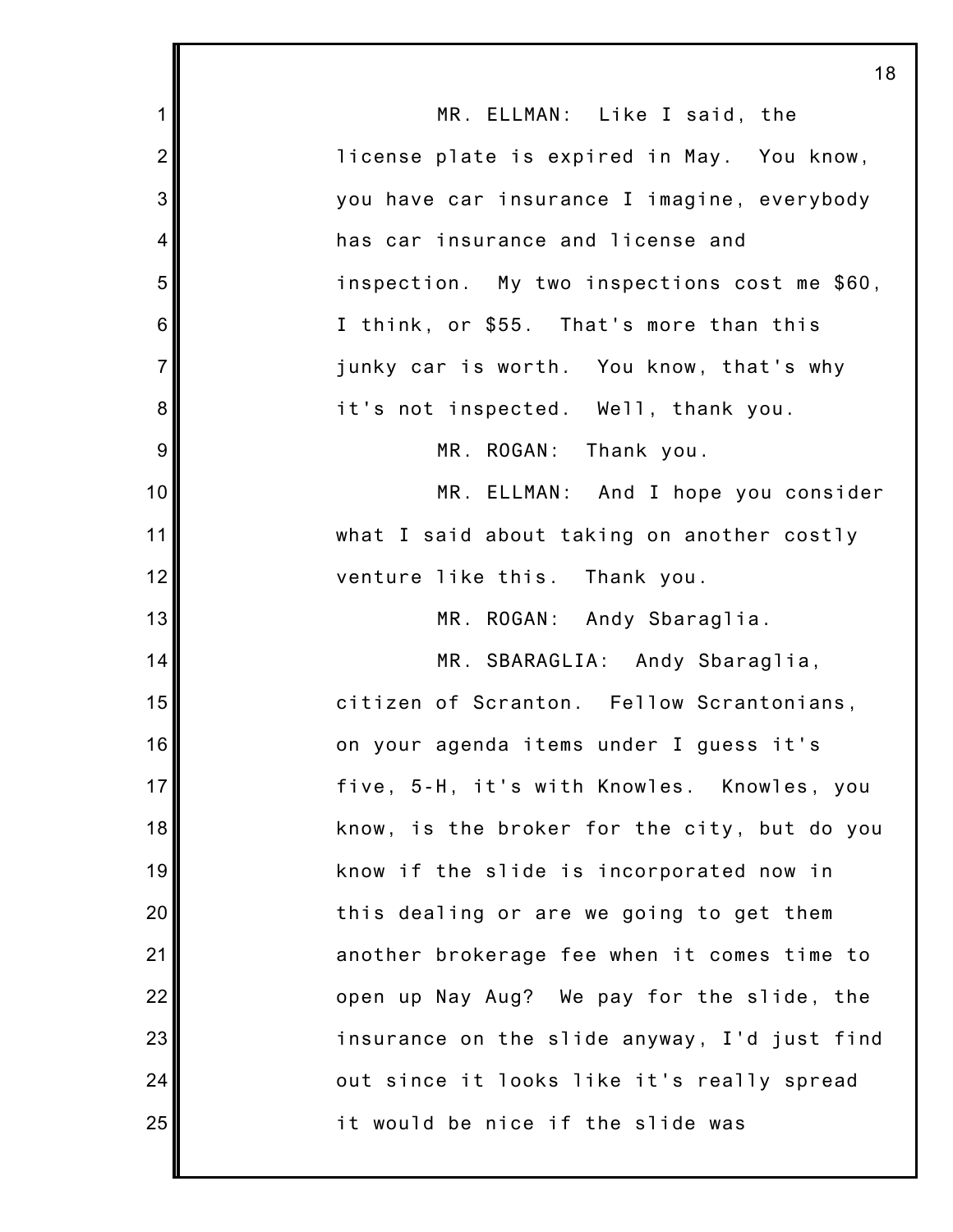incorporated in this group of, you know, the fee for \$10,000 broker's fee is out of this world.

1

2

3

4

5

6

7

8

9

10

11

12

13

14

15

16

17

18

19

20

21

22

23

24

25

Now, I know the keep talking about that \$300,000, but nobody mentions that PEL was here and called for a \$7 million shortfall. You erased the \$7 million shortfall. If we come in at the end of the year and we're \$300,000 in the hole so be it, but we already saved \$6 million \$700,000. So, I mean, you got to look at the broad picture when you do these things, but the main thing my concern is I have been hearing a lot of rumors about pools closing. As you know, the Taxpayers' Association runs fundraisers for Nay Aug so people could, you know, kids come swim up there, but I know they are not going to open Capouse, I guess they are fairly on that, but they are talking about a second pool and that becomes more troublesome.

As you know, if you live in West Side and they close down Novembrino where are those kids going to go? Capouse -- I mean, Weston Field is long way off and a kid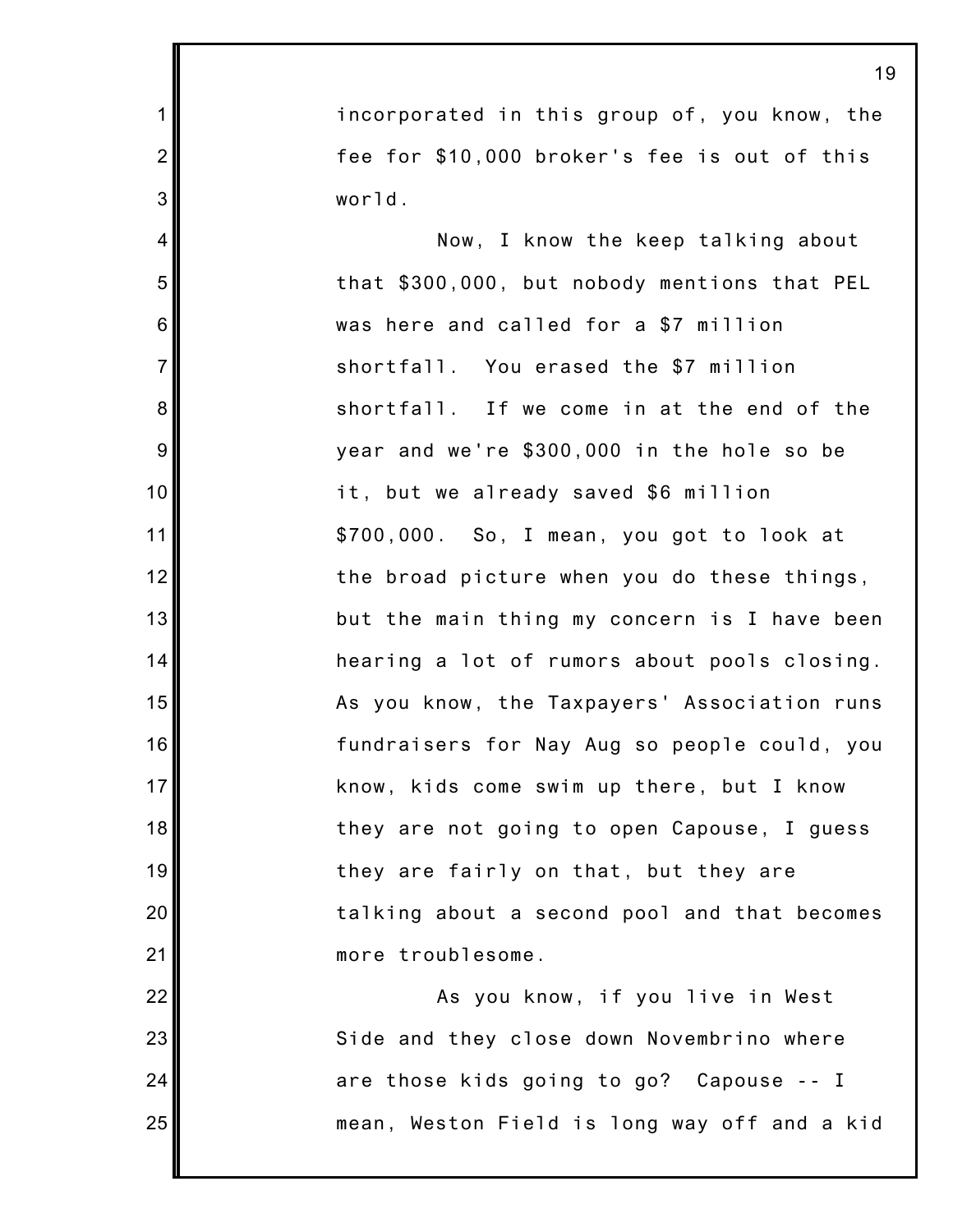that's four or five or six they can't walk there. If they close North Scranton down say up at the housing project, we got all them kids up at the housing project, where are they going to swim back at the creek? I guess you people would know there is a creek that runs down by the lower line that we used to swim in when we were kids back there, but anyway, that's there, but they would have to go there, but a five-year-old, six-year-old, seven-year-old, we can't really understand the weather. It may be rainy, it could be steaming like a jungle, we don't know, but the main thing is that provisions should be made to make sure them pools are open or provision should be made for transportation to another pool.

1

2

3

4

5

6

7

8

9

10

11

12

13

14

15

16

17

18

19

20

21

22

23

24

25

So we got to look at these things now because Janet mentioned that they might use money from parks and recreation for different things and she was afraid, too, I would be afraid, too, that the lifeguards, without lifeguards you can't open the pool. If he uses up all the money for different reasons then really we can't open the pools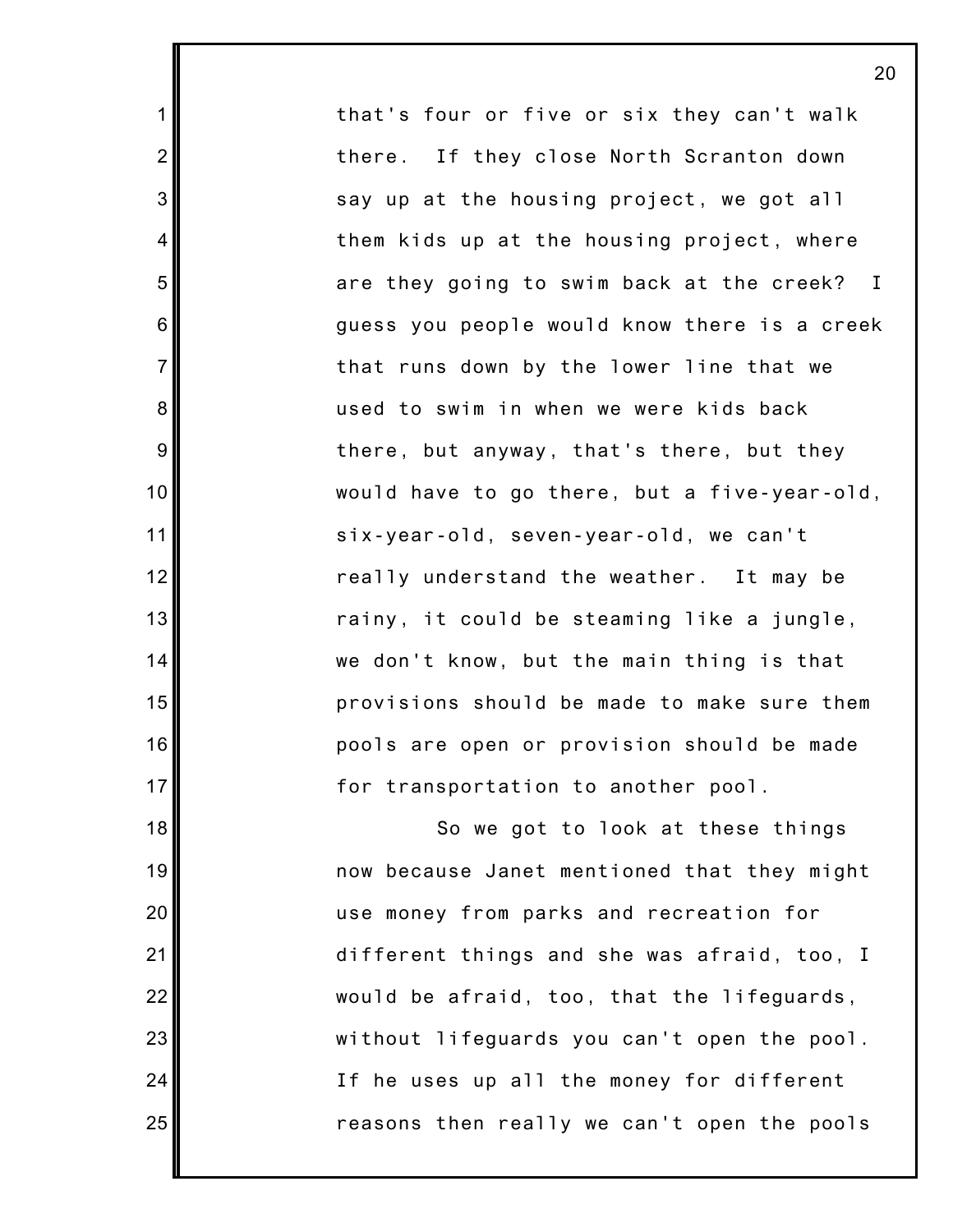and if she realizes Nay Aug, the only thing they do up at Nay Aug on that pool is they buy the chlorine. We pay for the lifeguards, we pay for the insurance on the slide and all they do is buy the chlorine. Now, for that little amount of things why should there be not be free swimming up at Nay Aug?

1

2

3

4

5

6

7

8

9

10

11

12

13

14

15

16

17

18

19

20

21

22

23

24

25

I mean, if we pay for the liability already, that's what I mean about I asked about that, and we pay for the lifeguards, surely we have enough money to pay for the chlorine, and besides that you realize that that's the pool for that whole section of the city. Of course, and that's the bad part about it, I mean, them people up in the hill would have to go all the way down to Capouse to swim or West -- I shouldn't say Capouse because that's going to be closed, Weston Field to swim or take a bus or somehow walk up there to South Scranton and go up the big hill by the projects and use that pool.

But, I mean, it's a long distance. I walk the mall. I grew up when the buses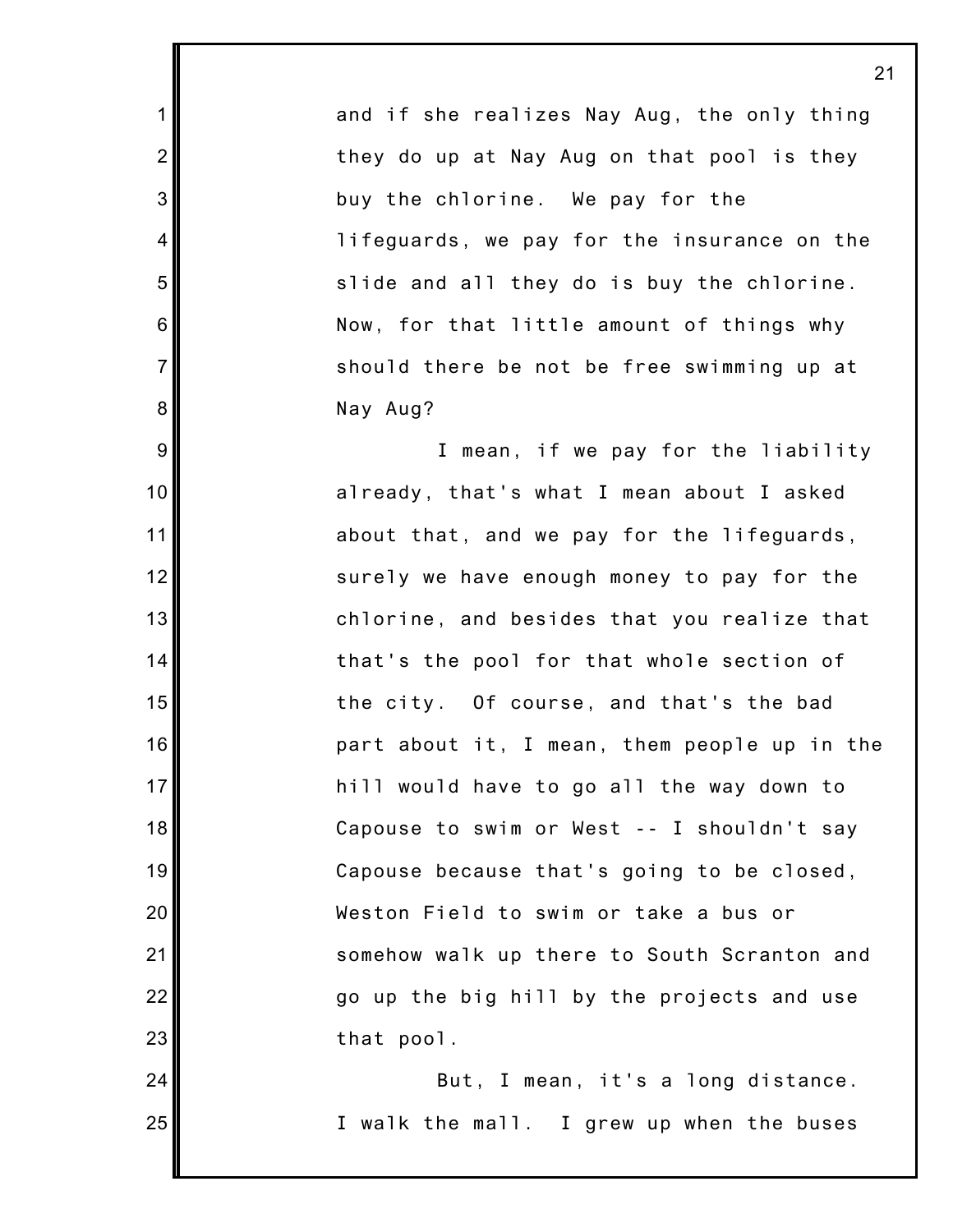weren't running like they are now, I grew up actually almost a little after the war and we used to walk many places. Many times I walked up to -- I swam up there in the gorge, I did swim there, but we walked there but at that time you could walk, there was no cars because of the war. It was safe to walk. You didn't have to worry about a car coming from anywhere because there was none, but nowadays you have to worry about it.

Well, I hope you will look into it and make sure we find out does he plan to close pools, what pools he plans on close and how he plans to transfer the kids to another pool. Thank you.

MR. ROGAN: Thank you.

MR. LOSCOMBE: Thank you,

Mr. Sbaraglia.

1

2

3

4

5

6

7

8

9

10

11

12

13

14

15

16

17

18

19

20

21

22

23

24

25

MR. ROGAN: Les Spindler.

MR. SPINDLER: Good evening,

Council. Les Spindler, city resident and homeowner and taxpayer. Mr. Jackowitz stole my thunder a little bit. I, too, want to congratulate Mr. Pilchesky on winning the decision in the Superior Court that the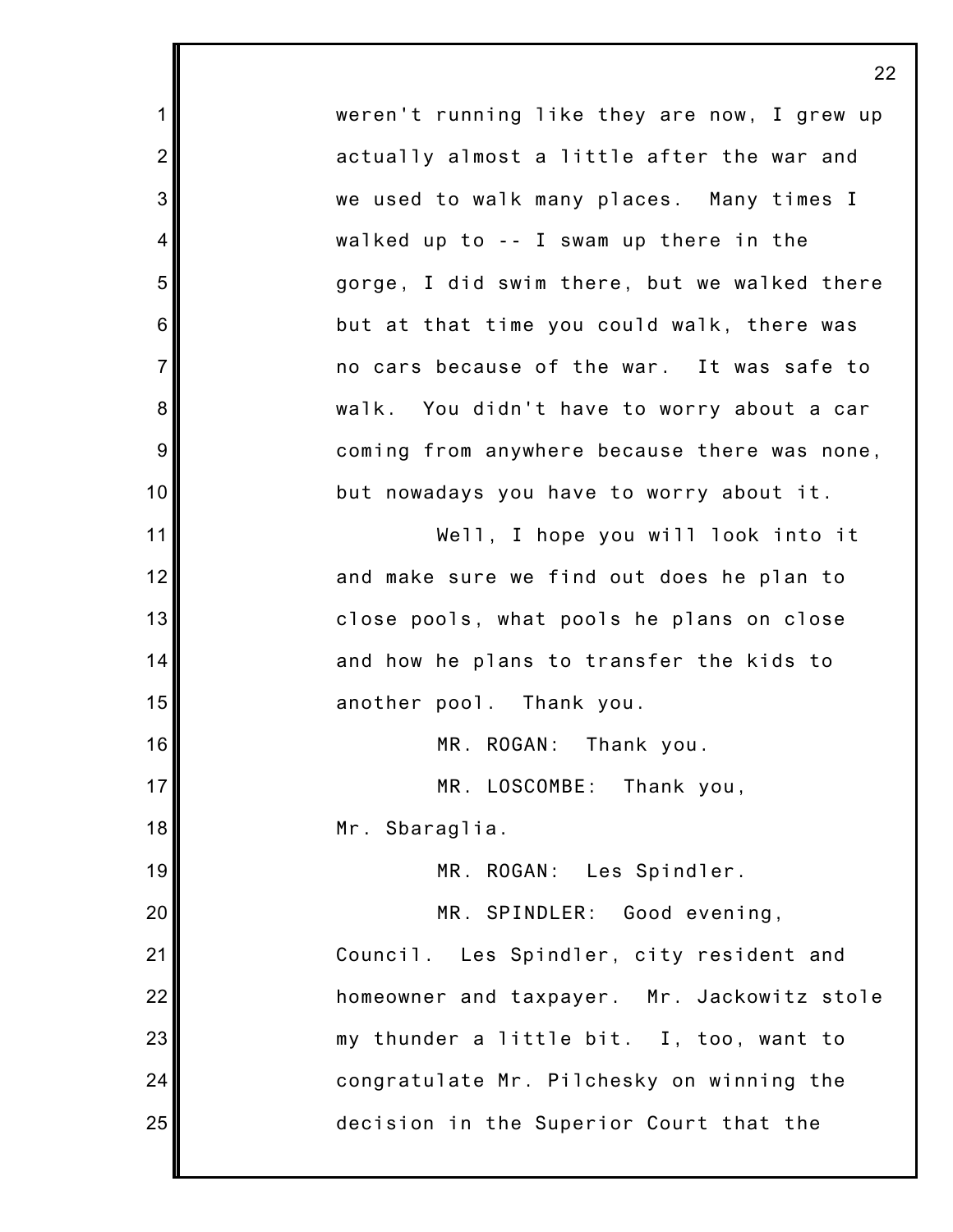Judge O'Brien said he had to name posters on his website, now he doesn't have to. It's a big victory for First Amendment and a big victory for freedom of speech and we always when I came up here said we have freedom of speech, although, some people in past years said we didn't have it.

1

2

3

4

5

6

7

8

9

10

11

12

13

14

15

16

17

18

19

20

21

22

23

24

25

And that leads me to bring this up, on November 18 in the Philadelphia Inquirer the Supreme Court made a decision the people do have the right to come to council meetings and speak, that's a Supreme Court decision because in Philadelphia they tried to get people not to speak. So, Mr. McGoff, when you were president and when Mrs. Gatelli were president and you gaveled people out of order at this podium we are not weren't out of order, you were the one that was out of order.

MR. MCGOFF: That's incorrect.

MR. SPINDLER: Not according to the Supreme Court. I guess you don't believe in them. And another thing, Mr. McGoff, I don't know what your intentions are, but if you intend to run for re-election this year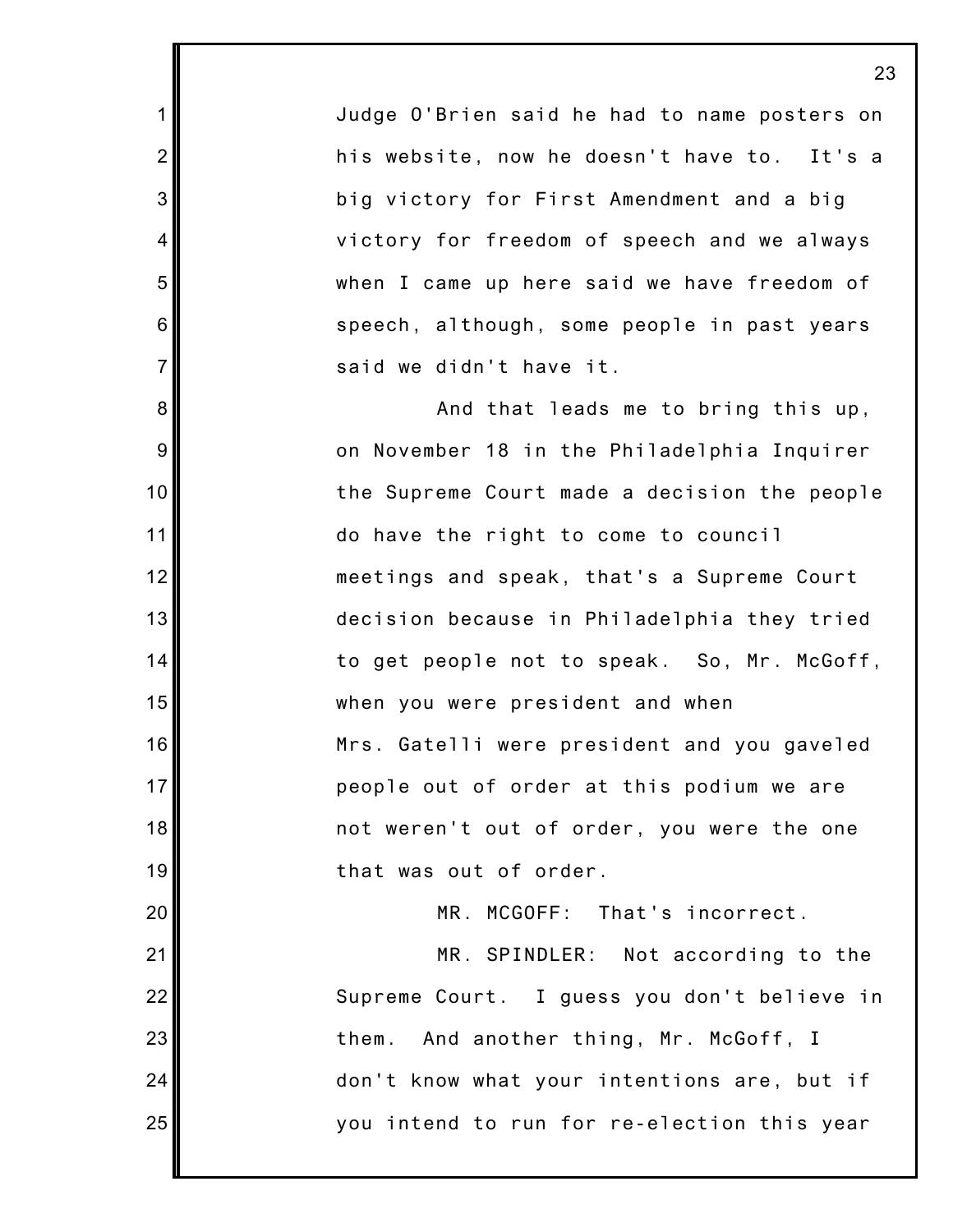|                | 24                                           |
|----------------|----------------------------------------------|
| $\mathbf{1}$   | I will do everything in my power to make     |
| $\overline{2}$ | sure you don't get re-elected. We don't      |
| 3              | need people like you representing us, we     |
| 4              | need people like the supermajority.          |
| 5              | Moving on, awhile back I submitted a         |
| 6              | request for a left-turn signal at the corner |
| $\overline{7}$ | of Linden and Seventh Avenue because it's    |
| 8              | really hard to turn there, was anything      |
| 9              | found out about it? I did put in a written   |
| 10             | request?                                     |
| 11             | MR. LOSCOMBE: Yeah, we actually              |
| 12             | submitted the request but we haven't         |
| 13             | received a response yet, Les. We will try    |
| 14             | to followup on it.                           |
| 15             | MR. SPINDLER: And another request I          |
| 16             | did bring for my sister-in-law about the     |
| 17             | corner right down here of Wyoming and        |
| 18             | Mulberry, there were many traffic concerns   |
| 19             | that she had.                                |
| 20             | MR. LOSCOMBE: I believe they were            |
| 21             | submitted also, too. I didn't recall that    |
| 22             | one, but I do recall the one about the       |
| 23             | left-turn.                                   |
| 24             | MR. ROGAN: We will take sure we              |
| 25             | send them again.                             |
|                |                                              |

Ш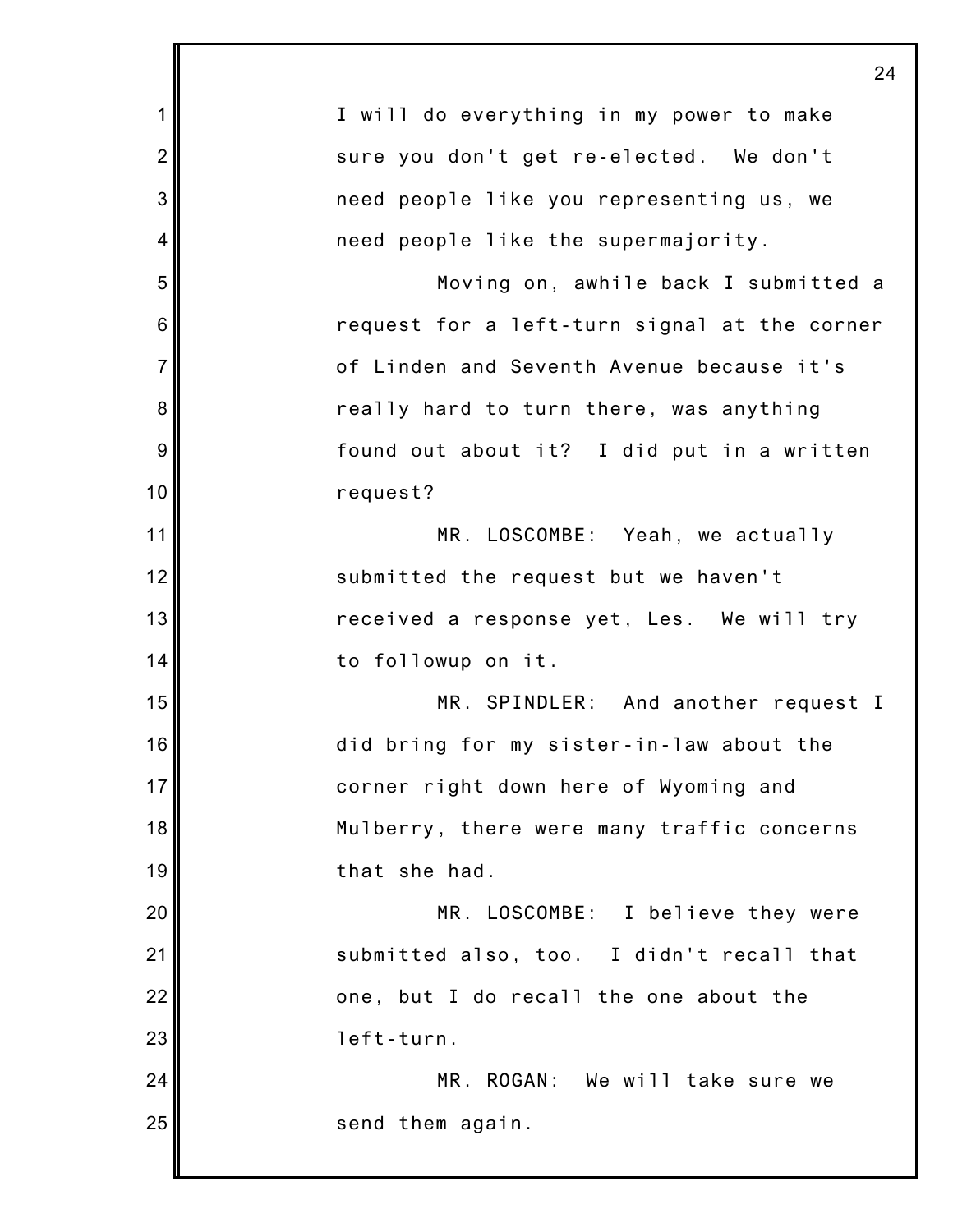1 2 3 4 5 6 7 8 9 10 11 12 13 14 15 16 17 18 19 20 21 22 23 24 25 MR. SPINDLER: Thank you. I spoke a lot last week about the firefighters and Engine 9 being taken out of service, I have to put my glasses onto make sure I don't miss anything. Like I said last week, Chris Doherty is putting innocent taxpayers' lives in danger. Not only that, he didn't even take into consideration the children that are going to be going to the new school down on North Edward Avenue, which Engine 9 could be there in like probably about a minute, now they'll have to wait until the engine on Luzerne Street can get there which will - the response time will be much greater than if Engine 9 was in service. I guess the mayor doesn't care about anybody's lives being lost, all he cares about is himself. And not only that, he is putting firefighters' lives in danger. Having them work 24-hour shifts is the most outrageous think I ever heard of. These men are taxed to the limit to begin with, he wants to them for work for 24 hours straight, it's just ridiculous. I guess he is not going to be happy until something serious happens to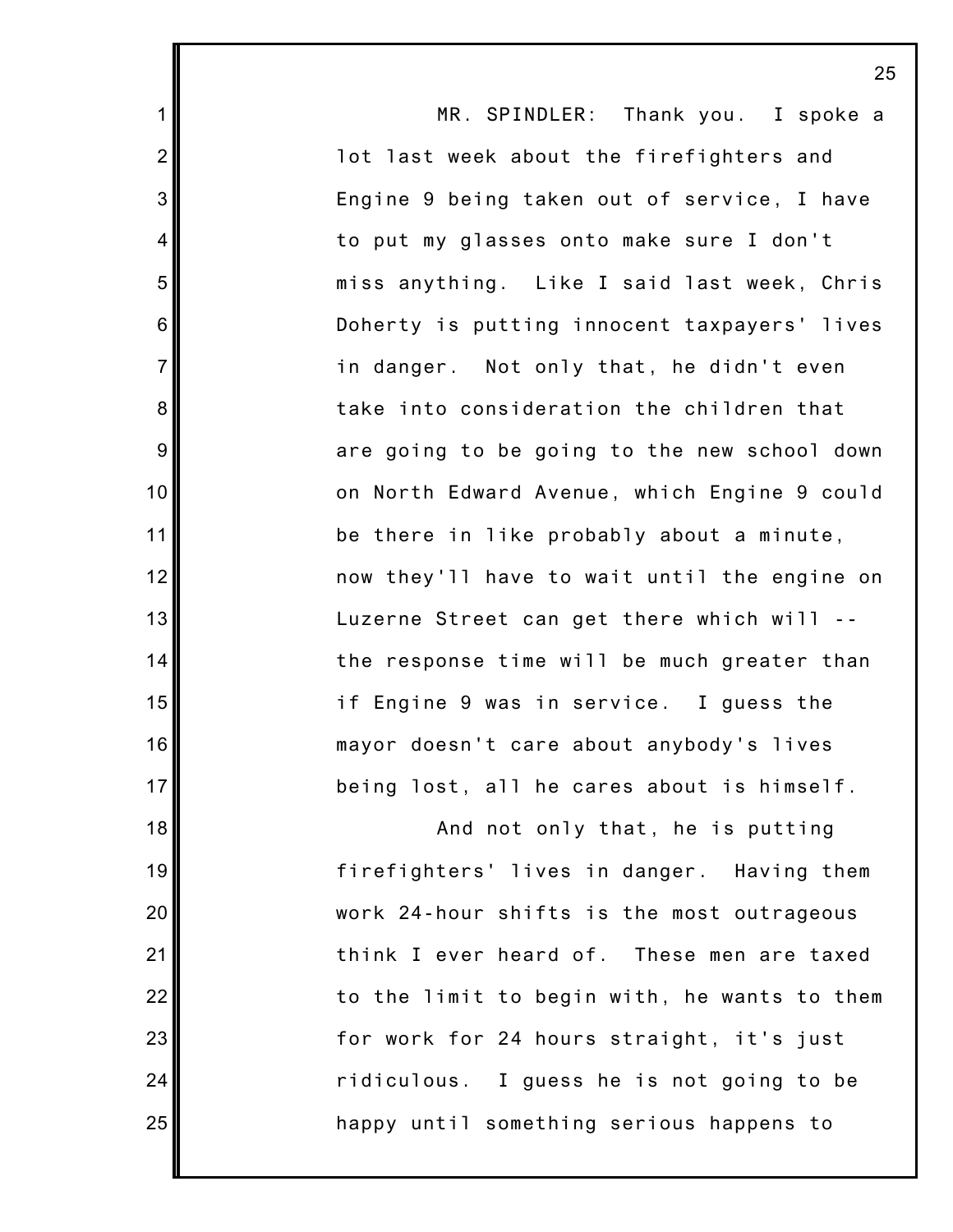somebody.

1

| $\overline{2}$ | And back on the subject of Engine 9,         |
|----------------|----------------------------------------------|
| 3              | I don't know if anybody is aware, but Engine |
| $\overline{4}$ | 9 had one of the largest coverage areas in   |
| 5              | the whole city and that's the engine he      |
| 6              | takes out of service. Like I said, there     |
| $\overline{7}$ | is-- people's lives are in danger here and,  |
| $\bf 8$        | like I said, I did call the mayor and spoke  |
| 9              | to him, it went in one ear and out the       |
| 10             | other. Maybe if enough people do pick up     |
| 11             | the phone and call it will have some effect, |
| 12             | and I also did a letter to the editor in for |
| 13             | people to call, but the Times-Tribune edited |
| 14             | that part out, so they don't want -- they    |
| 15             | are just backing the mayor anything he       |
| 16             | decides. I guess that's all I have this      |
| 17             | week. Thank you for your time.               |
| 18             | MR. ROGAN: Thank you.                        |
| 19             | MR. JOYCE: Thank you.                        |
| 20             | MR. ROGAN: Lee Morgan.                       |
| 21             | MR. MORGAN: Good evening, Council.           |
| 22             | Could I give you each one of these?          |
| 23             | MR. ROGAN: Sure.                             |
| 24             | (Mr. Morgan approaches the dais.)            |
| 25             | MR. JOYCE: Thank you.                        |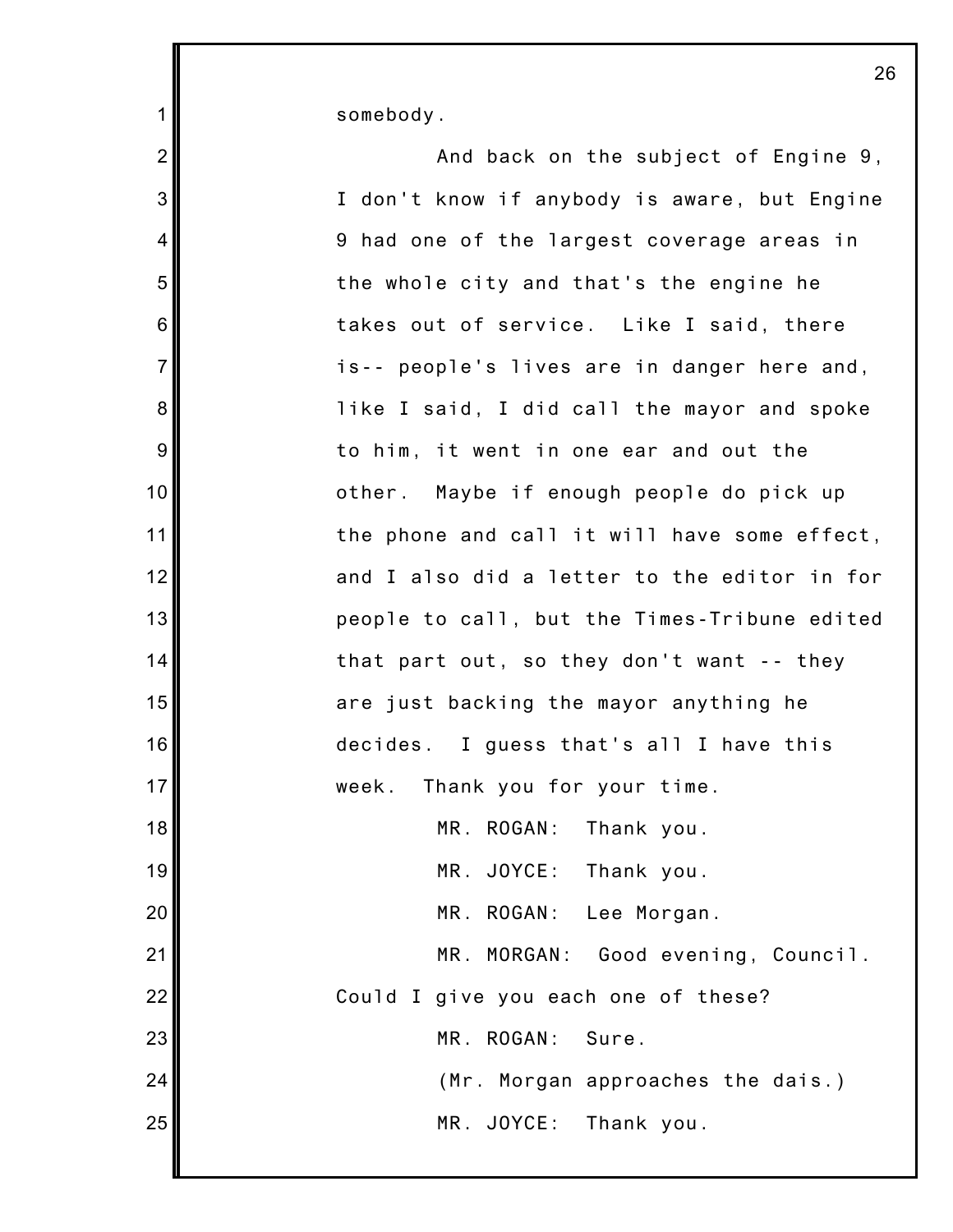MR. MORGAN: Good evening, Council. You know, today I have a lot of respect for government, I really do, but you know, Section 312 of the Home Rule Charter deals with investigations, okay, and the council may make investigation into the affairs of the city and the conduct of any department, office or agency in, you know, in the city in regards to legislative power and their functions and may issue subpoenas for this purpose.

1

2

3

4

5

6

7

8

9

10

11

12

13

14

15

16

17

18

19

20

21

22

23

24

25

Now, you know, it's no disrespect to this council, but if you look at the second page I have included in this a recipe for chocolate chip cookies, because to be honest with you, gentlemen, you, know, and I know Mrs. Evans isn't here today, and like I said, it's not that I disrespect you, but if we can't issue subpoenas to figure out where we are going and we have listened to this rhetoric for council for 20 years about how nobody is going to answer our questions, look it, if you are the elected officials and nobody is going to answer your questions then we might as well just cancel all of the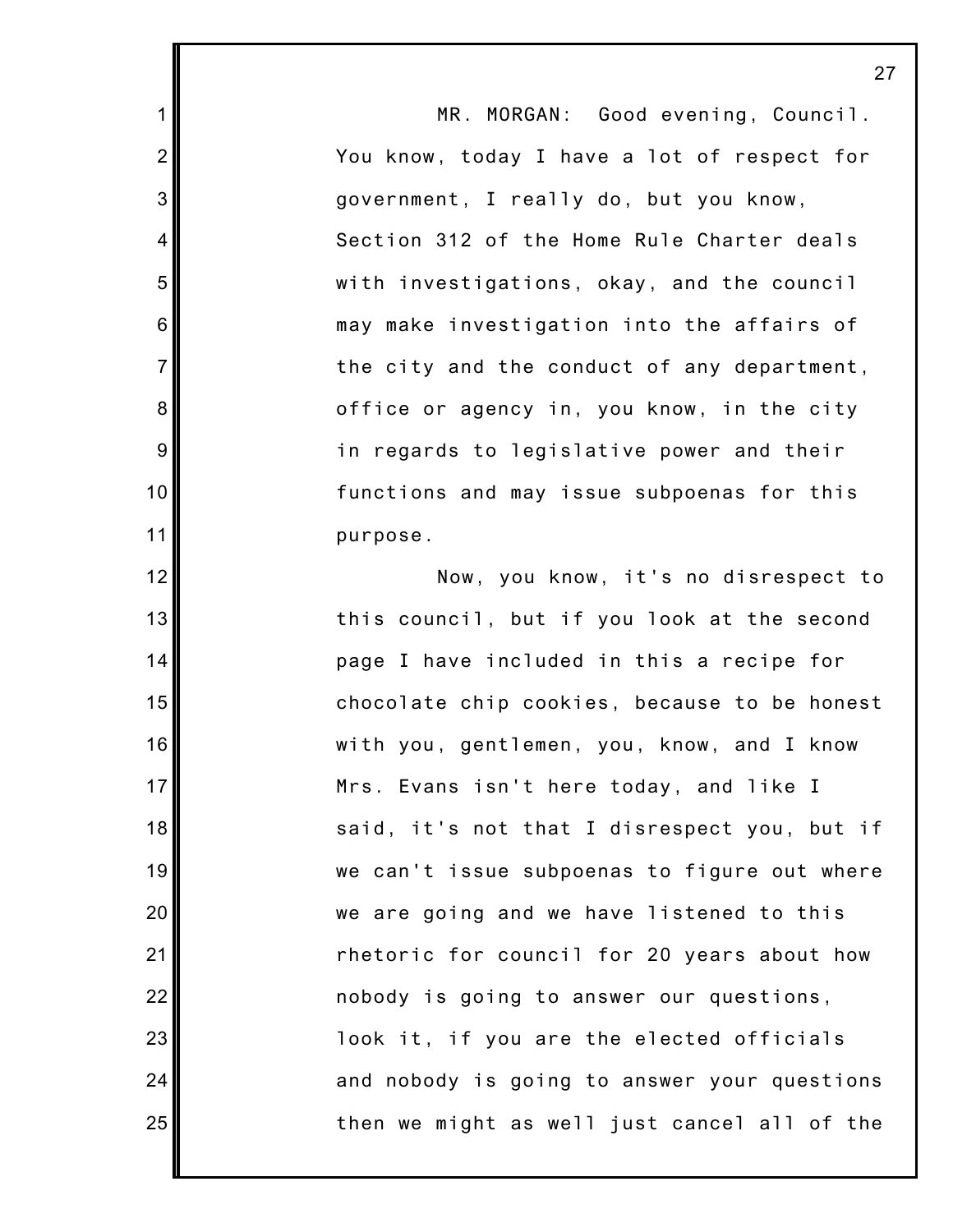council meetings, we'll all either come here and listen to a new recipe for the week or something because this city has long-range problems, and we can't seem to get any answers, and I think it's time to really start looking for some. I'm being real honest with you, okay? That Home Rule Charter was written for a reason, okay?

1

2

3

4

5

6

7

8

9

10

11

12

13

14

15

16

17

18

19

20

21

22

23

24

25

You know, I appreciate what everybody comes up here and says, but you know, I have been listening for 20 or 25 years and I have watched this city just disintegrate. I mean, and my point is really simple. Today we talked about, you know, StreetSmart. Well, out of one hand we are talking about how people aren't coming downtown shopping and I know a lot of people that are parking out of the downtown and walking in, and my question is that if we go with this plan, and this is off the top of my head, if we go with this plan how are we going to stop people from parking for free under the mall, because that's where a lot of people are parking. They are really disgusted with the increases in the parking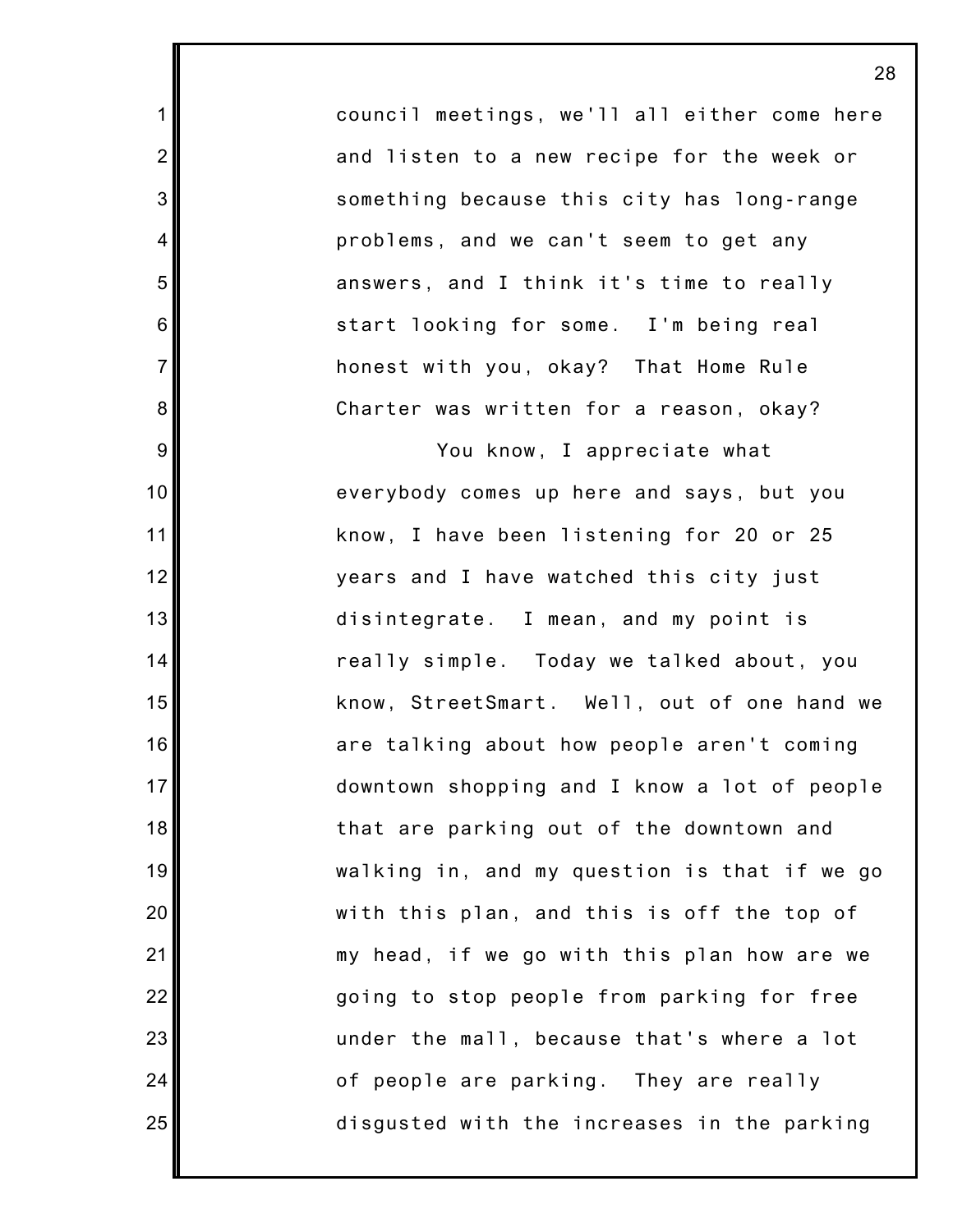meter fees. I mean, and then what are we going to do, are we going to write more citations? I mean, we have got so much office space in the downtown that the county moved most of it's functions there. Where are we going?

1

2

3

4

5

6

7

8

9

10

11

12

13

14

15

16

17

18

19

20

21

22

23

24

25

I mean, you know, look at it I know that the council doesn't care much for SAPA, and if that's so, so be it. I think it should be reintroduced and I think it has a lot of merit, I have a lot of respect for you people, there is not doubt. But look it, we need an economic engine here and if we keep going to everybody who parks in the downtown as being the solution to our problems where are we going?

I agree with what this gentleman said some of it, at one time people did double park in the streets, but there was a reason for that. We had 140,000 people here and we just don't have that now. Now the vast majority of the people in this city in my opinion are elderly. I have walked the city, how many of councilmen have? Every one of them I'm sure. How many of the homes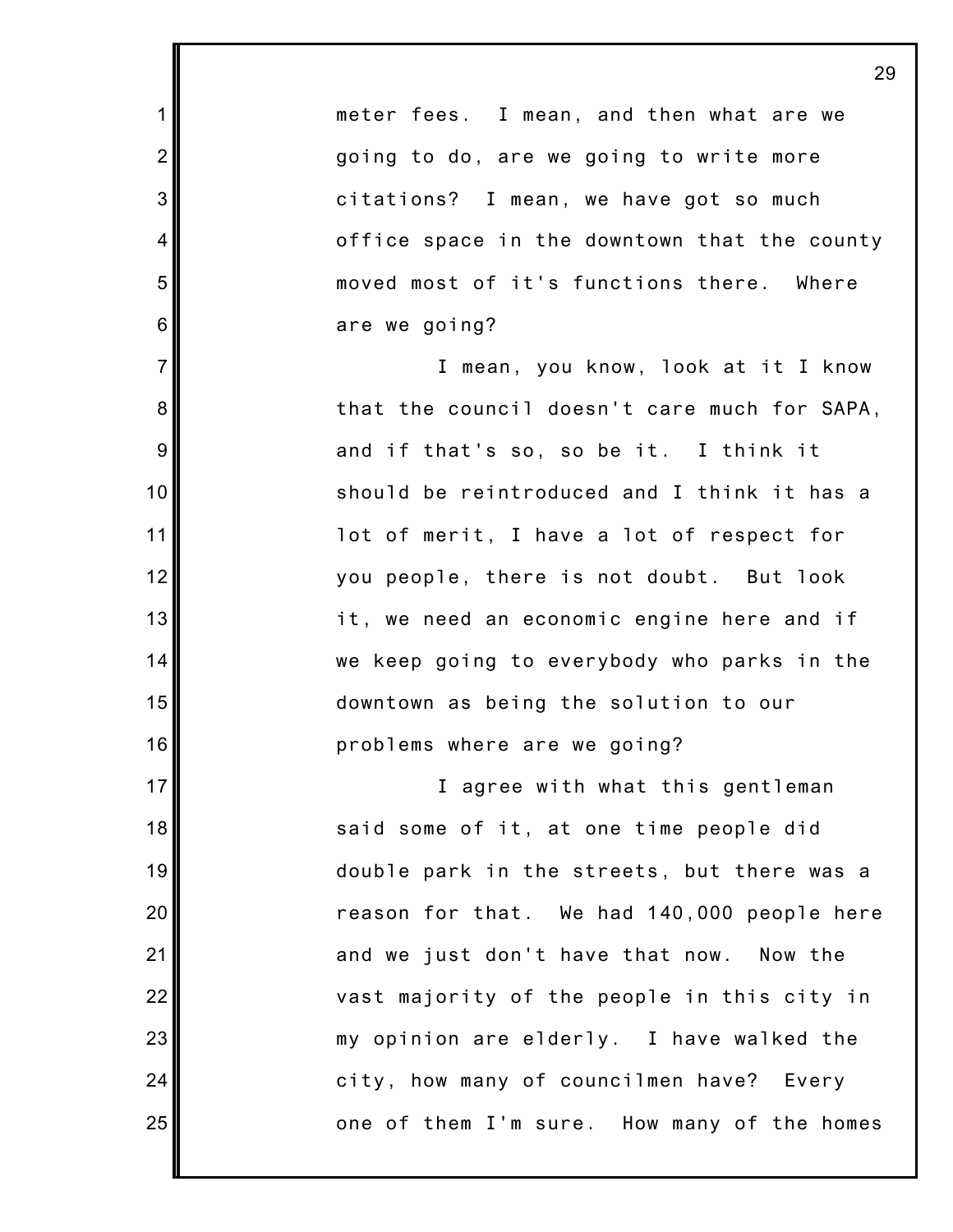| 30                                           |
|----------------------------------------------|
| in this city are empty? Don't you think we   |
| really need an economic engine?              |
| I mean really, you know, look it,            |
| you can say, well, we'll start the meter     |
| back from zero as soon as the car pulls out. |
| Well, you know, that's all right, but you    |
| know what, we need people to come to         |
| downtown Scranton to shop. We all know the   |
| mall is in trouble, at least I do and I      |
| don't know if you share my opinion or not.   |
| I mean, do we really need new                |
| answers? Yes. Listen to a couple of things   |
| that Andy said here tonight about the        |
| children in the neighborhoods. Be concerned  |
| about the pools, all right? The one thing I  |
| don't understand is why aren't we going to   |
| the Recreational Authority and creating a    |
| playground program at Nay Aug? Why aren't    |
| we reaching out to the county and trying to  |
| something for the children in these          |
| neighborhoods? It's a well-known fact we     |
| need more revenue. There is no doubt. Like   |
| I asked last week, we don't even know how    |
| short the pension funds are. The PEL said    |
| they are 47 percent funded, but we do know   |
|                                              |

Ι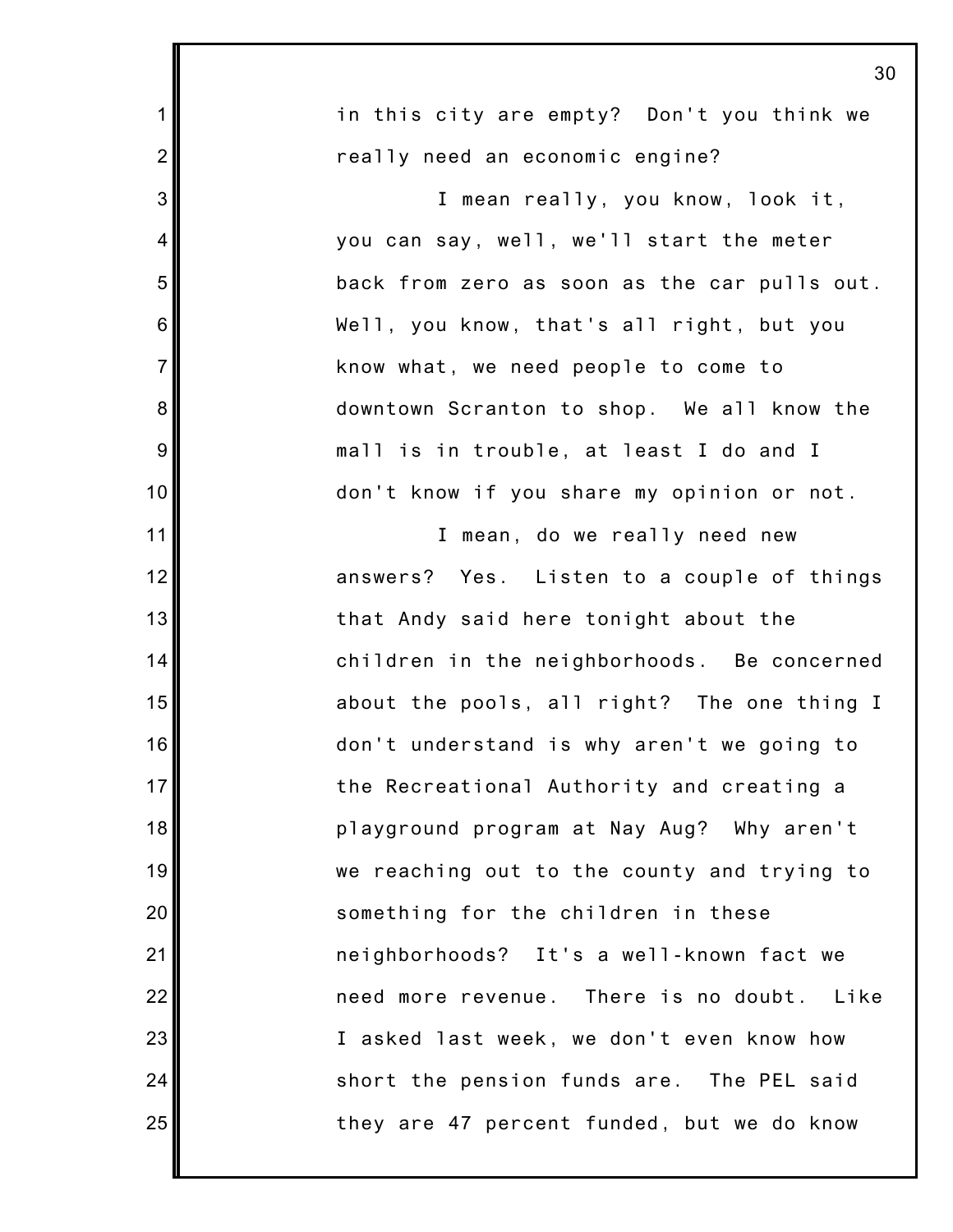1 2 3 4 5 6 7 8 9 10 11 12 13 14 15 16 17 18 19 20 21 22 23 24 25 our long range debt is over \$300 million. We need an economic engine to confront that. We already know that the federal government said that they are 117 percent over the gross domestic product which means our country is absolutely bankrupt and all we keep looking to is the same broken solutions, more revenue. No, we need to create employment, create opportunity and have government function for people and then we are wondering like I am when I walk through the neighborhoods why people just stop voting, and I know you have come across that because you have knocked on doors and you've talked to people. And, I mean, the vast majority of the people are just tired of the same old rhetoric and, you know, it's a terrible shame what's happened recently in Arizona. And, I mean, that should never happen. It shouldn't come to that point. But, you know, we have got to find solutions. This is a great city, it's a progressive city I think or if isn't I think it can be, and I think that you can come up with the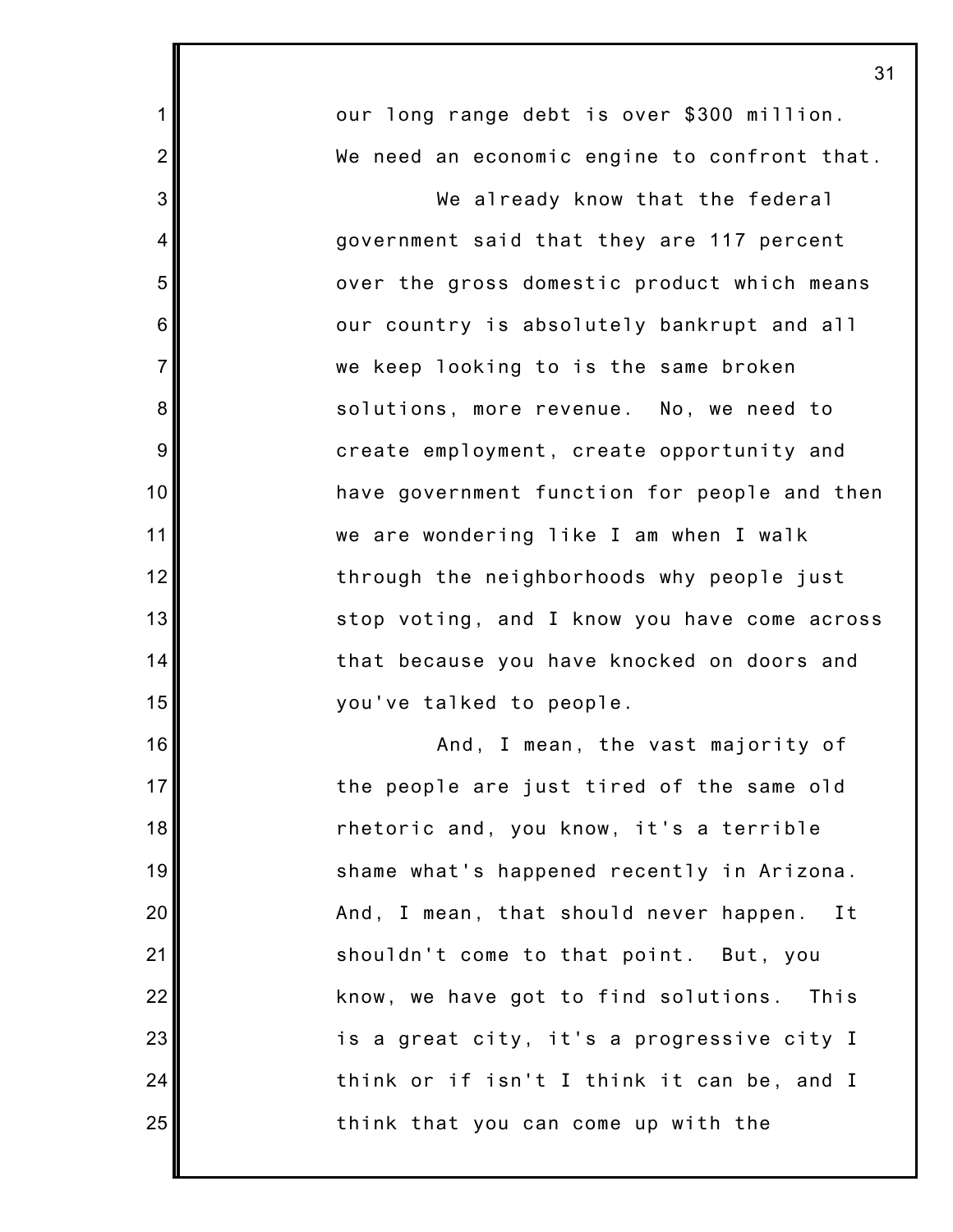solutions, but you know what, if you aren't willing to use the tools you possess to get subpoenas out there and bring them in here and let's have a real heart-to-heart conversation on what's really going on then we should all be home baking chocolate chip cookies and playing games, because, you know, so many people talk to me and they say, "Lee, why do you think nobody comes there? Because they have no solutions, it's all politics, it's one side against the other and we keep losing."

1

2

3

4

5

6

7

8

9

10

11

12

13

14

15

16

17

18

19

20

21

22

23

24

25

And, you know, a lot of people they sit home and watch us and grab a beer and have a laugh. But you know what, I don't agree with that. I think the laugh is on them. I think they belong here. Thank you.

MR. ROGAN: Thank you.

MR. MCGOFF: I would like to start an investigation of the validity of this recipe, I'd ask to subpoena Mr. Morgan and his cookies to verify their taste. Could we do that? No?

MR. LOSCOMBE: You think he would have brought us a sample.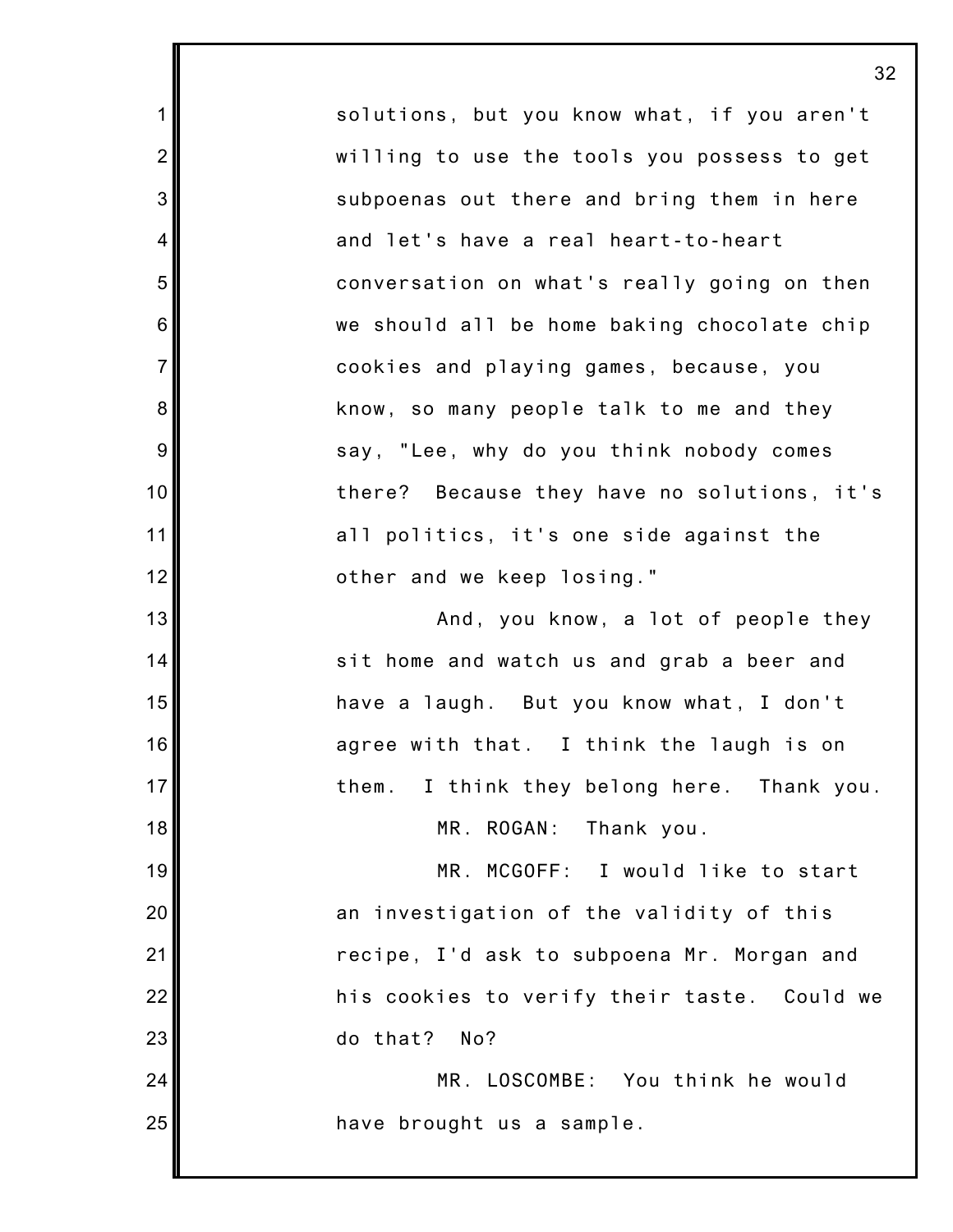|                | 33                                              |
|----------------|-------------------------------------------------|
| 1              | MR. ROGAN: We will be looking                   |
| $\overline{2}$ | forward to those cookies next week,             |
| 3              | Mr. Morgan. Doug Miller.                        |
| 4              | MR. MILLER: Good evening, Council.              |
| 5              | Doug Miller, Scranton. I'd just like to         |
| 6              | begin tonight by expressing my thoughts and     |
| $\overline{7}$ | prayers to all of the victims, including the    |
| 8              | Congresswoman who were involved in the          |
| 9              | tragic shooting in Tucson, Arizona, and we      |
| 10             | obviously all hope that something like that     |
| 11             | doesn't happen again.                           |
| 12             | My first thing tonight on the agenda            |
| 13             | was the check that we received from the         |
| 14             | University of Scranton in payment in lieu of    |
| 15             | taxes for \$175,000. I'd just like to go        |
| 16             | back to some of the things I said before.<br>I. |
| 17             | just think I strongly believe that council      |
| 18             | should consider creating a fee on KOZ's and     |
| 19             | nonprofits. I believe that everyone should      |
| 20             | pay their fair share. I'm not going to          |
| 21             | stand here tonight and chastise the             |
| 22             | University of Scranton, they did give a         |
| 23             | contribution and I know that in the past        |
| 24             | council has made attempts at meetings with      |
| 25             | the University and I believe Mr. Loscombe       |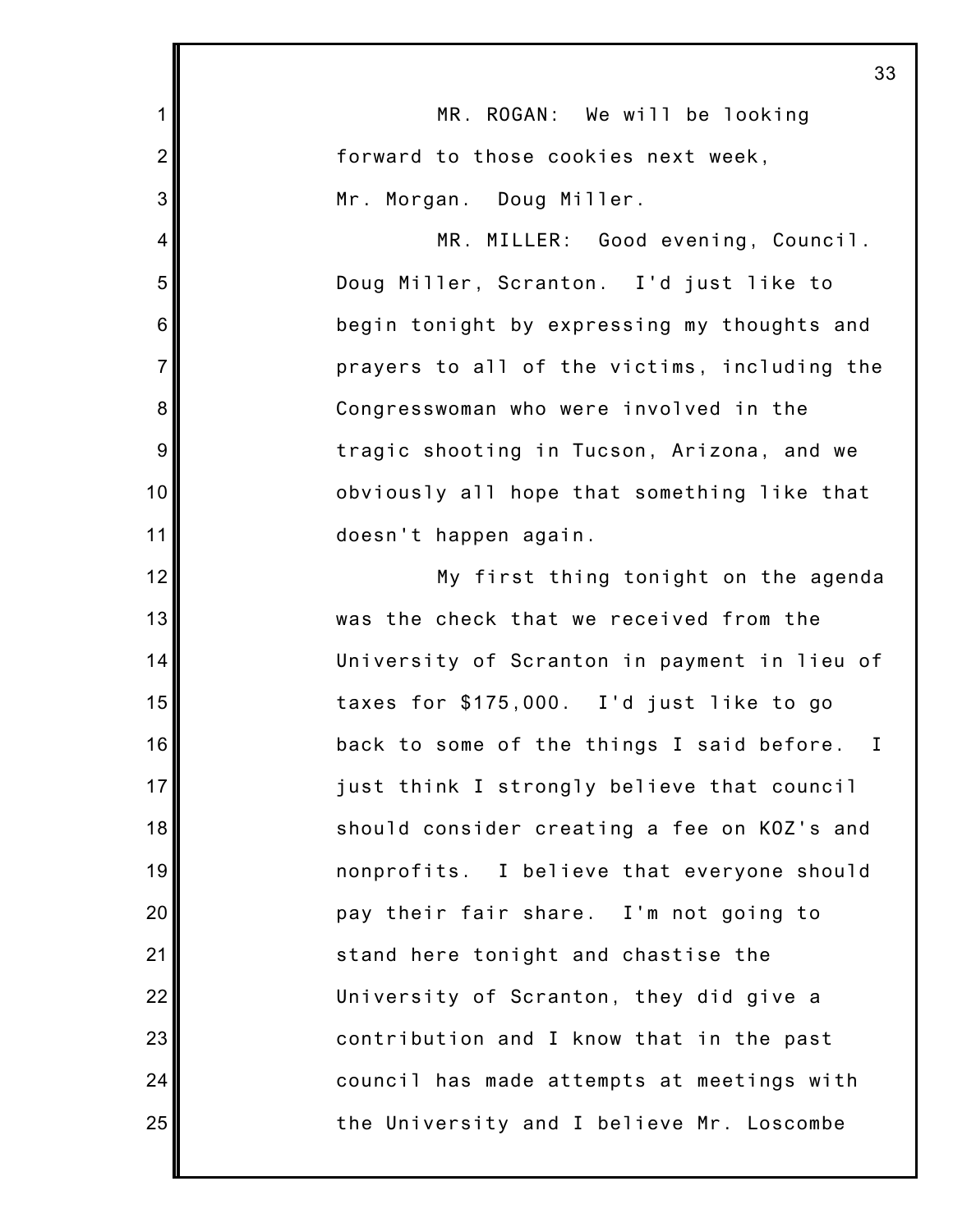once back made a presentation, so I would just hope moving forward and keep pushing on that and strongly urge you to consider creating some sort of fee so that it goes all across the board.

1

2

3

4

5

6

7

8

9

10

11

12

13

14

15

16

17

18

19

20

21

22

23

24

25

Regarding the cell phones, there was an article in the Scranton Times the other day that I got a chance to look at regarding cutting back on cell phone usage, and I just I don't believe everyone in the city should have a cell phone. Having the opportunity to look at a list of some of the people that did have one, they probably shouldn't have had one to begin with, you know, I think these phones should only be given to emergency personnel such as the police officers, firemen, DPW, etcetera. I strongly believe that everyone else should use their own phone and, you know, taxpayers of the city shouldn't be paying for it and think that, you know, making cuts obviously it was wise to make the cuts that we needed to make here with the cell phones and hopefully we won't have any issues with this in the future.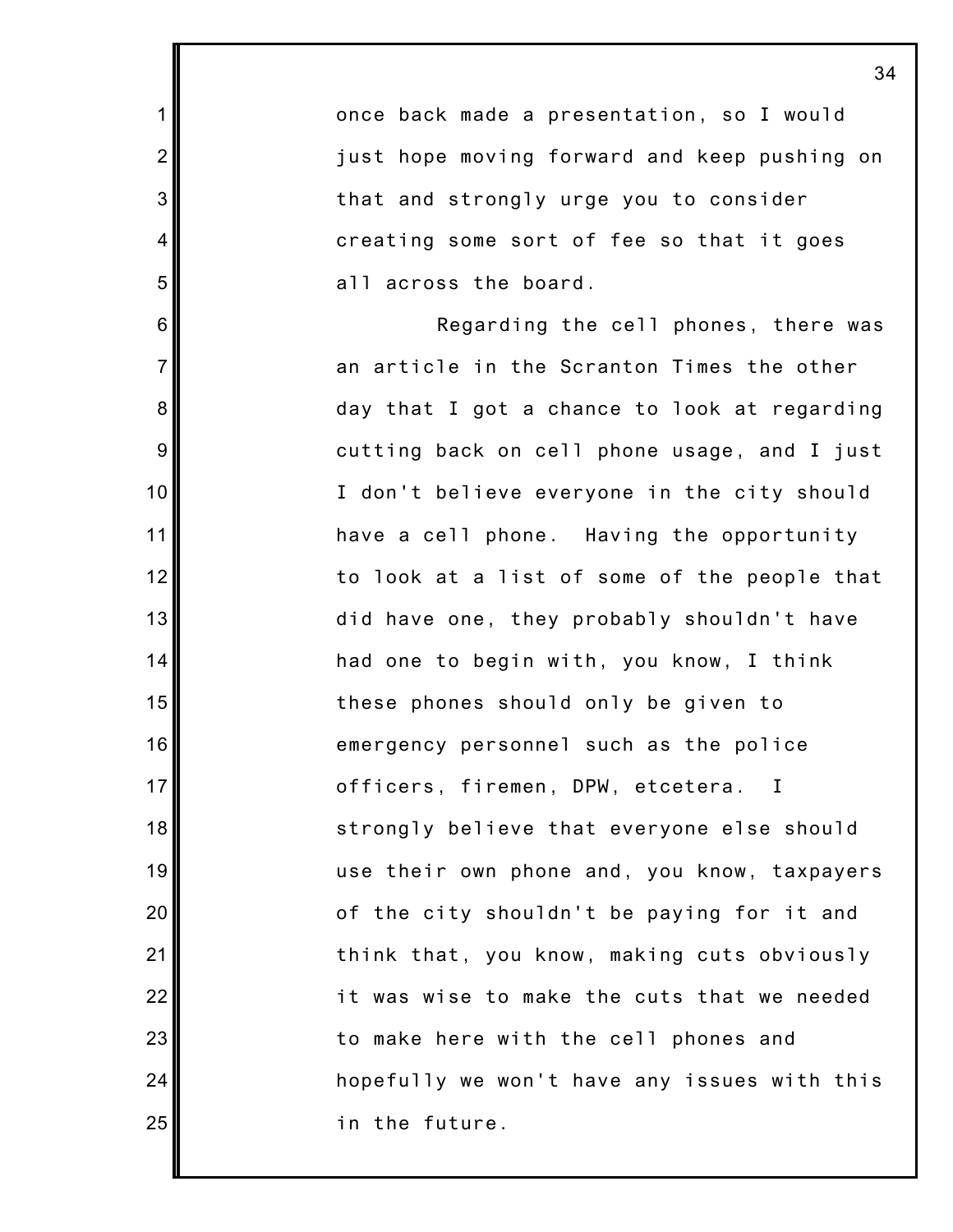I'd like to talk about police vehicles in the city. I know this isn't a new issue here, but just in the last few days I have had the chance to see a few police officers cars around town, you know, and really just sit back and notice how beat up our vehicles are and that we are putting our police officers behind the wheel of some of these vehicles and we have these on the roads. I mean, it's just truly appalling and, you know, I know, like I said, this isn't a secret, this is an issue that all of a sudden we are just learning about, it's been ongoing for a long time that we have police officers using vehicles that, you know, to be quite honest probably shouldn't even be on the road and I know that with our current financial situation I don't see us correcting this problem any time soon, but I would just hope that we would address it and try to come up with a long-term solution here because something needs to be done and I just wanted to bring that up because it really did open up my eyes here.

1

2

3

4

5

6

7

8

9

10

11

12

13

14

15

16

17

18

19

20

21

22

23

24

25

Regarding the StreetSmart, you know,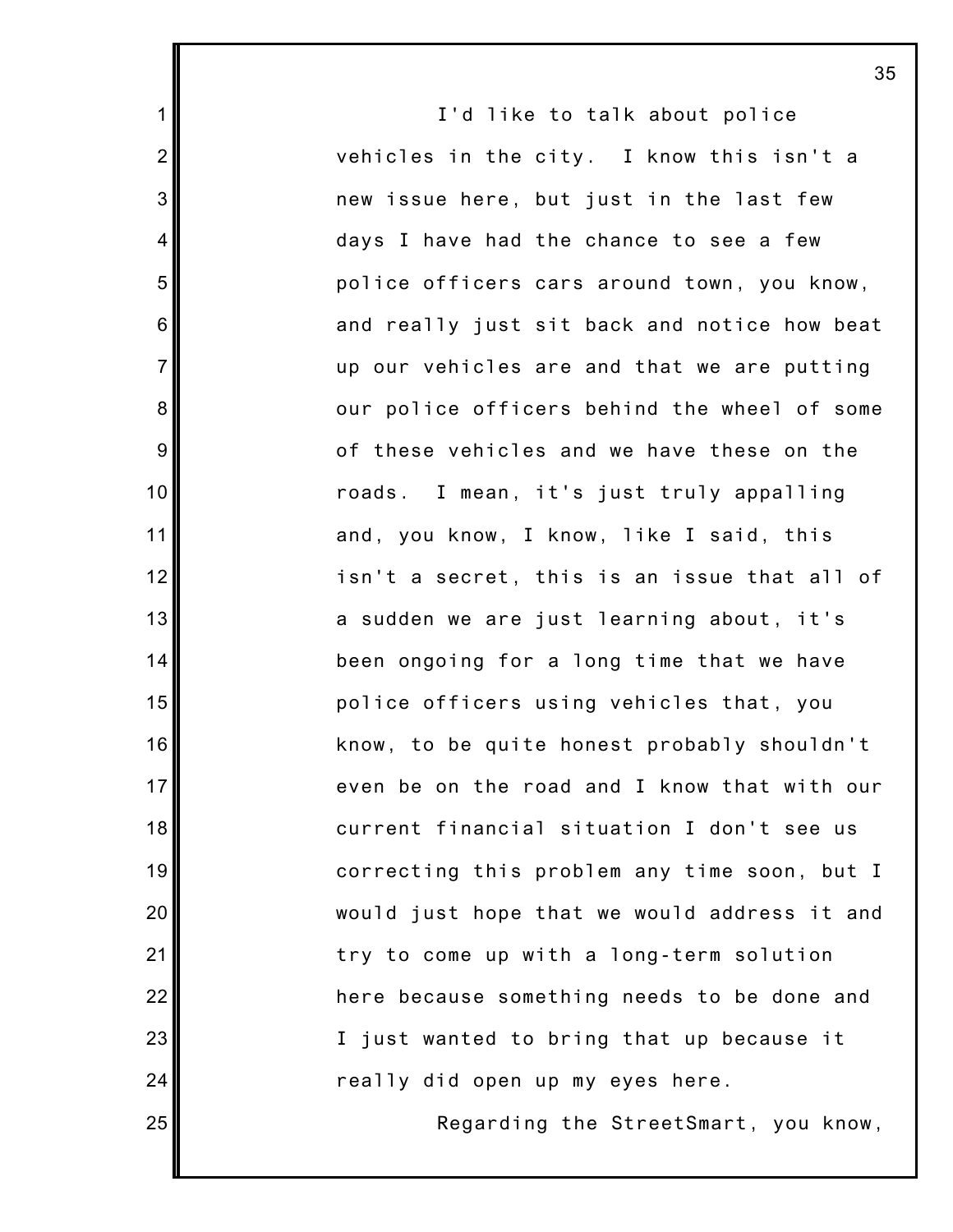I really want to commend council for putting this caucus together tonight and I know we had one awhile back, but tonight it really gave me an opportunity to have my questions answered that I had and, you know, if I do have any questions in the future I'll be sure to ask council. You know, I just would like to commend you for taking the opportunity to come up with a new way to generate revenue and a new way of technology here. You know, we have seen studies done in other areas and we have had comments made that it hasn't worked in other areas, but from what I have heard and read overall it seemed to be successful. You know, any criticism that you might receive from people, you know, they are the ones that probably didn't step up to the plate and do any homework themselves so for anybody to stand up and criticize in my opinion they should just sit down, do homework, come up with their own idea and then say something, but if they can't do that then they should just sit there.

1

2

3

4

5

6

7

8

9

10

11

12

13

14

15

16

17

18

19

20

21

22

23

24

25

And, you know, this idea that, you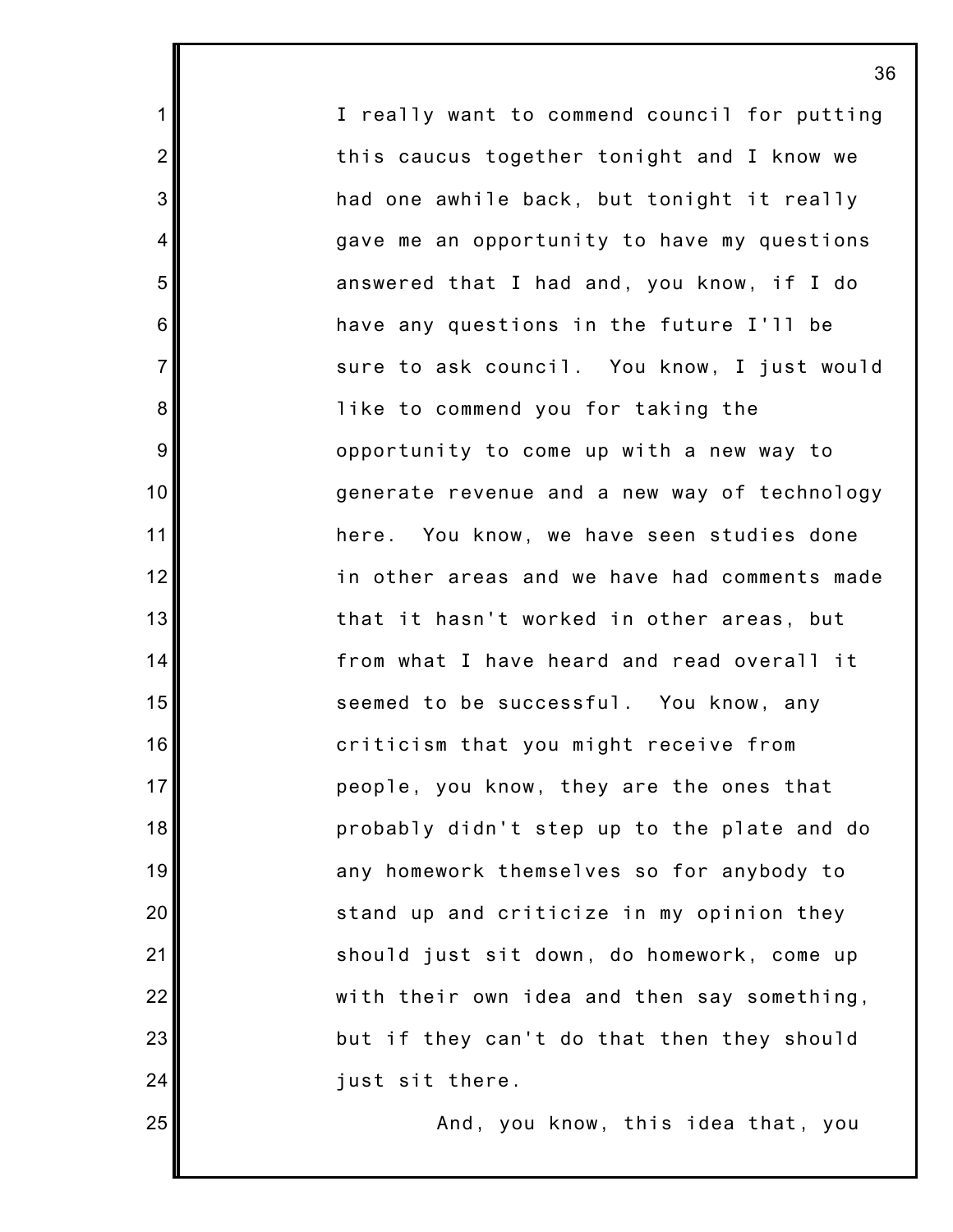know, people don't want to cooperate, you know, questions were asked by council tonight, nobody wanted to give answers, you know, it's just totally out of line. There needs to be more cooperation, you know, the residents of this city are what's on the line here and generating revenue in this city which obviously we all know is distressed and we are in major debt here and we just should have more cooperation from all departments in the city.

1

2

3

4

5

6

7

8

9

10

11

12

13

14

15

16

17

18

19

20

21

22

23

24

25

And I'd like to finally tonight talk about the issue of the pools, Mr. Sbaraglia brought it up. Last week the issue was raised and Mrs. Evans was talking about the idea of Capouse Avenue being closed this summer and possibly one other pool, and the idea that the administration wants to take the funding set aside for parks and recreation that's normally used for paying for our lifeguards and using that to cover the cost for the two new foremen that I believe are going to be repositioned in the DPW, and I just think council should do everything in it's power to make sure that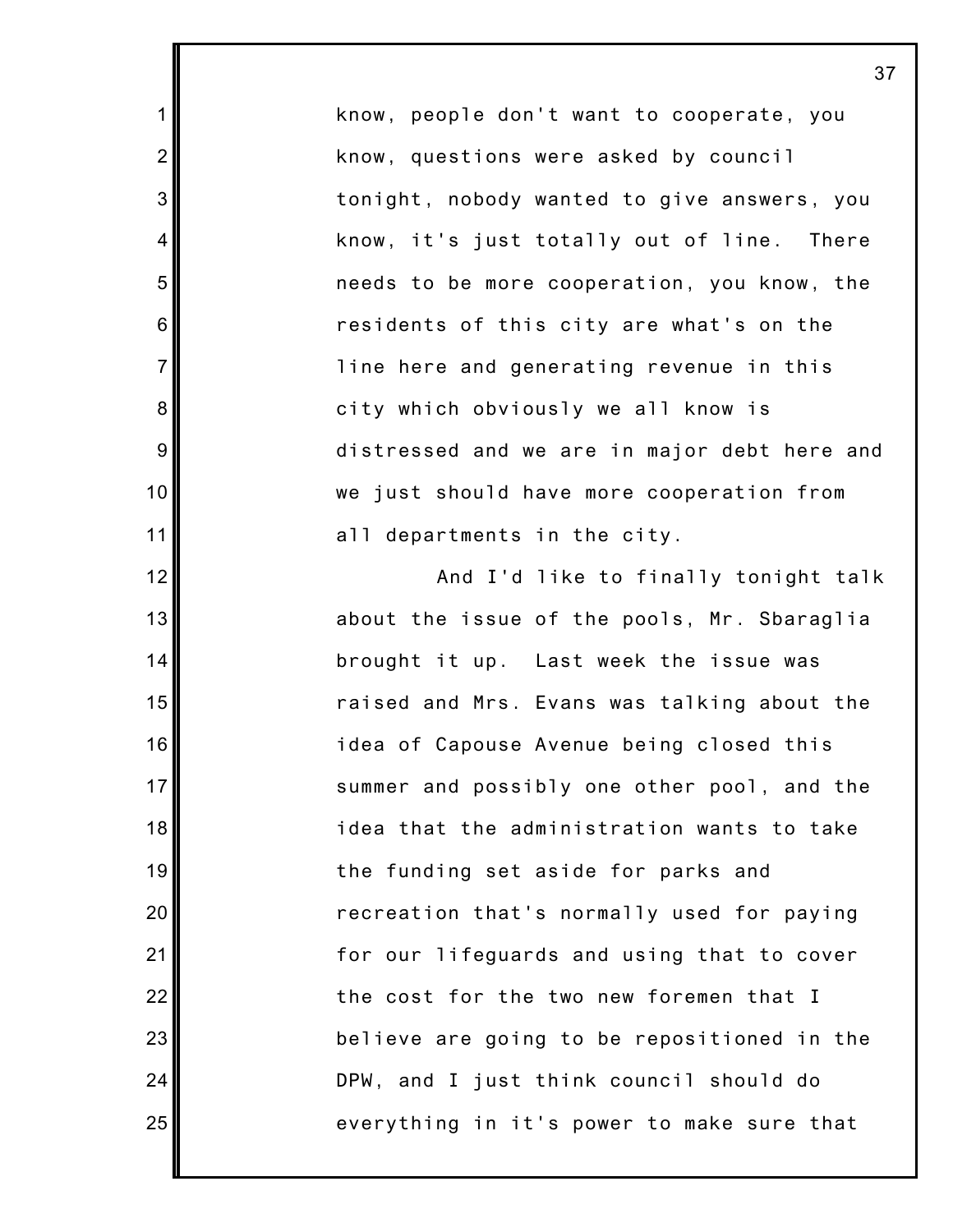doesn't happen. I think the last thing we want to have happen, I'm sure you would agree, is to have pools in the summer closed. I mean, last year we had to go a summer without Capouse Avenue open, we went most of last summer without Connell Park being open, and I just think it's in the best interest of this council to do everything they can to make sure we are not closing pools because, you know, we need to put children first. You know, what do we expect them to do? Children need a place to swim in the summer, obviously, the less fortunate, and we do to be everything in our power to make sure that they have that opportunity, so I appreciate it. Thank you. MR. ROGAN: Lynn Bloom. MS. BLOOM: Lynn Bloom, North Scranton resident. Happy New Year, Everyone. I apologize for being absent for so long. I had some family and health issues. Usually, I don't make a habit of apologizing for any other adults other than my adult children. But, Mr. McGoff, I feel

that you truly deserve an apology. I do not

1

2

3

4

5

6

7

8

9

10

11

12

13

14

15

16

17

18

19

20

21

22

23

24

25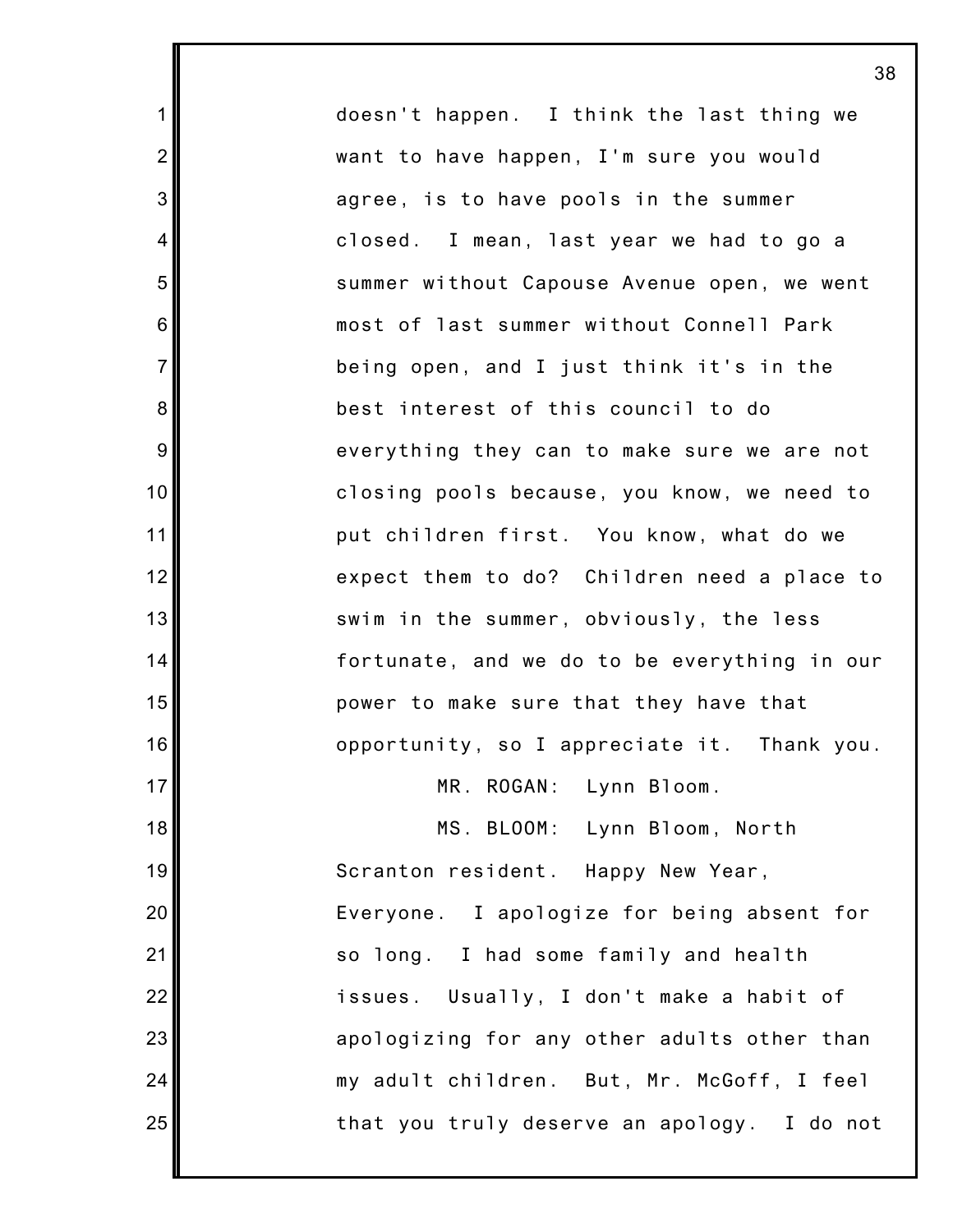think for one minute that your decision to vote against the rest of the council had anything to do with intentionally jeopardizing the safety of the citizens of Scranton. My personal opinion is I disagree with your decision, I think it was possibly a little short sided, but I feel you truly do deserve an apology. That was egregious to me, so I can only imagine how you felt. MR. MCGOFF: Thank you.

1

2

3

4

5

6

7

8

9

10

11

12

13

14

15

16

17

18

19

20

21

22

23

24

25

MS. BLOOM: You're welcome. I have been absent so long, I have so much to say and so little time so please bear with me. I want to address the safety issues first, and I have some pictures here that I'd like to show you, gentlemen.

MR. JOYCE: Okay.

MS. BLOOM: I was an Army wife for the first Gulf war, my husband was deployed from West Germany. As a young mother in a foreign country I had to get used to the idea of men carrying M-16's and guarding my family. I thought that was only because I lived in Europe. As we all know 9/11 changed this nation forever. I retired from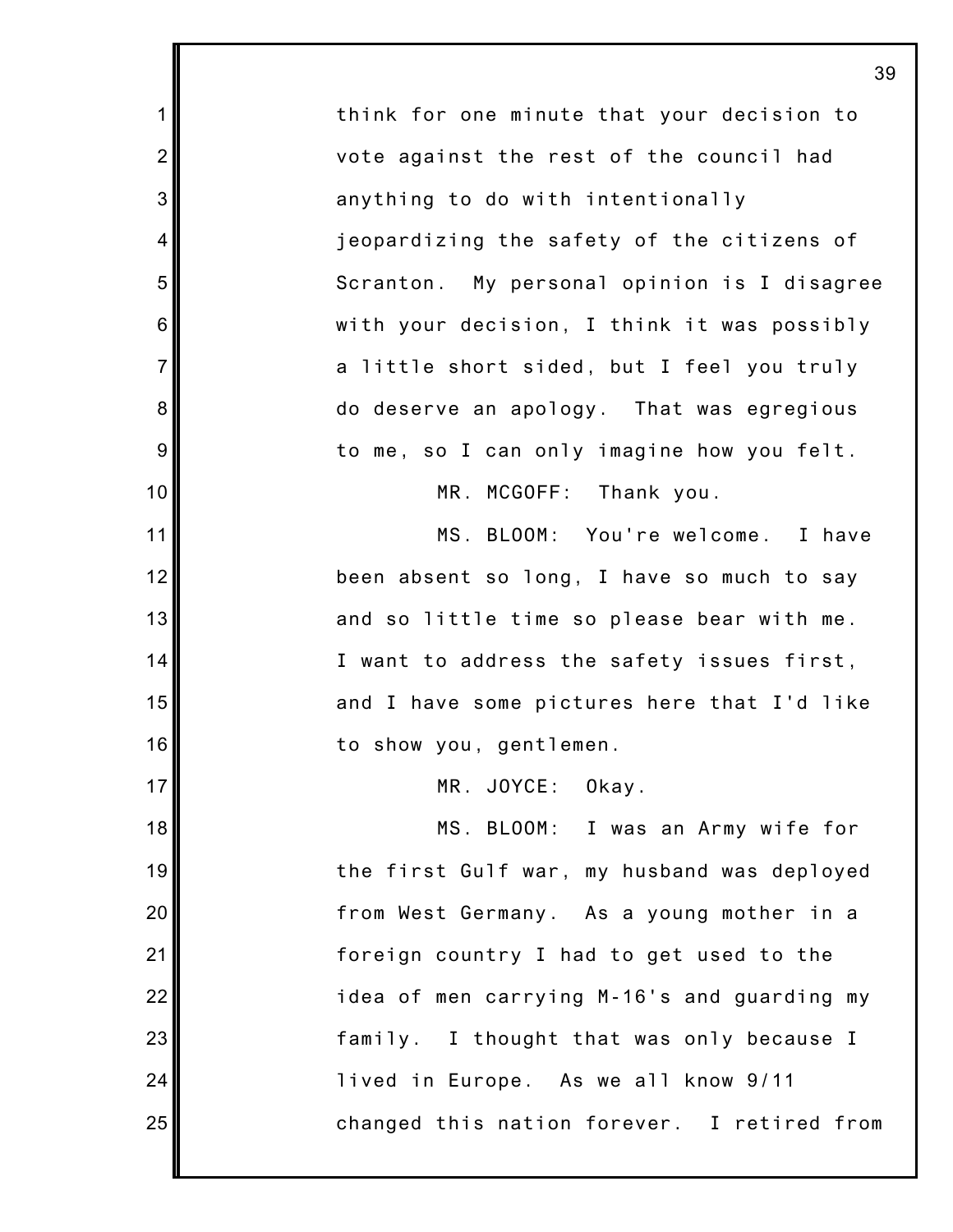federal service in 2002, my only goal was to get my youngest child off of Long Island. I was not near Ground Zero, I was 42 miles away, I was evacuated from my building with 5,000 federal employees. That is as close as I want to come.

1

2

3

4

5

6

7

8

9

10

11

12

13

14

15

16

17

18

19

20

21

22

23

24

25

When my husband and I purchased our home here we specifically took into account my child's elementary school, location of the fire services, even down to the location of the fire hydrant, because I don't know if some of you are aware, but how close you are to a fire hydrant it effects your homeowner's policy.

At this time not only my ten-year-old son, but approximately 600 other Scranton Elementary school students are in jeopardy. I pray to God we never have a national emergency, I pray to God we do not have a severe snowstorm. Main Avenue is empty. Market Street, brownouts, rolling brownouts possibly. I have pictures of what a gymnasium with 600 elementary school students looks like on a good day. I cannot imagine the pandemonium that could occur in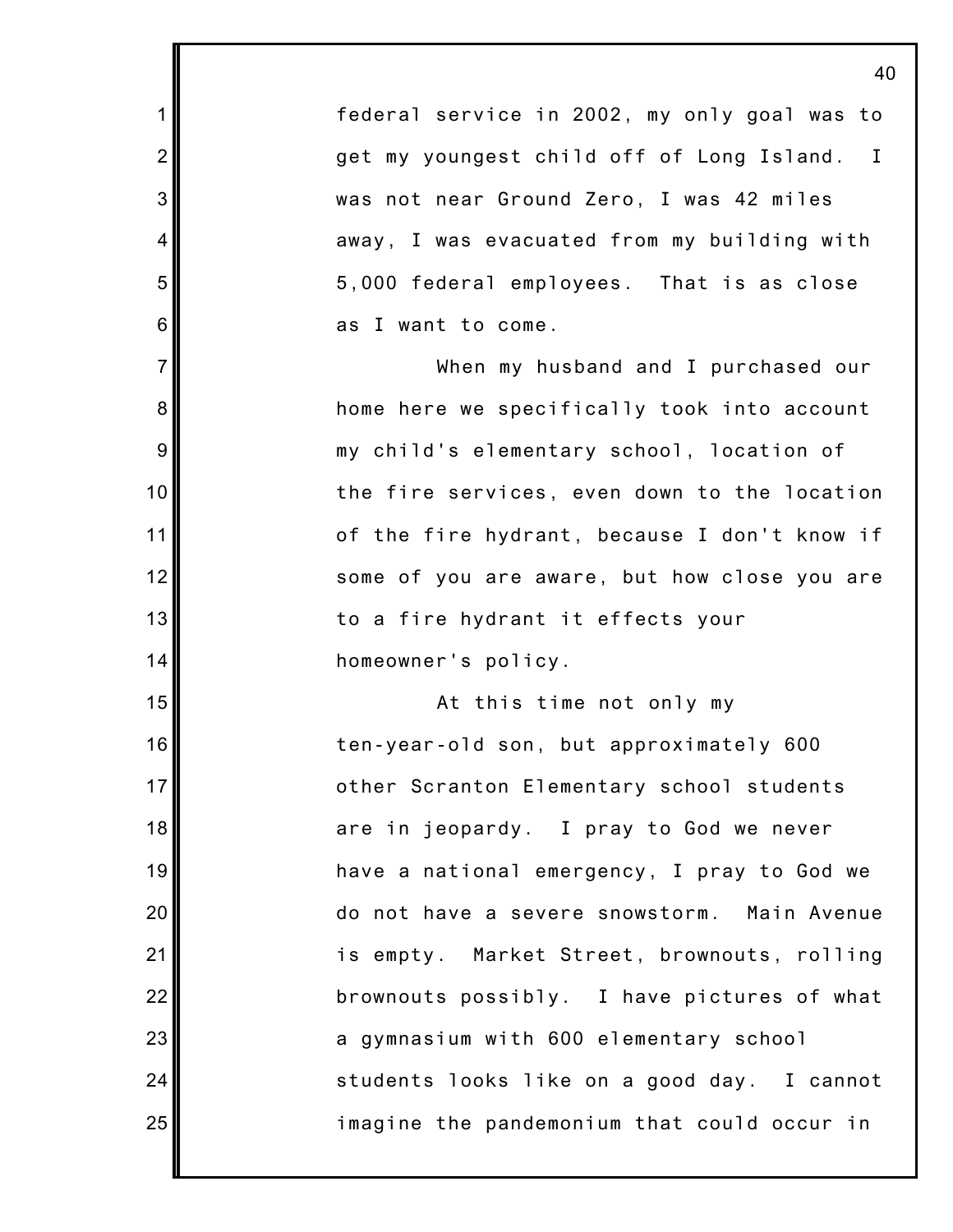| 1                | a delayed response time to these children.   |
|------------------|----------------------------------------------|
| $\overline{2}$   | I moved to Scranton, some of you             |
| 3                | might laugh, for safety. I was aware that    |
| $\overline{4}$   | gangs were coming here, unlike some city     |
| 5                | officials, but I factored in the pros and    |
| $\,6$            | This administration has cut fire<br>cons.    |
| $\overline{7}$   | services, services to children, they do not  |
| 8                | want to -- they do want mandated staffing    |
| $\boldsymbol{9}$ | levels, they do not want to rehire.          |
| 10               | My child is my testimony to this             |
| 11               | nation. I will never build a bridge, I will  |
| 12               | never be famous, he is this community's      |
| 13               | future, and his 599 other classmates are the |
| 14               | city's future. These children because of     |
| 15               | the Scranton School District, and I don't    |
| 16               | pretend to know the policy, do not have a    |
| 17               | playground to play in. They have to cross a  |
| 18               | street, go down dilapidated concrete steps   |
| 19               | and play on a blacktop that is in disrepair. |
| 20               | That is in itself a recipe for disaster.     |
| 21               | No school that I have viewed has a           |
| 22               | playground in it anymore. How many           |
| 23               | different ways are we going to tell our      |
| 24               | youth we don't value you, but when you join  |

a gang because you need to feel accepted we

25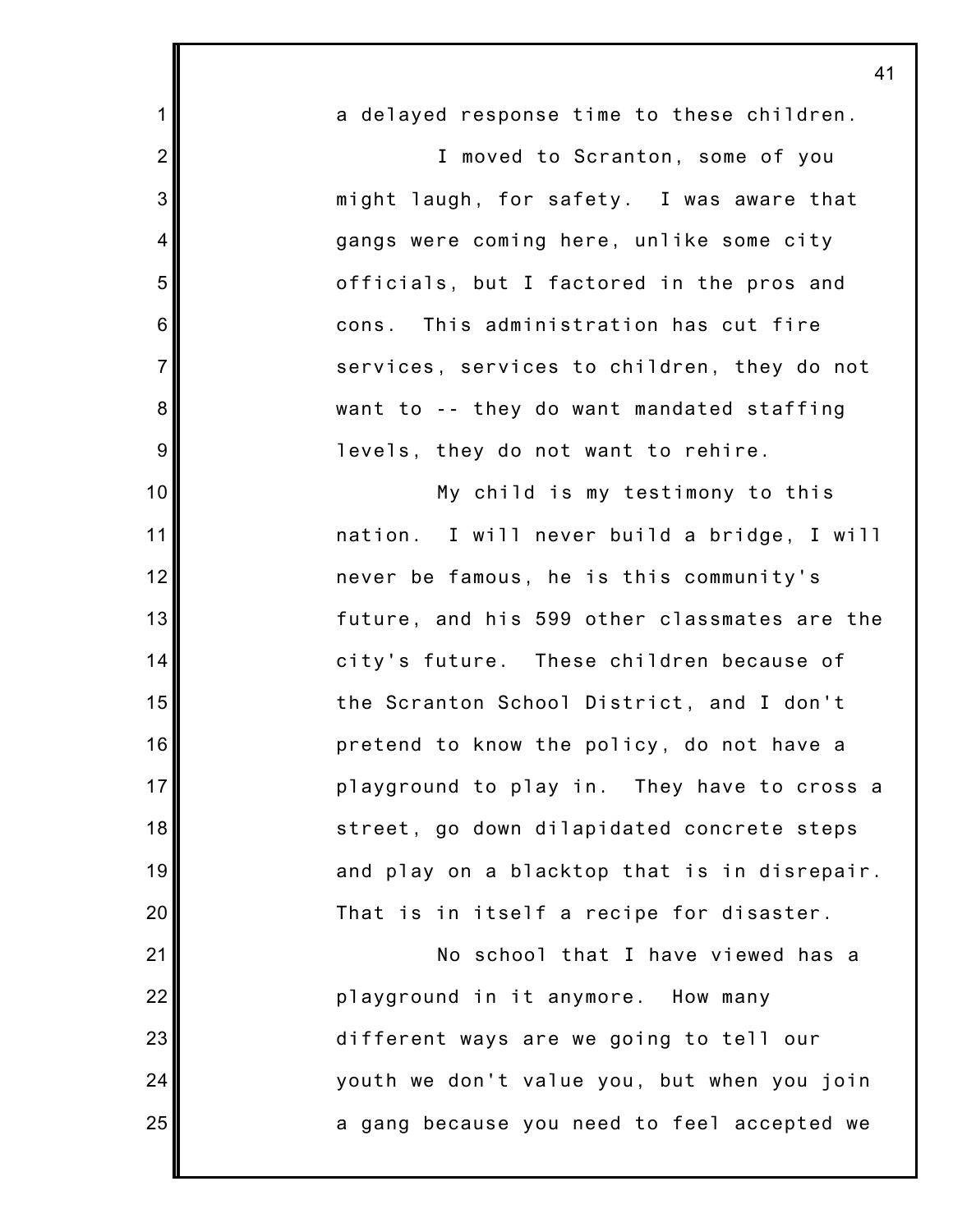are going to incarcerate you to the fullest extent of the law. We can't have it both ways. We just cannot. I don't have the solutions, I don't pretend to be a rocket scientist, but I do know prevention cost a heck of a lot less than the remedy.

1

2

3

4

5

6

7

8

9

10

11

12

13

14

15

16

17

18

19

20

21

22

23

24

25

Since I mentioned Scranton School District, I am a taxpayer in the City of Scranton. My tax dollars go through our tax office to the school district. I am appalled that in the 21st century a school district employee is able to take credit card and make purchases with no invoice and no accountability. Now granted, this was in the Times so anything I read I take with a grain of salt, but even it's marginally true how is that possible? I had a government credit card, I had to give my receipts. I had to enter my information within three days of returning to my duty station. I wanted a phone, I was only a GS-11. Only GS-13's and above got cell phones, so I would have to purchase a calling card and verify that that -- I'm sorry-- that that calling card was used only for government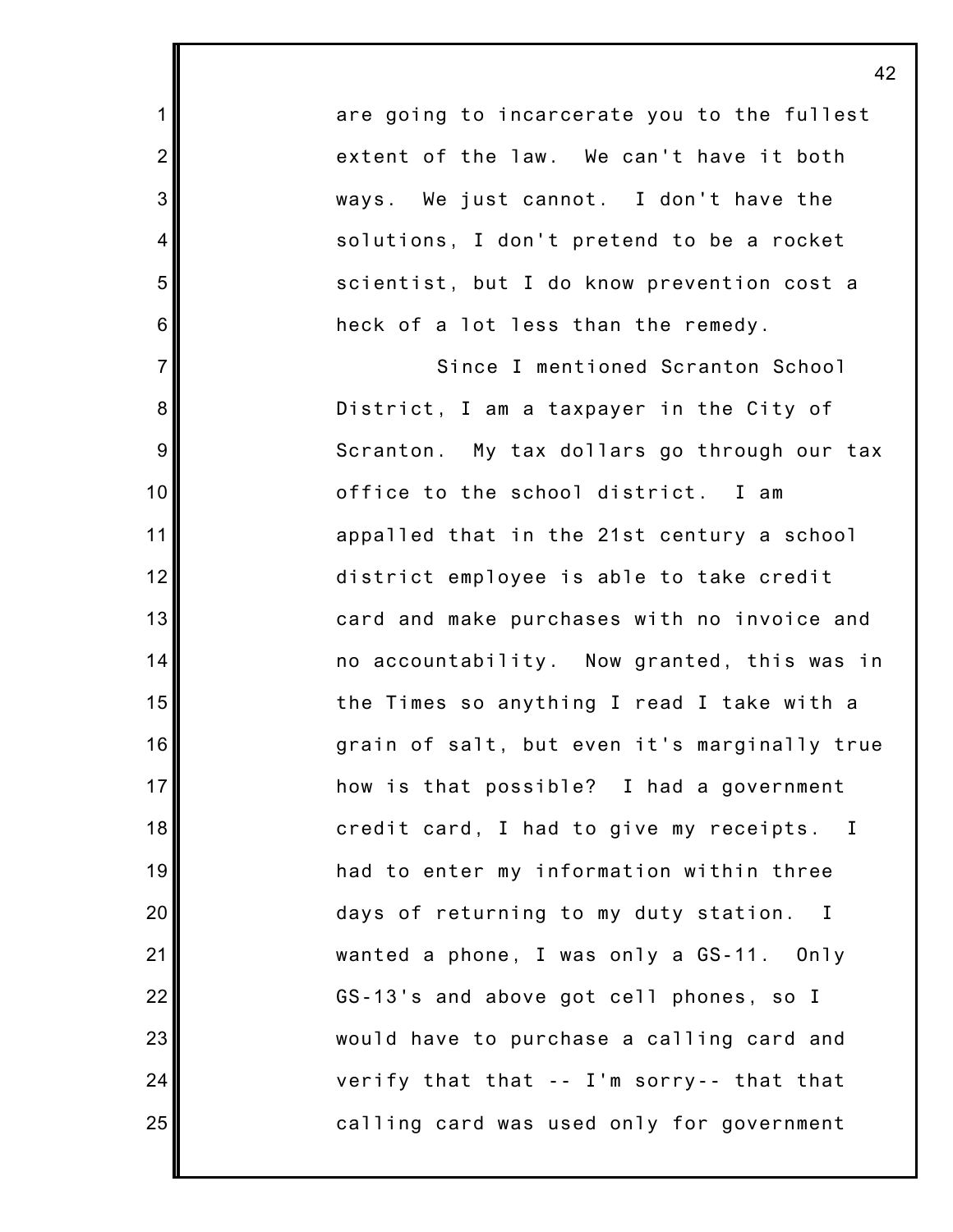|                | 43                                          |
|----------------|---------------------------------------------|
| 1              | purposes or I wouldn't get reimbursed the   |
| $\overline{2}$ | \$20.                                       |
| 3              | There is so much, and I don't how to        |
| 4              | say it and I apologize, negligence in this  |
| 5              | city across all lines, children, safety,    |
| 6              | housing, drugs, pick something. We've got   |
| $\overline{7}$ | to start working towards change and if we   |
| 8              | don't start investing in our kids that --   |
| 9              | youth cycle and leave. Thank you very much. |
| 10             | MR. ROGAN: Thank you.                       |
| 11             | MR. JOYCE: Thank you.                       |
| 12             | MS. BLOOM: Can I show you those             |
| 13             | pictures?                                   |
| 14             | MR. ROGAN: Yes, please.                     |
| 15             | (Ms. Bloom approaches the dais and          |
| 16             | shows pictures to council.)                 |
| 17             | MS. BLOOM: And this is a joyful             |
| 18             | event, just imagine if there was a fire     |
| 19             | trying to get all of those students out.    |
| 20             | Thank you very much.                        |
| 21             | MR. JOYCE:<br>Thank you.                    |
| 22             | MR. ROGAN: Pedro Gonzalez.                  |
| 23             | MR. GONZALEZ: Pedro Gonzalez, South         |
| 24             | Side resident. Good evening, Council.       |
| 25             | MR. JOYCE: Good evening.                    |
|                |                                             |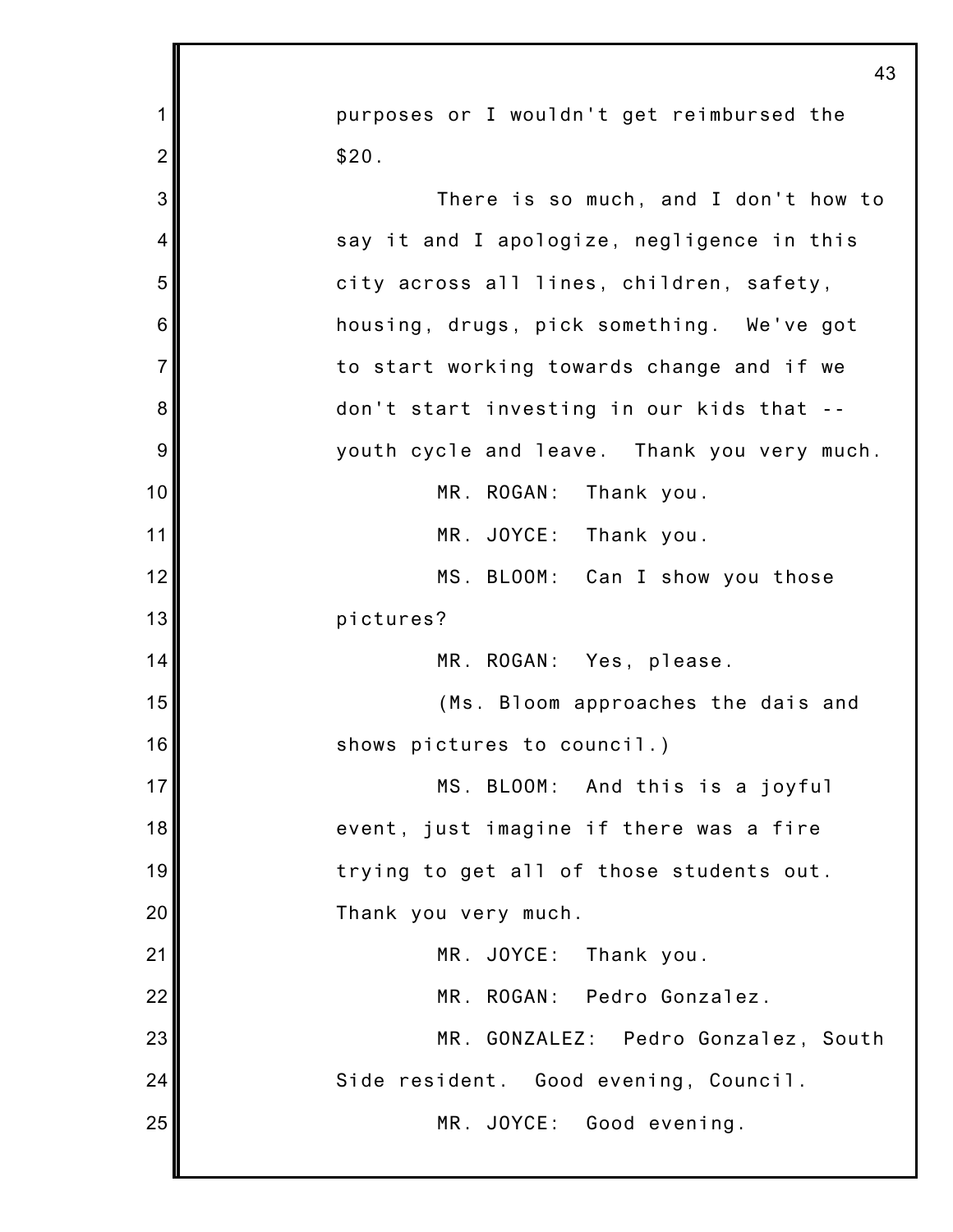|                | 44                                           |
|----------------|----------------------------------------------|
| $\mathbf 1$    | MR. GONZALEZ: And greeting to all            |
| $\overline{2}$ | in attendance. Happy New Year to all. (Mr.   |
| 3              | Gonzalez speaks in Spanish.)                 |
| 4              | I want to first thank the City of            |
| 5              | Scranton, all the residents and the          |
| 6              | community members, volunteers and sponsors   |
| $\overline{7}$ | who came out to our January 6 Three King's   |
| 8              | event. Thank you, Mr. Joyce, for coming out  |
| 9              | with your family and enjoying the time with  |
| 10             | us.                                          |
| 11             | MR. JOYCE: Thank you for having me.          |
| 12             | MR. GONZALEZ: You are very welcome,          |
| 13             | very welcome. It was extremely               |
| 14             | well-attended as you saw. We wound up        |
| 15             | giving 250 gifts -- or 250 children that got |
| 16             | gifts that night and over 300 adults that    |
| 17             | were fed that night. All of it was done for  |
| 18             | free thanks to the sponsors and the          |
| 19             | community members and the volunteers that    |
| 20             | participated in that event, so thank you all |
| 21             | again for that.                              |
| 22             | As always, our next event is January         |
| 23             | 14 through the 17, our annual Dr. Martin     |
| 24             | Luther King event. I do have a document      |
| 25             | here for you guys, for the council. We also  |
|                |                                              |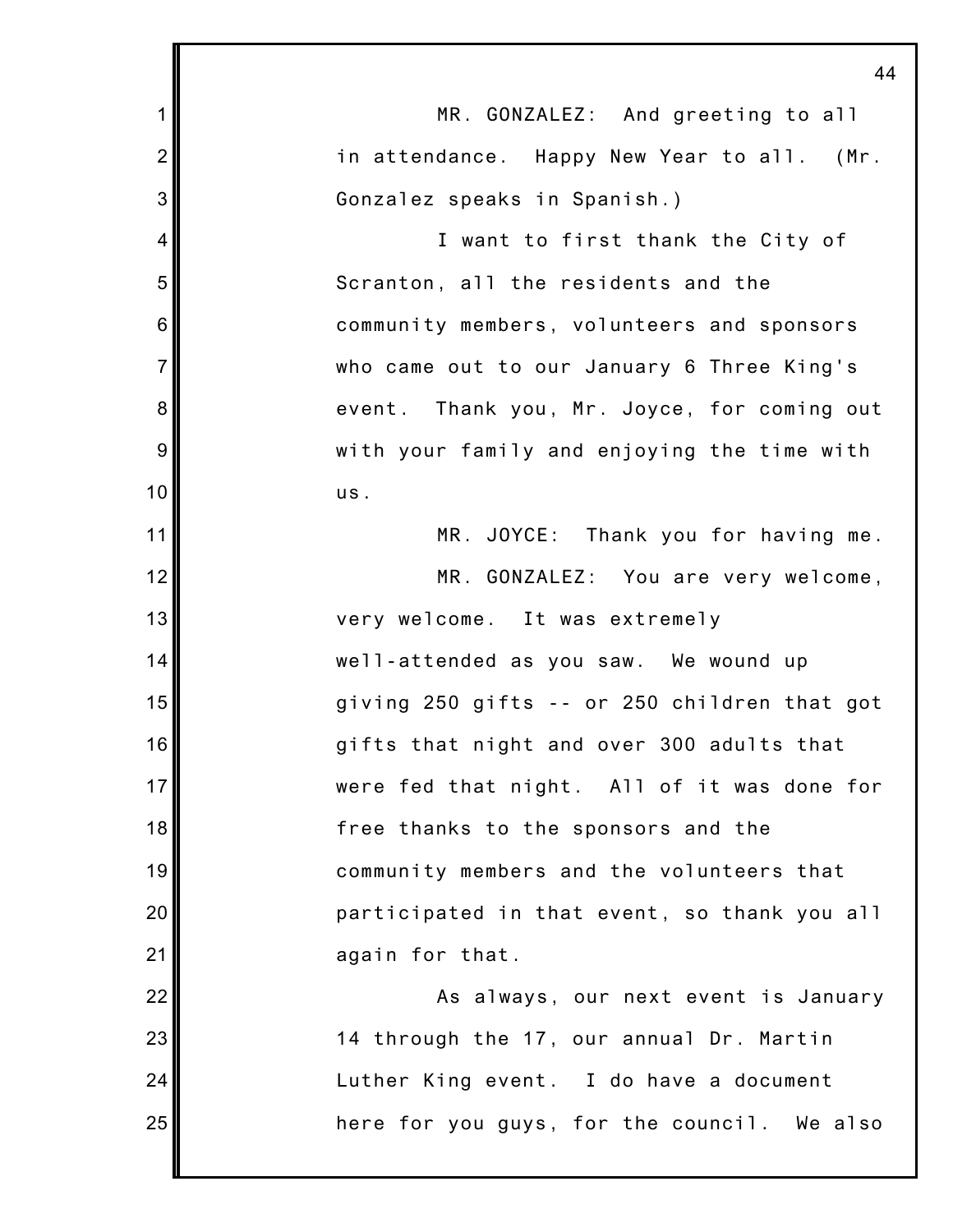called and left notices and sent e-mails. I do not believe you received that though. I was told by one council member that they knew not of the event, so we will provide you some information before I leave.

1

2

3

4

5

6

7

8

9

10

11

12

13

14

15

16

17

18

19

20

21

22

23

24

25

The main event will be the 17th, Monday the 17th, 5 p.m. on Olive Street we lineup to March to courthouse square, many dignitaries speak every single year. We have yet to see a council member there and speak, hopefully this year will be the first, and they have in the past I apologize, but maybe I wasn't there at the time, so hopefully this year we'll have one or two of you gentlemen, we know that Janet with her back and for obvious reasons she can't walk that far, but I know, Pat, you could do it, Buddy. I know you can do it.

But Friday we have an event for the kids at the Boys and Girls Club on Lafayette Street. Saturday, Salvation Apostolic we have a brunch, that's the only event that comes with a cost, \$25 per ticket. On Sunday we have at Scranton High School a multi-cultural event that goes on every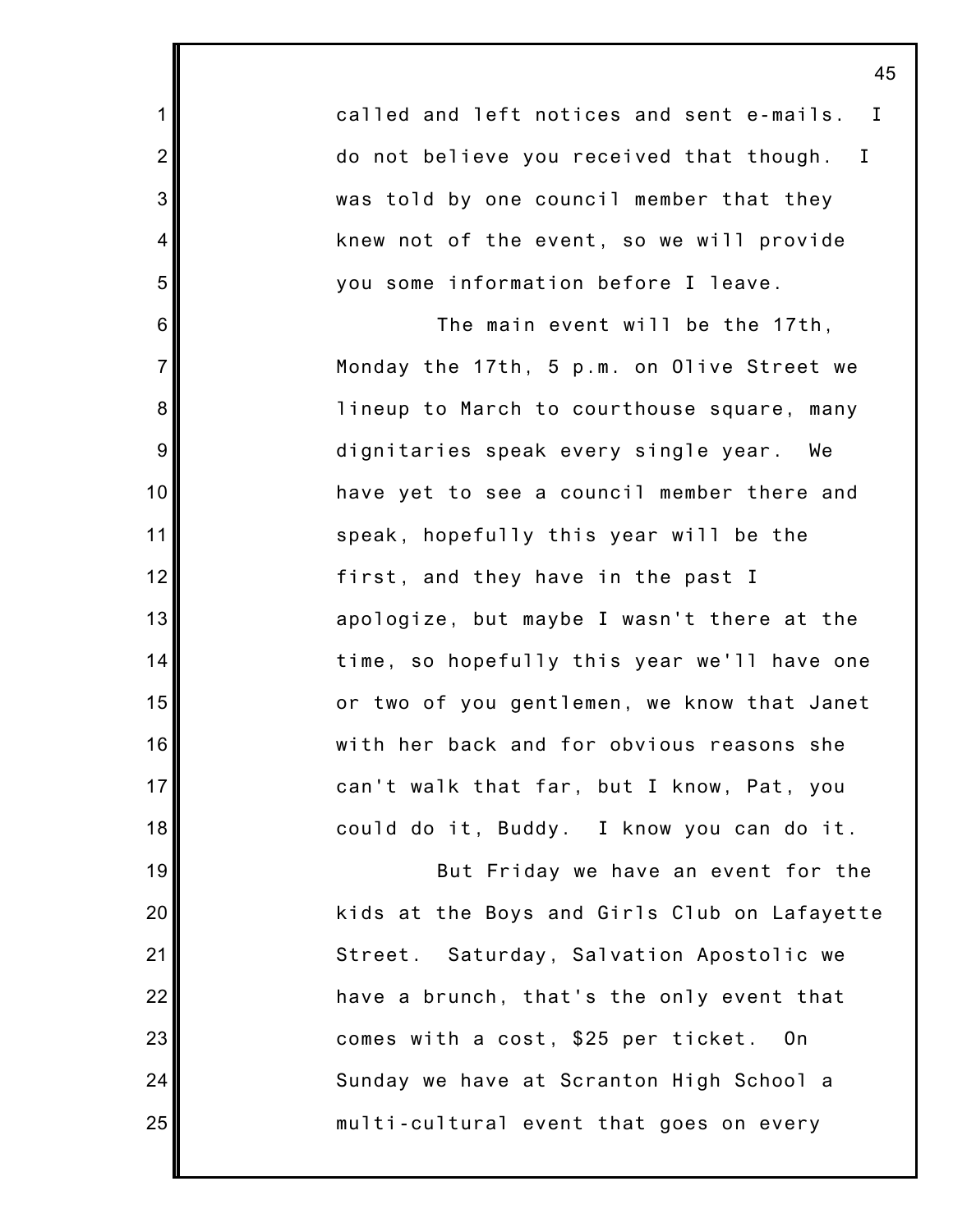single year there and Sunday, Sunday -- I mean, excuse me, Monday all day long there will be events throughout the entire city all day long, volunteers situations at the Viewmont Mall. United Neighborhood Centers there is some events going on, Friends of the Poor are throwing an event at the University of Scranton, and then cake and cocoa at the Cultural Center toward the end of the evening, and I believe there is an interfaith service that will be held at Salvation -- one to be held at Shilo Baptist Church, I apologize, Shiloh Baptist Church, but there is a lot going on from this coming Friday until Monday so we hope that everyone, everyone is invited, again, the entire community, the entire City of Scranton, all of Lackawanna County. 90 percent of all of these events are free for all attendance and it's extremely kid and family friendly. Thank you again -- MR. ROGAN: Thank you.

1

2

3

4

5

6

7

8

9

10

11

12

13

14

15

16

17

18

19

20

21

22

23

24

25

MR. GONZALEZ: -- for your time and consideration as always. My name is Pedro Gonzalez and thank you for letting me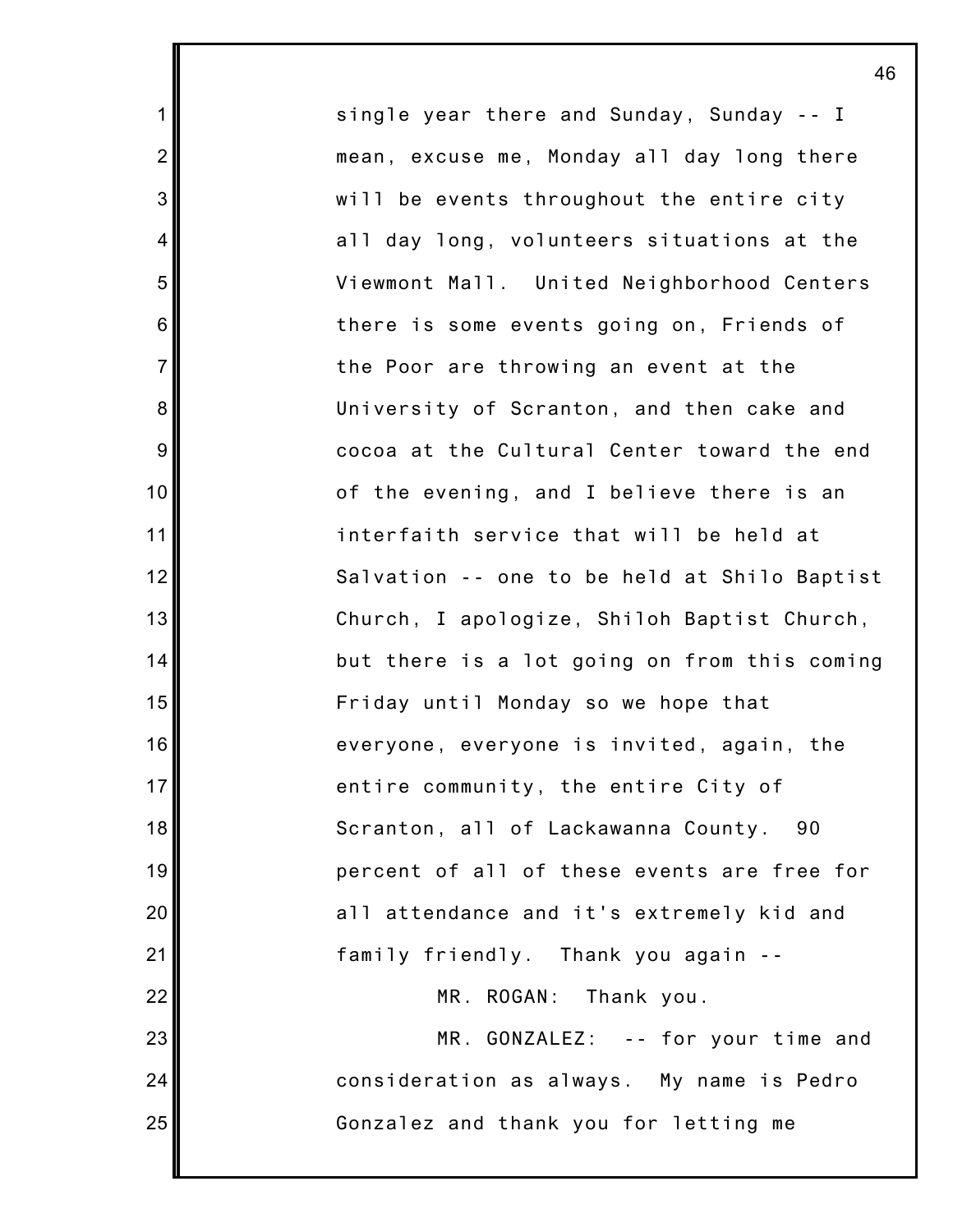express myself.

1

2

3

4

5

6

7

8

9

10

11

12

13

14

15

16

17

18

19

20

21

22

23

24

25

| MR. ROGAN: Thank you. |  |
|-----------------------|--|
| MR. JOYCE: Thank you. |  |

MR. ROGAN: Dave Dobrzyn.

MR. DOBRZYN: Good evening, Council. Dave Dobrzyn, resident of Scranton, member of the Taxpayers'. I also agree with some of these speakers, it's very concerning that the administration chooses to eliminate or wait for people to retire or get hurt and not replace them and shut down fire engines and companies. It's really not too smart as far as what I see.

Now, Doug talked about this a little bit and we spoke about it at the Taxpayers' at our last meeting, and changing some of the city property taxes to a maintenance fee, which would have be paid by just about virtually everybody, and the only disadvantage would be lose some money on your income tax deductions, but the offset probably would be exponential, so I'd like to see some kind of study go into a city maintenance fee as opposed to a city property tax, that way you could eliminate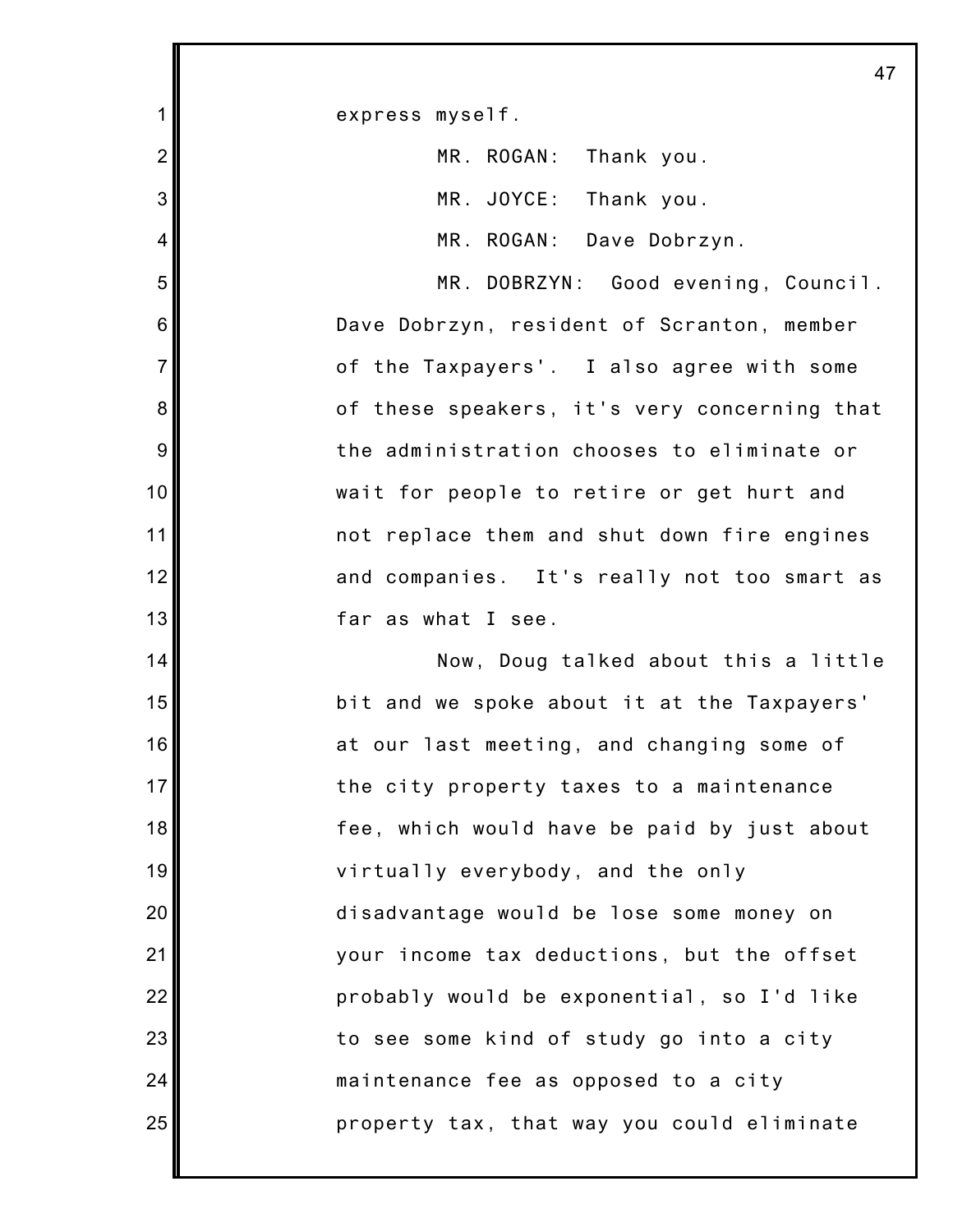|                | 48                                           |
|----------------|----------------------------------------------|
| $\mathbf 1$    | some of the immunities and get some more     |
| $\overline{2}$ | money in without -- from other parties and   |
| 3              | have them -- have the property tax lowered.  |
| 4              | And I have a DVD here it's on House          |
| 5              | Bill 1275 by Sam Rore. I gave Janet a tape   |
| 6              | before, but I had another DVD, but I don't   |
| $\overline{7}$ | think it worked out, I just grabbed it       |
| 8              | before I left and tried to review it and it  |
| 9              | didn't seem to work out so it you would like |
| 10             | I would --                                   |
| 11             | MR. ROGAN: You can leave it with             |
| 12             | us.                                          |
| 13             | MR. DOBRZYN: Thank you. What that            |
| 14             | involves is changing the property school tax |
| 15             | for a sale's tax, an expended sales tax, and |
| 16             | it would regulate some of the debts that get |
| 17             | piled up and so forth, and basically I felt  |
| 18             | it was a good idea. There was a few people   |
| 19             | there that were a little off base on the     |
| 20             | tape, but that's the way things are          |
| 21             | nowadays, and it's very interesting, but Sam |
| 22             | Rore retired and he is going to -- somebody  |
| 23             | else has to reintroduce the bill, but that   |
| 24             | would be an interest in your area.           |
| 25             | MR. ROGAN: The Sam Rore that ran             |
|                |                                              |

Ш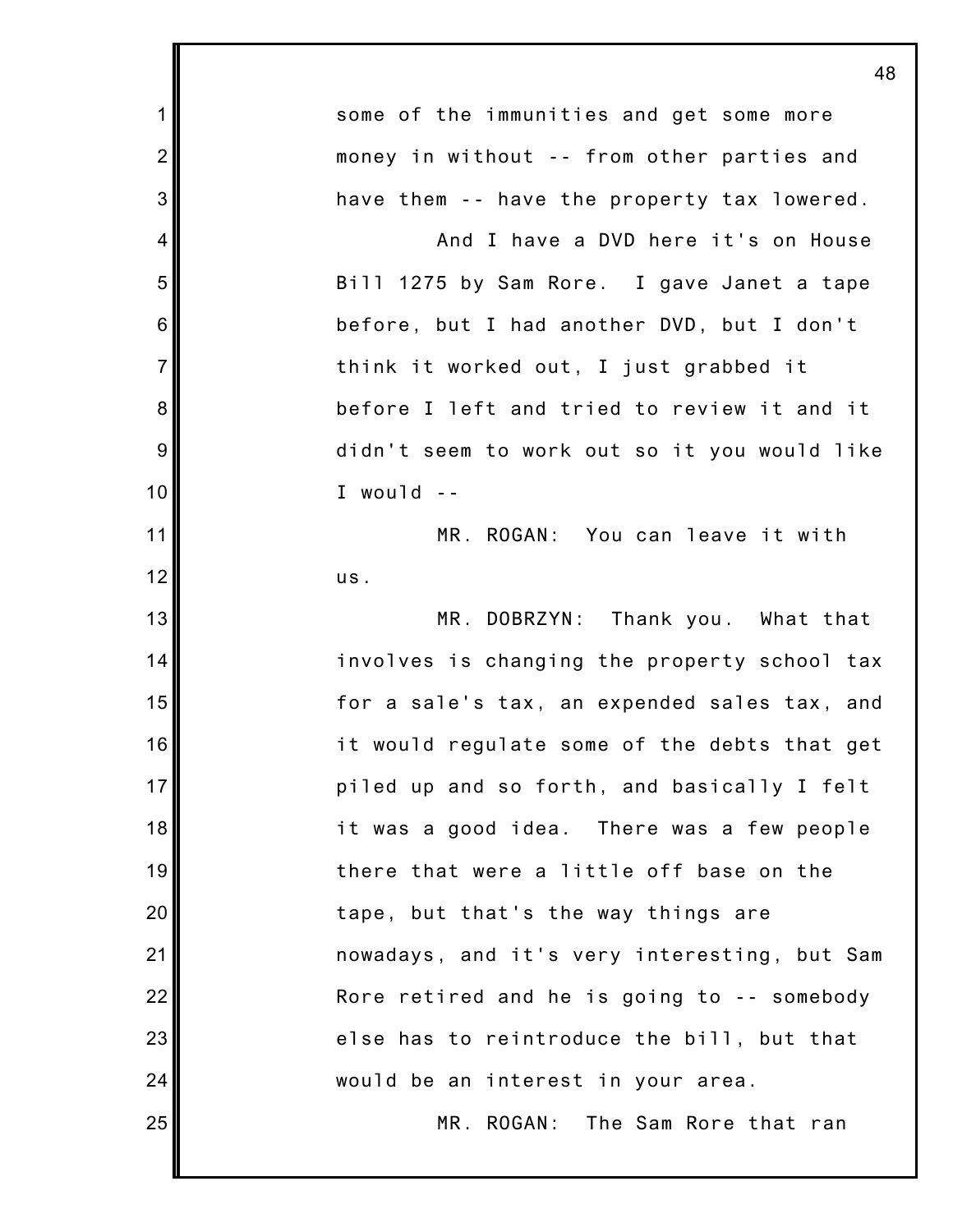1 2 3 4 5 6 7 8 9 10 11 12 13 14 15 16 17 18 19 20 21 22 23 24 25 49 for governor? MR. DOBRZYN: Yes. Yes. MR. ROGAN: I thought so. MR. DOBRZYN: Yes. And he had this bill refined over the years and basically Dave Baldinger seemed to have it pretty much together, and might I mention that the school property taxes is the biggest portion of the tax you pay, so there is nothing - you can struggle as much as you want, but if the school property tax goes crazy then the property taxes are high anyway. Okay, this Sunday at the Irish Wolf from six to ten another benefit that we are tying to get on the air that radio station WFTE, and the donation is \$5. And I didn't have a chance to mention this the last time, but if you truly believe that the reason council wasn't covered by ECTV by the mayor's marching orders than holler at the mayor if you want, but don't holler at the people from ECTV or beat up on them. It's kind of counterproductive. If they have to take their marching orders from the mayor then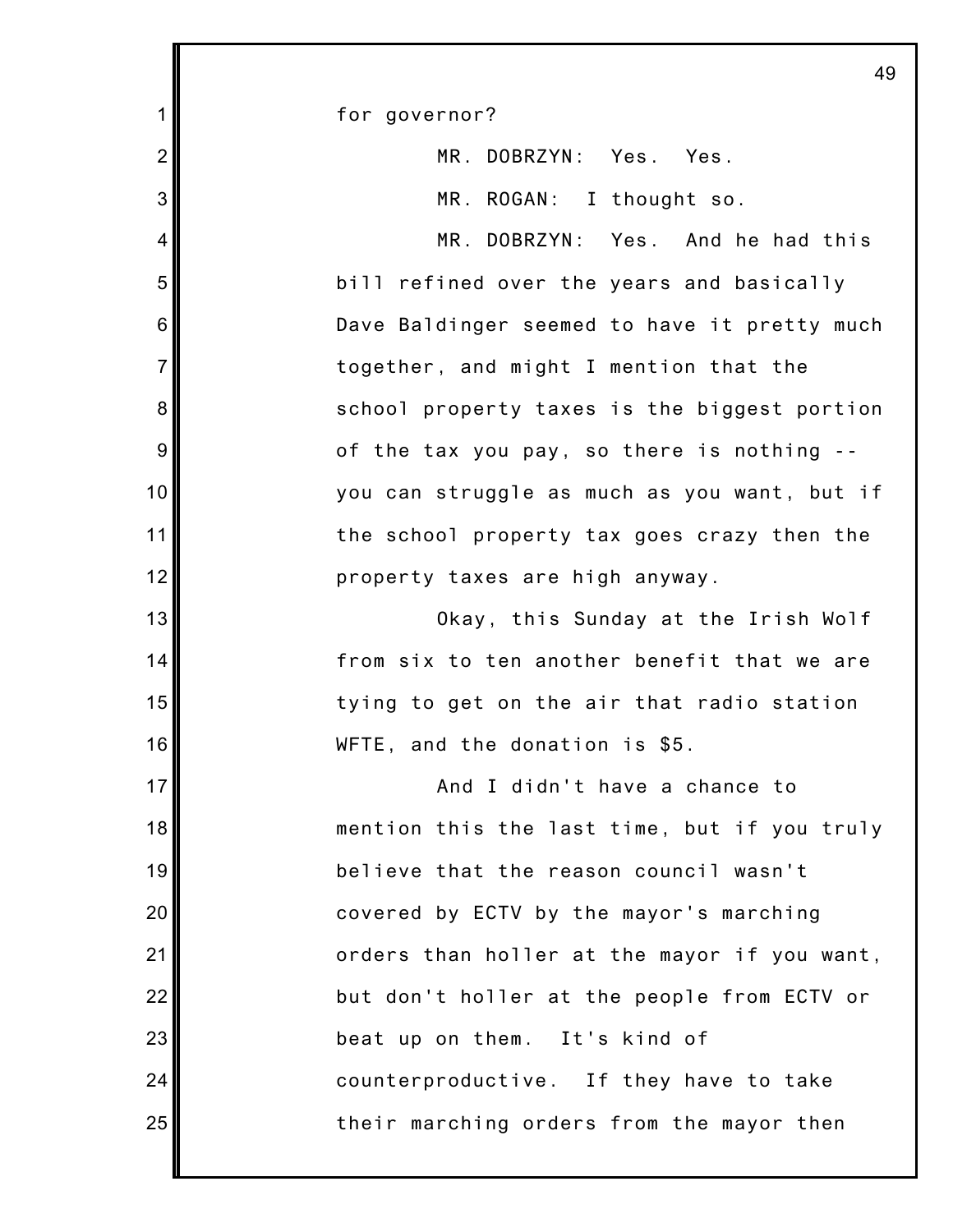that's just the way it is and if that's what happened then that's what happened, but it doesn't -- they are at his pleasure anyway basically, we can't overrule the situation we can only try and work with it, so okay. Sorry I was missing my person -- I'll leave the golden parrot out due to the events in Arizona, but I don't drive -- write the targets I just give them golden parrot. Thank you. Have a good night.

1

2

3

4

5

6

7

8

9

10

11

12

13

14

15

16

17

18

19

20

21

22

23

24

25

MR. ROGAN: Thank you. Is there anybody else who would like to address council?

MR. UNGVARSKY: Good evening, City Council. I'm Tom Ungvarsky. At home I have a t-shirt, it has some letters across the front of it, and I'd like to will that to Mr. Chris Kelly. The letters stand for the Legion of Doom. Back in the day when Mrs. Gatelli sat up there and people would come to this podium and ask questions they would be ridiculed and called all kind of names, one of whom was doomers. After seeing the articles in the Scranton papers lately, I think they have the honor of being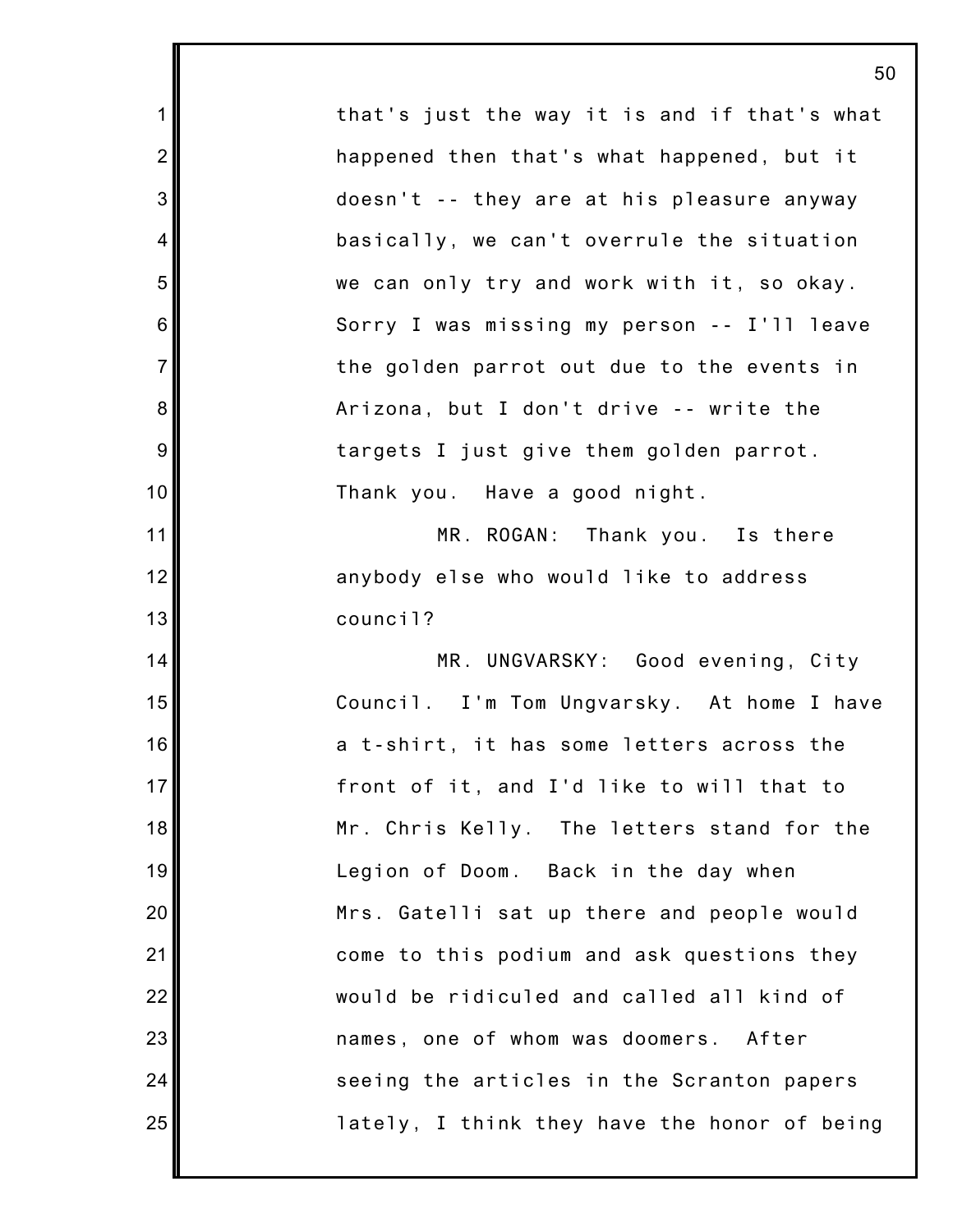1 2 3 4 5 6 7 8 9 10 11 12 13 14 15 16 17 18 19 20 21 22 23 24 25 called the doomers. I'm very glad to see city council trying to do something. It seems as though whatever city council proposes the Times and the mayor is going to be against. I just hope you people will continue and at least try to get Scranton back on solid footing, and I thank you. MR. ROGAN: Thank you. Is there anyone else who would like to address council? Hey, Chrissy. MR. SLEDENZSKI: I heard that. I heard that. Jackie. Hey, Jack, I got some good news for you back there, Buddy. I'm working now. 8 to 7 back there. I got switched to back there now. I'm working back there 24 hours a night. MR. LOSCOMBE: At least we kept you on, Chrissy, right? MR. SLEDENZSKI: Thanks, Buddy. I appreciate it. Pat, good job up there. Keep it up, will you, Pat? MR. LOSCOMBE: Take care, Chrissy. MR. ROGAN: Is there anyone else? If not, Fifth Order.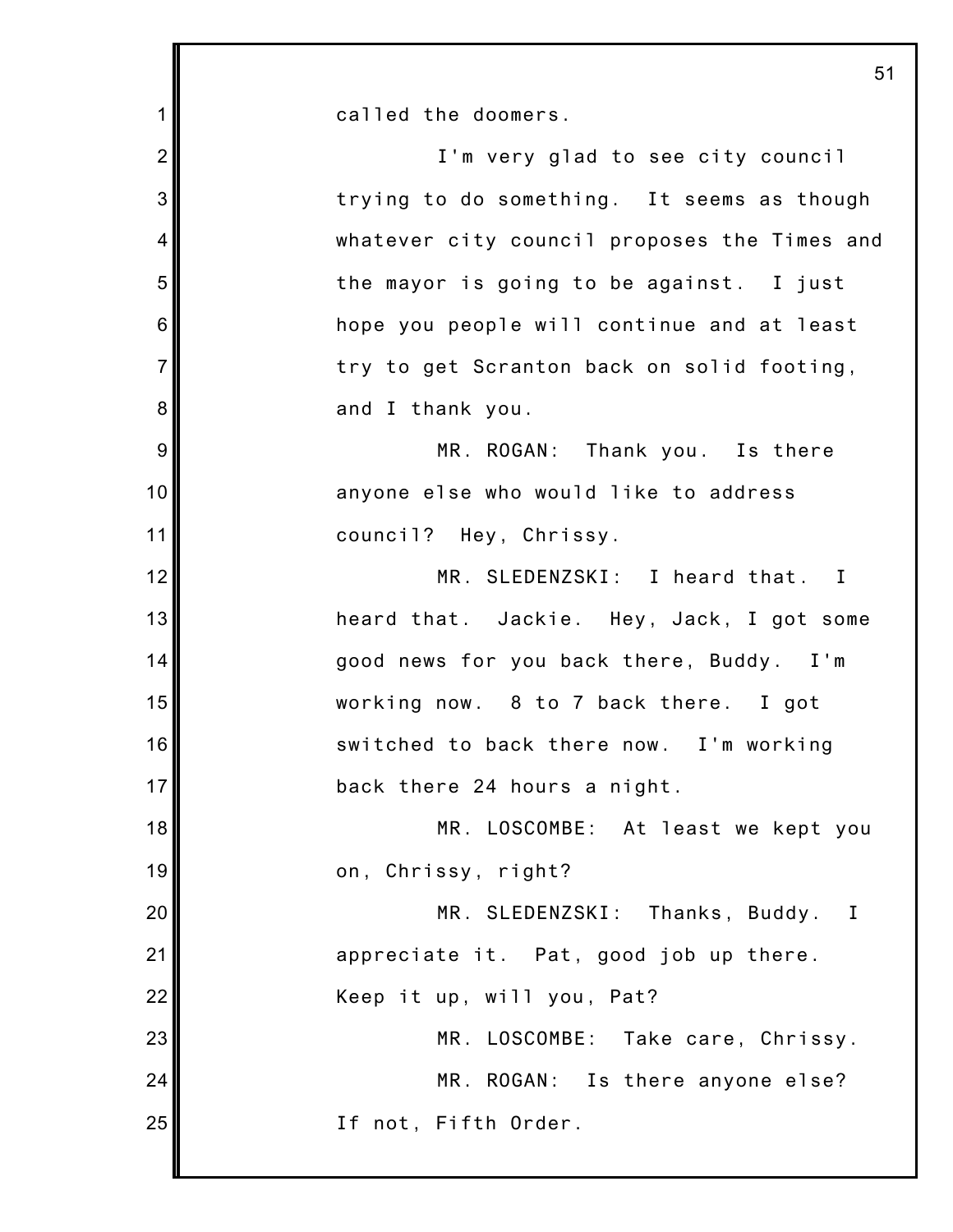|                | 52                                           |
|----------------|----------------------------------------------|
| 1              | MS. KRAKE: 5-A. MOTIONS.                     |
| $\overline{2}$ | MR. ROGAN: Mr. McGoff, do you have           |
| 3              | any motions or comments?                     |
| 4              | MR. MCGOFF: Please. A couple of              |
| 5              | things that I'd just like to mention that we |
| 6              | have received in the mail and some other     |
| $\overline{7}$ | things. First of all, we received a          |
| 8              | notification from the DCNR Bureau of         |
| 9              | Recreation and Conservation notification of  |
| 10             | an open grant program. I was wondering if    |
| 11             | we could somehow determine whether perhaps   |
| 12             | the city is applying for grants through this |
| 13             | program especially to look into the new park |
| 14             | that was suggested and I forgot what street  |
| 15             | it was on                                    |
| 16             | MR. ROGAN: It was in North                   |
| 17             | Scranton.                                    |
| 18             | MR. MCGOFF: Yeah, it was in North            |
| 19             | Scranton, but certainly if we were looking   |
| 20             | to funding for that area that might be an    |
| 21             | area in which to do that, so hopefully the   |
| 22             | city, I'm not sure who is does the grant     |
| 23             | writing now for parks and rec program, I'm   |
| 24             | not sure if the person that did it in the    |
| 25             | past is still working in this year, but      |
|                |                                              |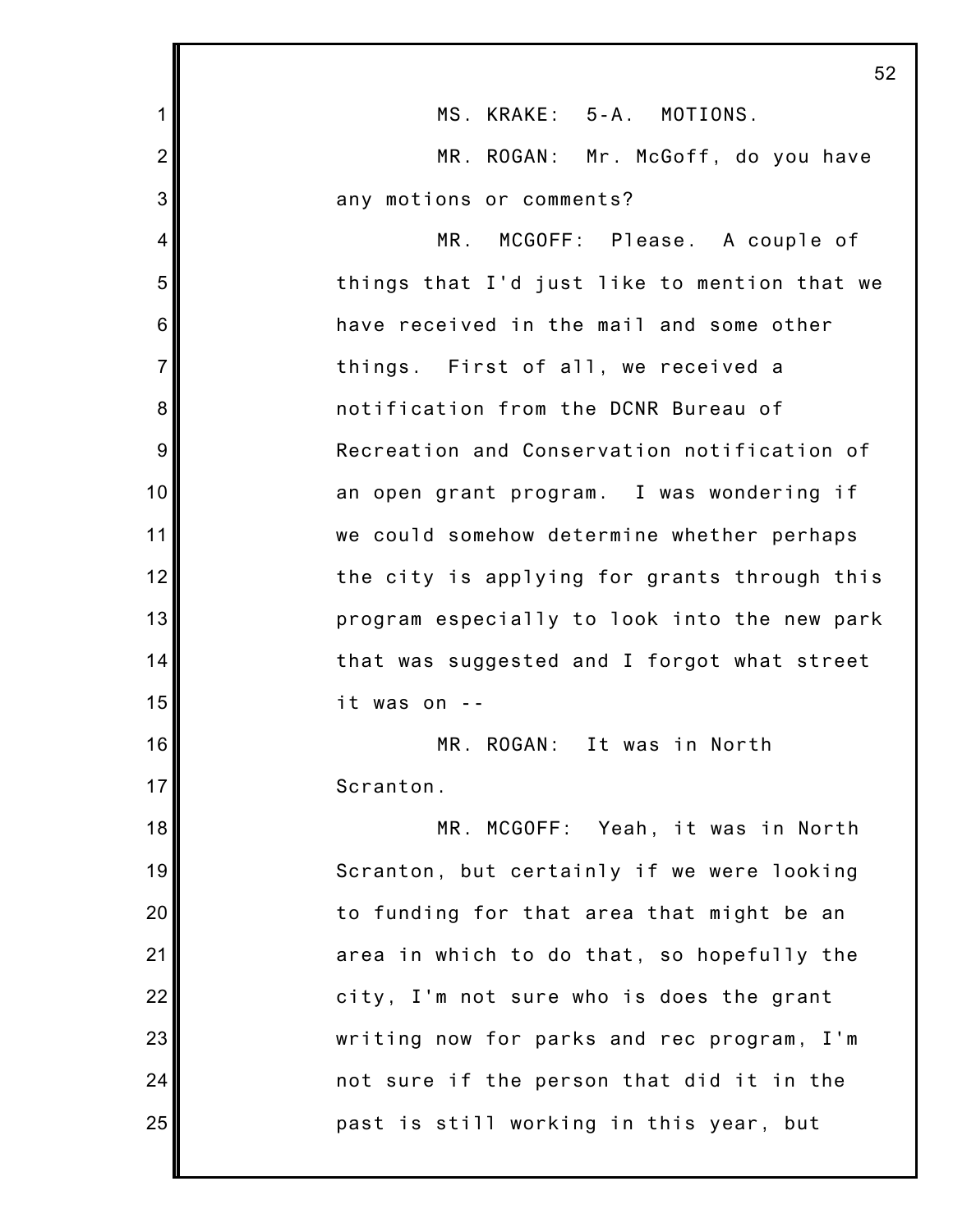2 3 4 5 6 7 8 9 10 12 13 14 15 16 17 18 19 20 21 22 23 certainly it's something worth looking into. The second thing, I would like to issue a thank you to Covenant Presbyterian Church and the University of Scranton for their payments in lieu of taxes and I know we have, you know, argued about amounts and what's fair share for people, but certainly anyone who is willing to donate money to the city through this program it's commendable, and I would like to thank them for that. Third thing, again something that we received in our mail, and I asked Mr. Rogan last week if anybody had looked into it, it's Q-Star Technology and in there it's a promotional thing, it says, "There is a unique deterrent system that can help you in the battle against graffiti, vandalism, illegal trash dumping and copper materials theft." I would like to perhaps see if this is something that police department and city is looking into or if there is something - it's worthwhile to look into, whether it's

cost effective, but certainly we have had

complaints in the past about vandalism,

25

24

1

11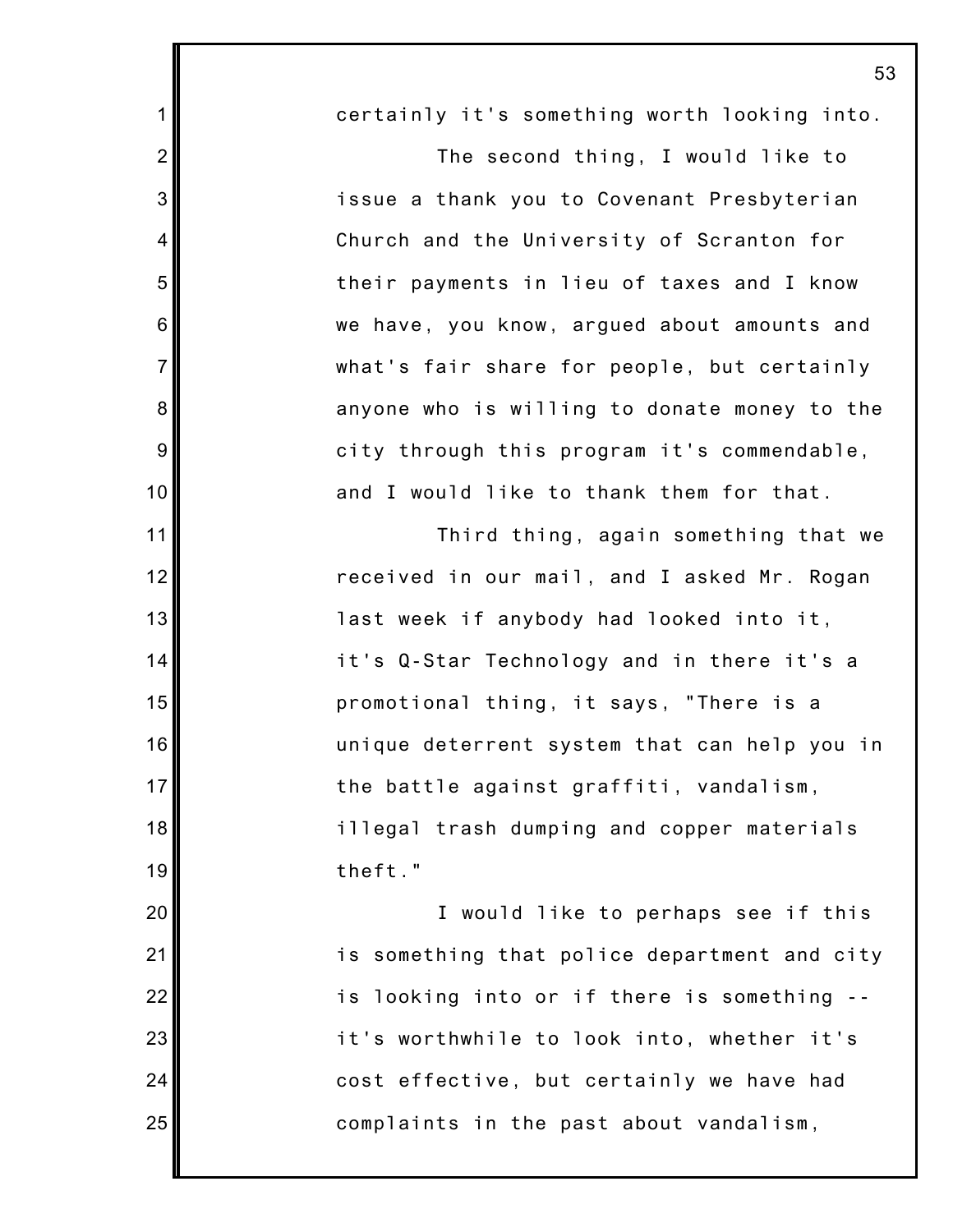about graffiti, especially in the parks areas where for want of a better word, and I hate to use it, where gangs of people congregate, this may be something that's worth looking into or something similar, so perhaps we can investigate whether the police department is looking into anything of that nature, and certainly I would believe that as Mr. Rogan mentioned last week when we talked very briefly that this may be something that is fundable through CDBG or through some community grant program, so I think it's something worth looking into.

1

2

3

4

5

6

7

8

9

10

11

12

13

14

15

16

17

18

19

20

21

22

23

24

25

Also, we received notification of bids for streetlight maintenance. I don't know if any other council members, I'm sure they have, but I received in the last few weeks of 2010, the last few months of 2010 numerous complaints about streetlights being out and not being taken care of. Hopefully this bid process will, you know, bring us someone who improve on that performance and keep the streets in the city, you know, lighted as they should be. Also, does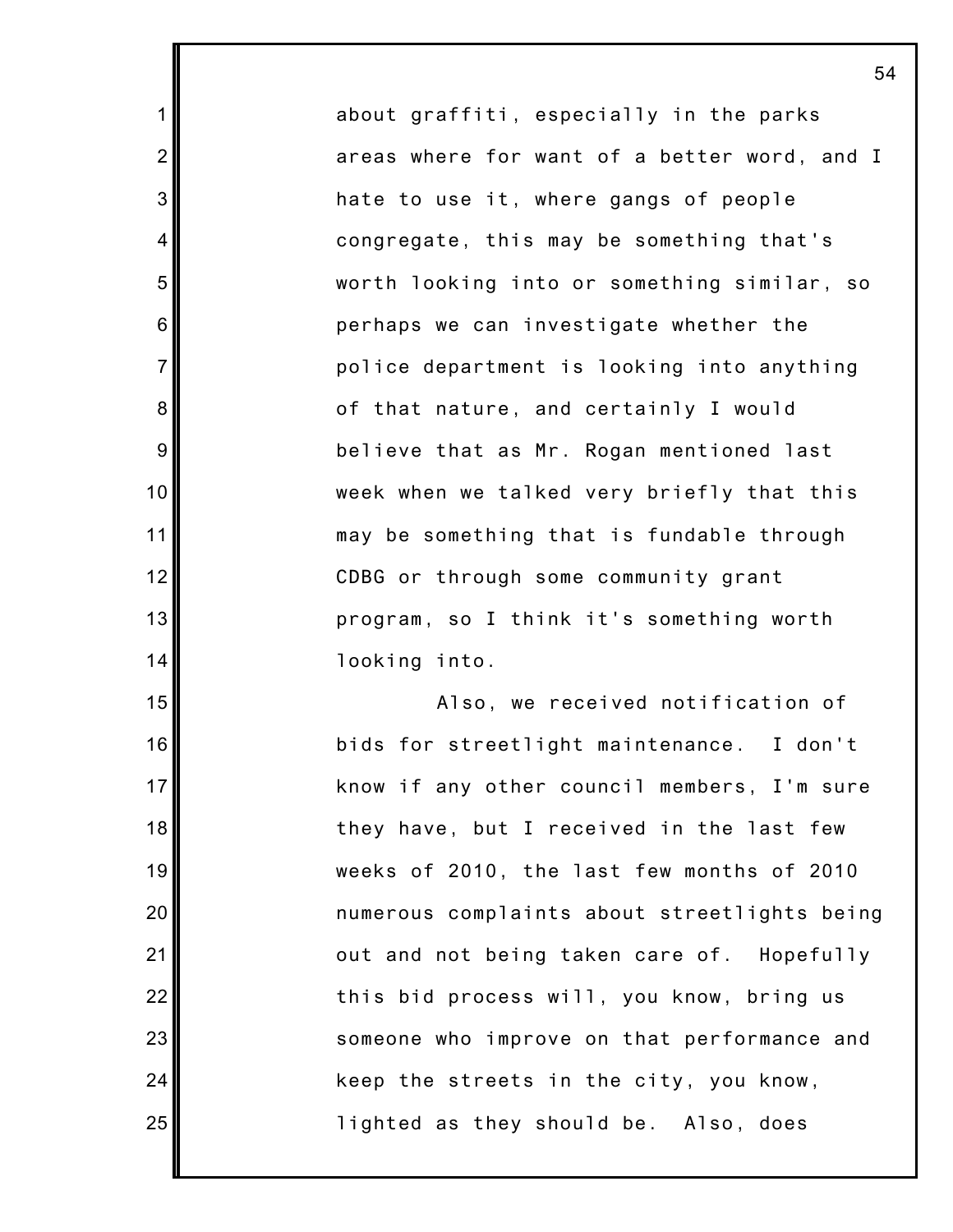55 anybody know is there a budgeted amount for this maintenance? I don't remember seeing it. MR. JOYCE: There is something in there, I do know that. I don't have the budget right in front of me, but -- MR. MCGOFF: Right. But, you know, maybe that's something that we should -- I think that the date for the bids was like the 30th of the month or something around there, but certainly something to keep track of because I think it's something that we must, you know, we must improve upon anyhow. Rental Registration Act and Rental Registration Program, I think we need to again be proactive in this program and do what we can to get it implemented as soon as possible. Certainly the law governing rental registration needs to be addressed, we had talked about it last year and it was put on hold because we never got a coordinator for the program, but certainly that needs to be looked at and we also need to put some people in place that are requesting to implement this program. It's

1

2

3

4

5

6

7

8

9

10

11

12

13

14

15

16

17

18

19

20

21

22

23

24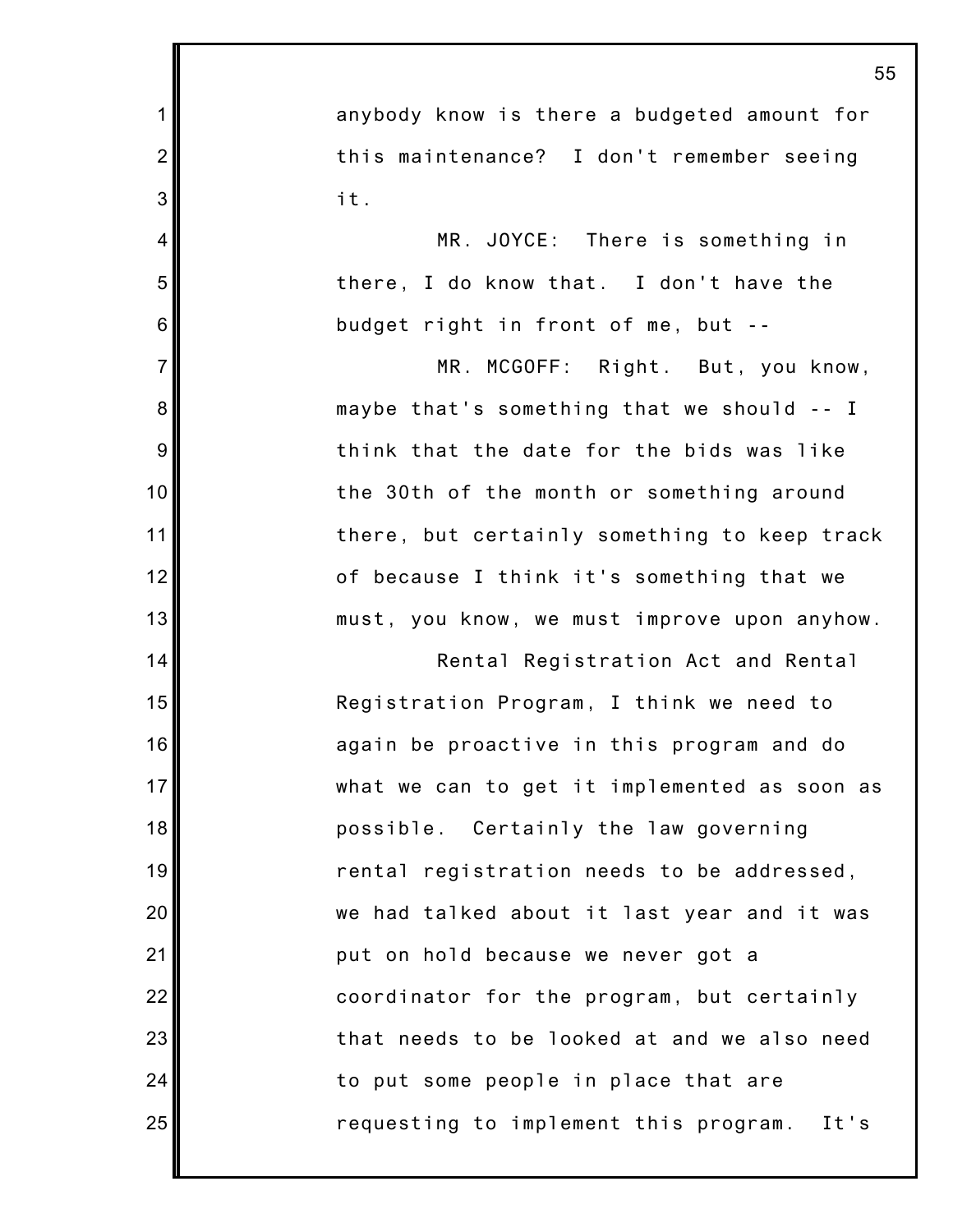not going to run itself, and if we are expecting, and I don't think that we can, you know, sit back and say we are waiting for the administration to do something. This is something that we put into the budget last year and this year and I think now it's incumbent upon us to really be proactive and to do something to make sure that this program is implemented as soon as possible and that the law is updated so that it can be effective and can produce the revenue that it should, but beyond that it will also help alleviate some of the problems that we now have with apartment dwellings, absentee landlords, and so on. I think it's something that we really need to address as soon as possible.

1

2

3

4

5

6

7

8

9

10

11

12

13

14

15

16

17

18

19

20

21

22

23

24

25

And the last thing, just a last comment from me on the StreetSmart program, while I think that it may be an effective program and it may be something that we should look at to increase revenue I really believe that this is something that should be bid. I think that we are relying on a statement from StreetSmart that they are the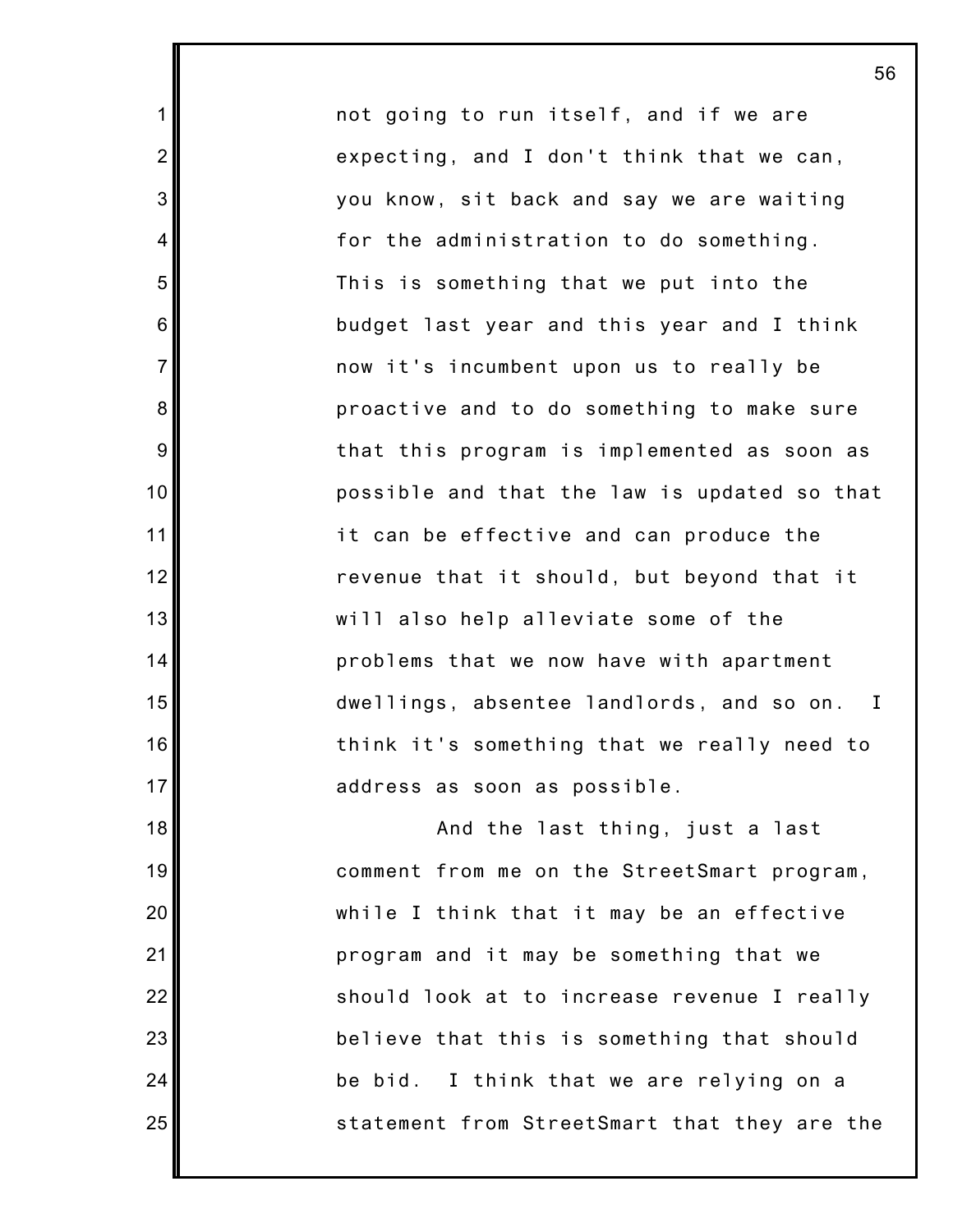only company that does this, I don't think that we can do that. If we do, I think we are violating the very same standards that we have established. We have reduced the bidding amounts, we have, you know, tried to increase the number of people that are available to bid on programs and I realize that we want to start realizing revenue from this program as soon as possible, but I still think that if we are going to be honest with what we are -- with what this council is saying that they want to do then this is something that should be bid, and that is all. Thank you. MR. ROGAN: Thank you. Mr. Loscombe, do you have any comments motions or comments? MR. LOSCOMBE: Yes. Thank you, Mr. Rogan. I don't have anything prepared, but I just have a couple of comments based on some of our speakers here. Ms. Bloom, I would like to echo her sentiments regarding the children's safety. As you know that's near and dear to may heart, but I don't know if it's good news but this year -- or this

1

2

3

4

5

6

7

8

9

10

11

12

13

14

15

16

17

18

19

20

21

22

23

24

25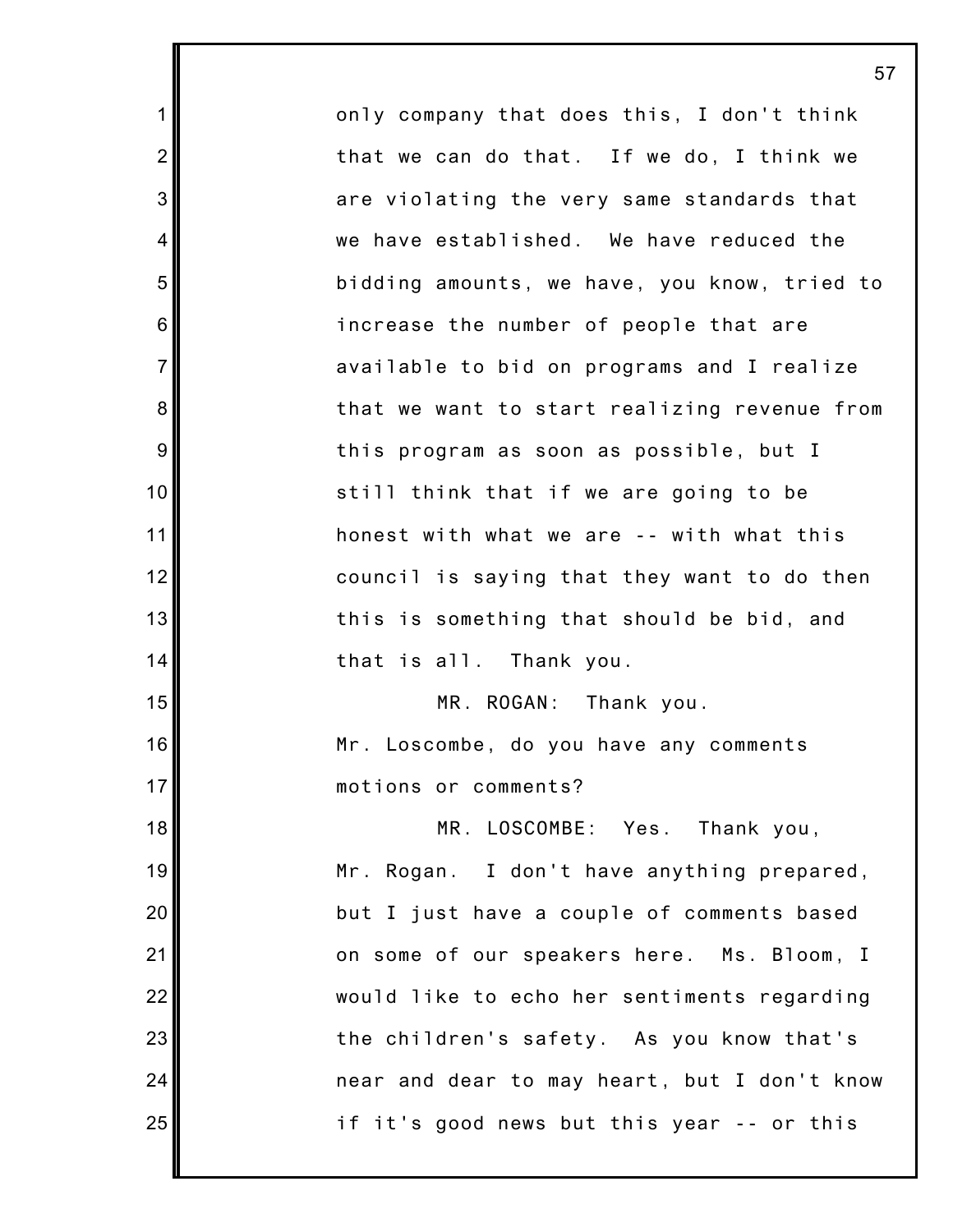week Engine 4 remained open, although Engine 9 has been closed pretty much permanently, but as people start retiring now or they are off sick or whatever as you get into the spring you are going to see the rolling brownouts, Engine 4, Engine 8 which, you know, I would just hope again that the mayor reconsiders and appoints people as there is a vacancy. Everyone's taxes are paying for it, we put it in the budget, and your safety and health depend on it and the only way you are going to get the point across, we bring it up here every week, but the people have to talk -- have to call the mayor, have to let it be known. Otherwise, you know, we are waiting for a disaster, just like she stated. I mean, it's not just fire it's any kind of an incident, so there is -- this is definitely a concern and I will remain on it and I would just hope that the public let's their ire be known, also.

1

2

3

4

5

6

7

8

9

10

11

12

13

14

15

16

17

18

19

20

21

22

23

24

25

Now, I wanted to discuss StreetSmart. Mr. Ellman and Mr. Morgan I believe have left here, but they seem to have questions with it. Trust me, I had a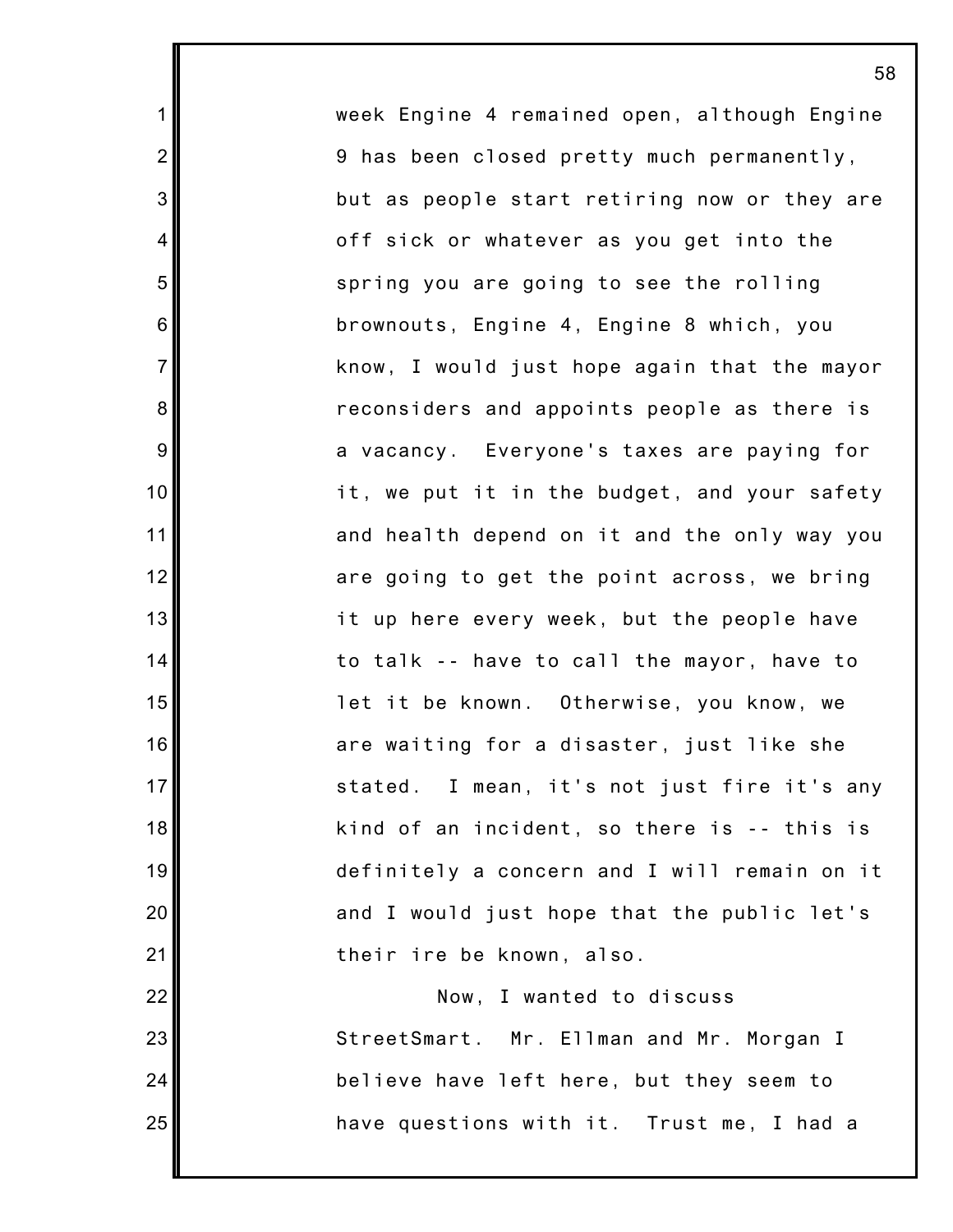lot of questions, too, and I to do a lot of research. I didn't want to get into a back and forth debate here this evening, that's not what this was setup for. It's nice to see administrative people here and opening their ears and eyes to what's going on, although, I still feel it's going to be an uphill battle.

1

2

3

4

5

6

7

8

9

10

11

12

13

14

15

16

17

18

19

20

21

22

23

24

25

I want to thank Mr. John Miskell for taking the time, and one of the things that has sold me on StreetSmart, and again, I'm the first one to say, "Let's bid it," I haven't found any company out there -- there is companies out there, but not to the degree of professionalism and accountability, the key word accountability to the public that StreetSmart possesses with real time monitoring of everything. We heard what happened in San Francisco with the company that was mentioned here. I did my research. Spent hours on the Internet making phone calls and I have heard nothing but compliments on the StreetSmart system.

You know, when I came into this council I said one of the things we would be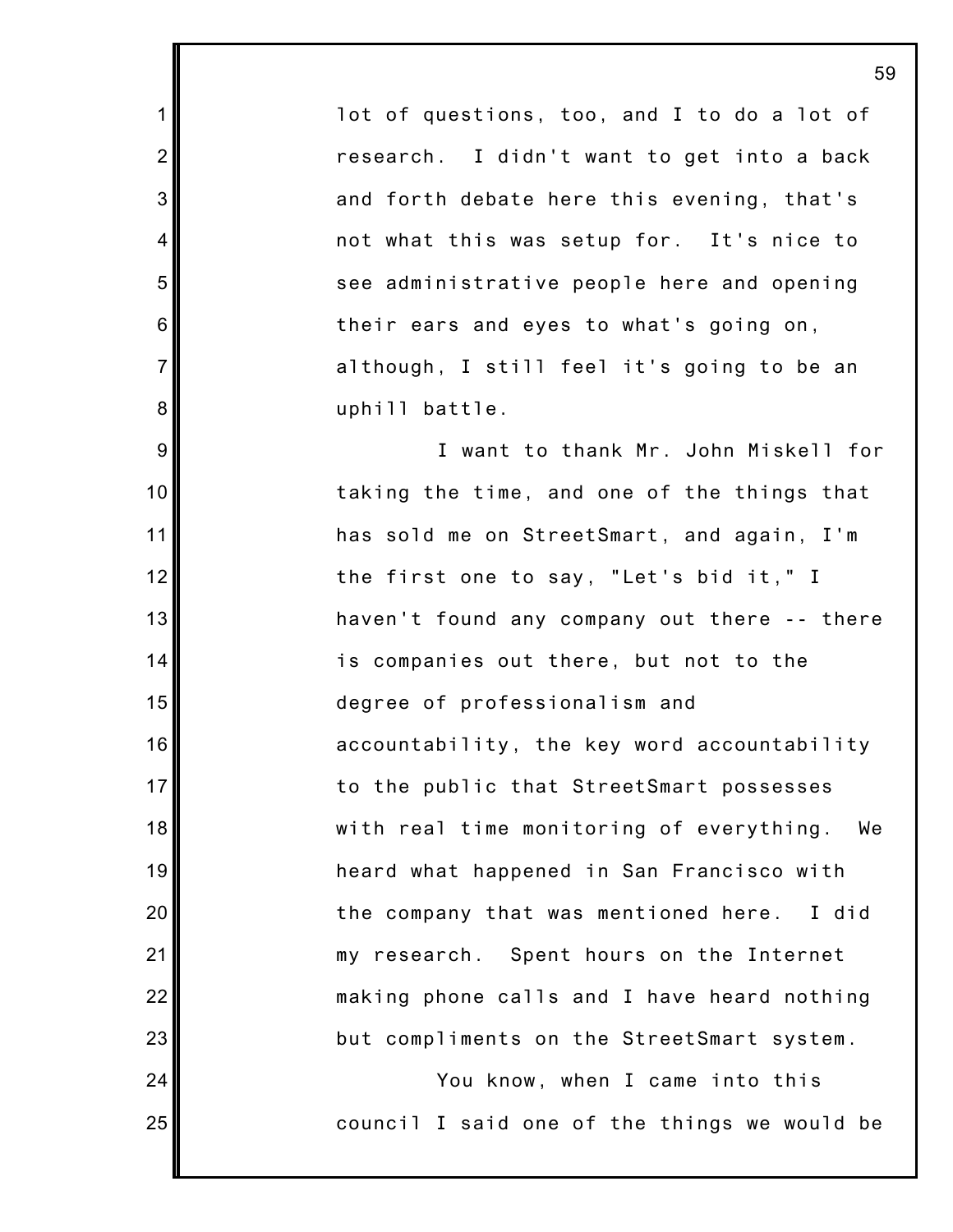looking for is increased PILOTS, increased- look for innovative ways to generate revenue. Well, folks, this was presented to me in the summer, Mr. Miskell had seen my name in the newspaper and had remembered me from year's past and contacted me with this program and I agreed to meet with him and I passed it onto my fellow council members and they thought it was a great idea. At that time he explained everything to me, the time lines, how he had approached the Parking Authority, how he had approached the city, all of this the year prior and followed up with it with the mayor with no response.

1

2

3

4

5

6

7

8

9

10

11

12

13

14

15

16

17

18

19

20

21

22

23

24

25

I know I'm repeating what I stated last meeting, but -- and again, I mean, they have to admit here it's been presented to them, they did not respond, at least they came tonight to hear this and I feel possibly we are on a path to cooperation. I would hope so, I'm crossing my fingers, because it's not for us here, it's not for anybody else, it's for you the taxpayers out there.

We were presented this year with a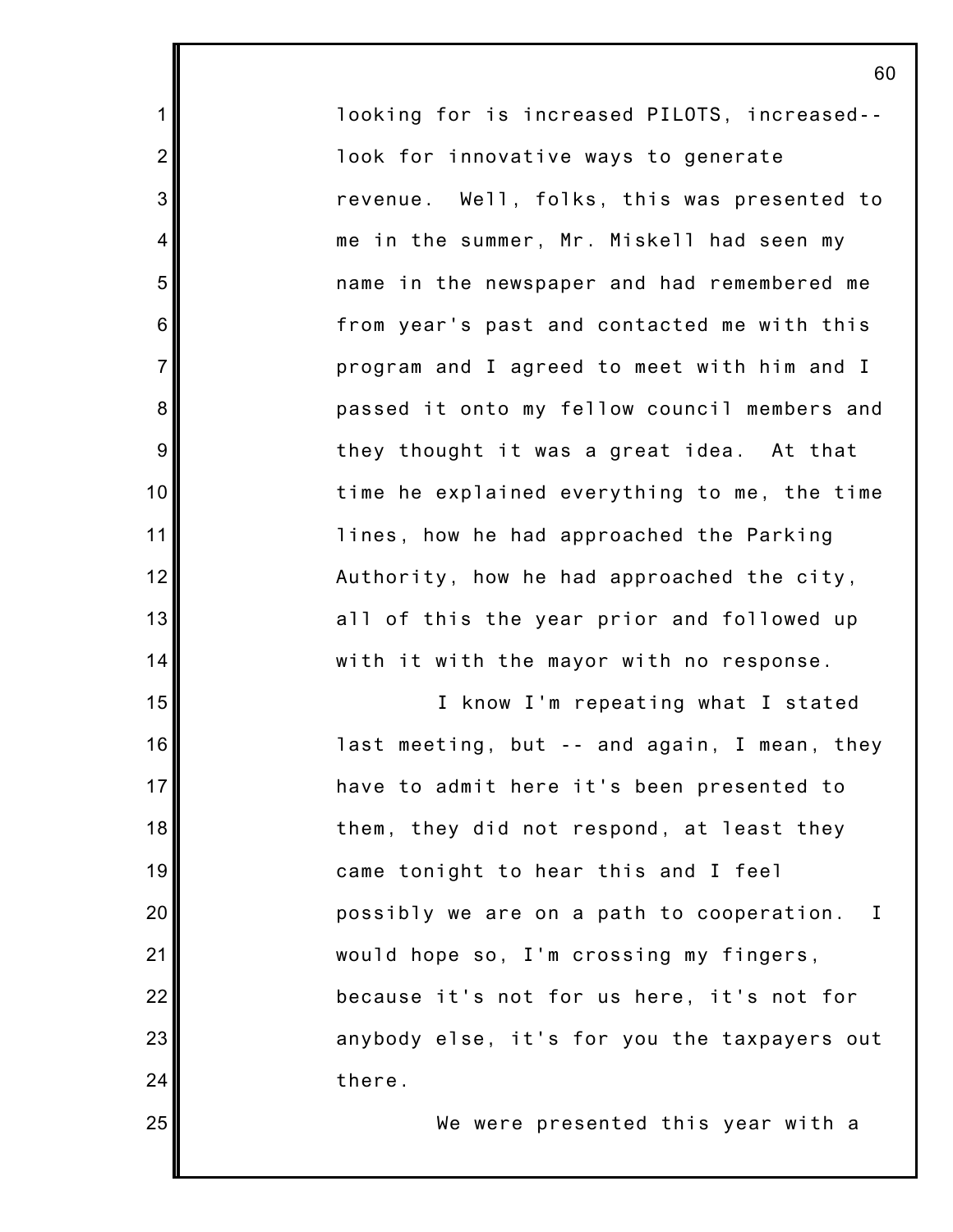budget that would make anyone cry. I mean, when we were gutted with our public safety and administrative people were making high salaries, you know, they don't put fires out, they don't get the bad guy, our problems right now are gangs and dilapidated structures, arson fires, you know, garbage pickup, these are things that we have to maintain, but we were presented with this budget, with this manpower cut to the bone, right now there would only be three firehouses in this city hope if we didn't amend the budget to the way we did.

1

2

3

4

5

6

7

8

9

10

11

12

13

14

15

16

17

18

19

20

21

22

23

24

25

God forbid something happened under that scenario, so in our essence of looking for ways of generating revenue without raising the people's taxes this at this time seemed to be the perfect fit. It was the perfect fit, it's at the right time, and it's the right technology. It's the way for the city to go. We have to generate more revenue and we have to do it without raising the taxes.

If you look back at the last nine years I don't see anything that was put in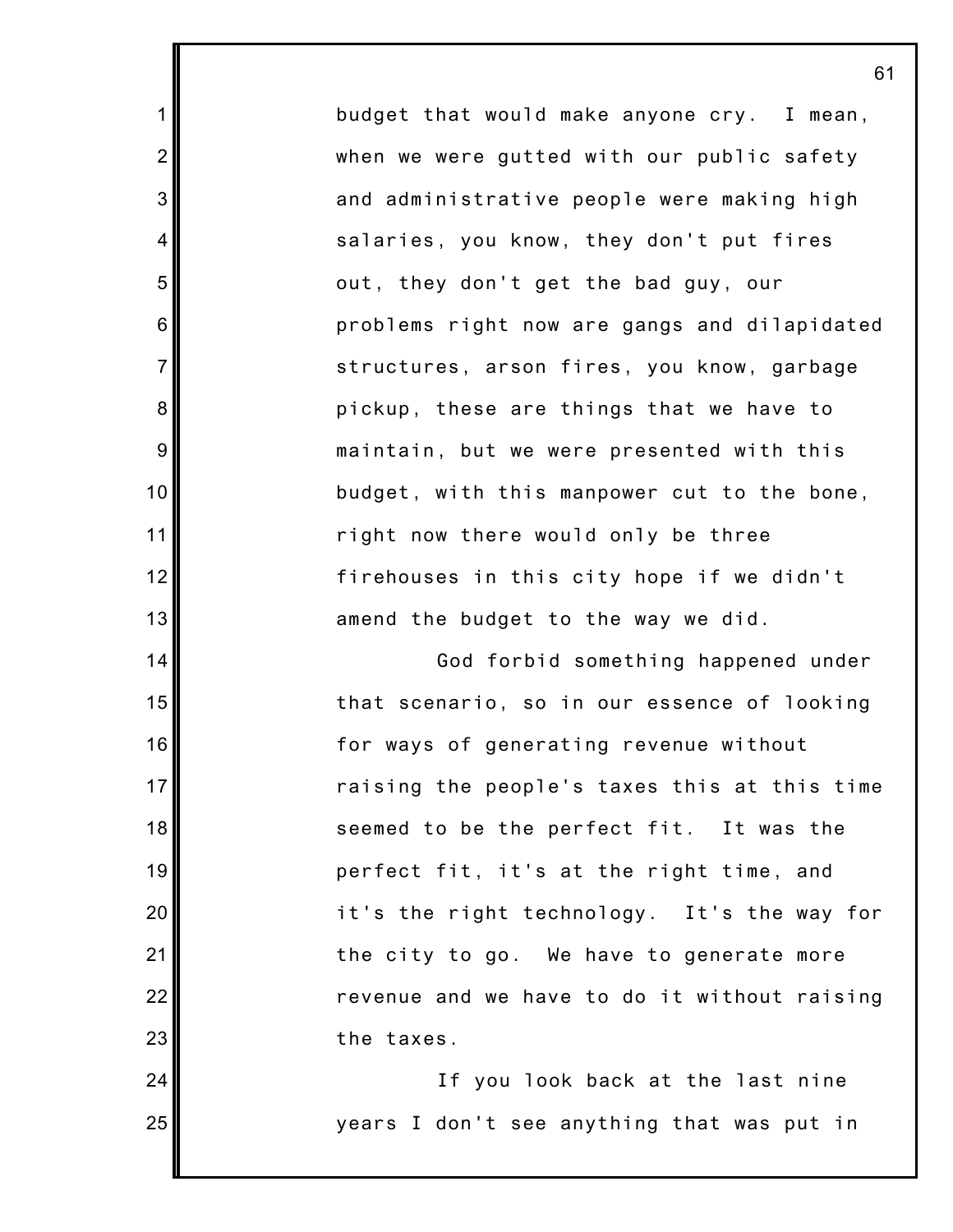there to generate revenue. There was many one-time sales, sales of our South Side Complex, our golf course. A golf -- the golf course was generating revenue on an annual basis. I don't agree with that sale at all. I don't agree with the South Side Complex. I don't think once they looked at any innovative ideas in this administration to raise revenues. It was always, "Okay, we'll raise taxes. We will raise the fees on the meters. We will do this and do that."

1

2

3

4

5

6

7

8

9

10

11

12

13

14

15

16

17

18

19

20

21

22

23

24

25

I think with this situation this is a first step towards our city looking at revenue without coming out of all of the taxpayers' pockets, and again, I know Mr. Ellman and Mr. Morgan didn't agree with the whole process, but I don't believe they were rather pay higher taxes. The people that visit the downtown would be helping offset that, and in turn it is going to generate more business for the downtown. People will see that.

But I do feel this is the way to go, I hope the administrative people were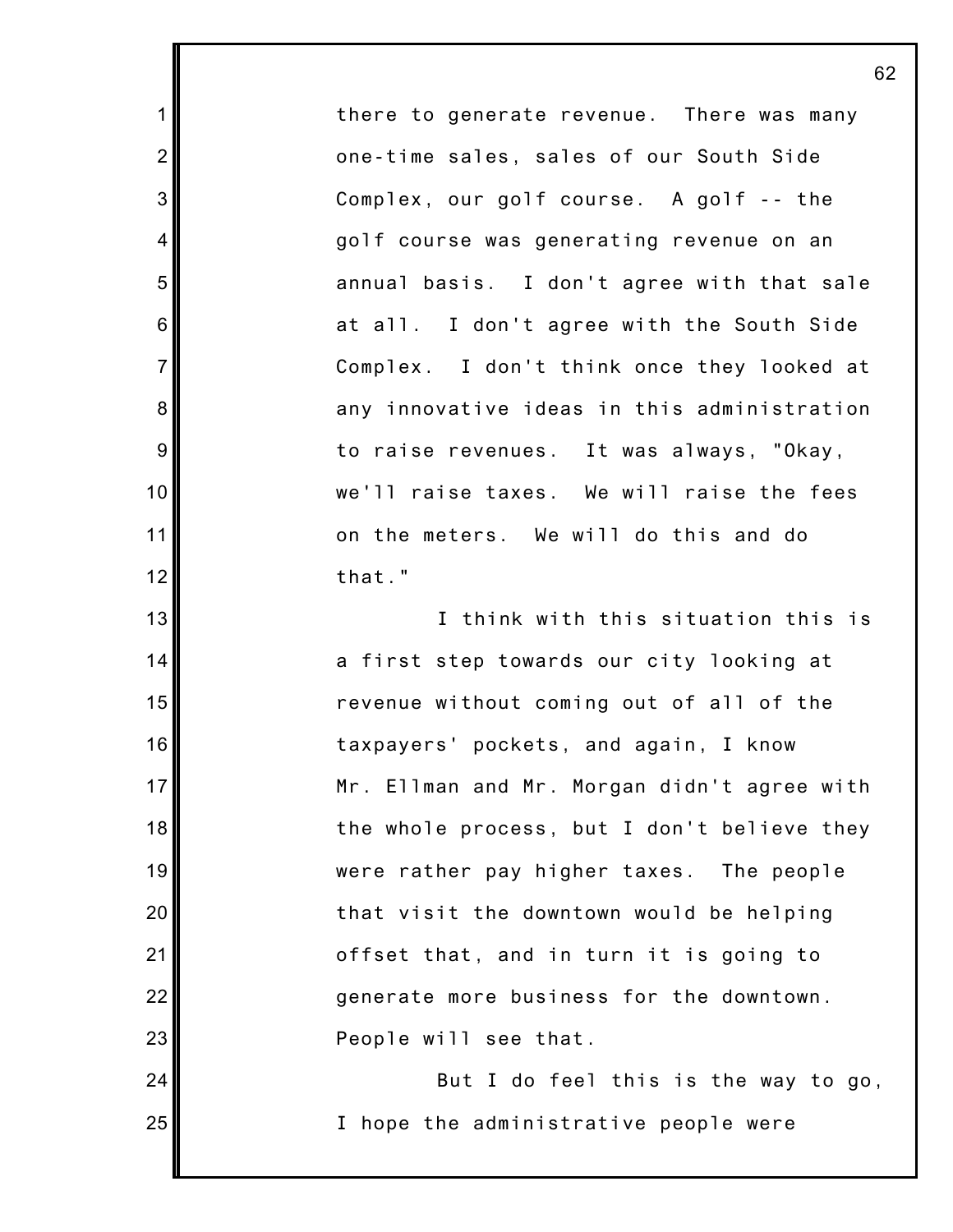sincere tonight and they don't throw anymore hurdles in front of us because this is going to take some time to get into operation, and again, not only the research that I did between phone calls and on-line and research like that, one thing that really sold me is Mr. Miskell's availability any time we needed him. He came here for this caucus, he was here for a caucus several weeks ago, any time that I had a question or whatever we would e-mail back and forth or call. This is the kind of a company we want that's local, that's accountable, and again, transparent. The big key here transparency. That's what we are all about, and this is the only company that I found that has the realtime transparency that we are looking for and to help the people in this city to offset taxes, and that's all I have to say on that.

1

2

3

4

5

6

7

8

9

10

11

12

13

14

15

16

17

18

19

20

21

22

23

24

25

And the last issue, I had a meeting with Representative Murphy's Office with Tom Tell, his chief of staff, and several members of the PennDOT engineering staff along with our city engineer, Brian Swanson,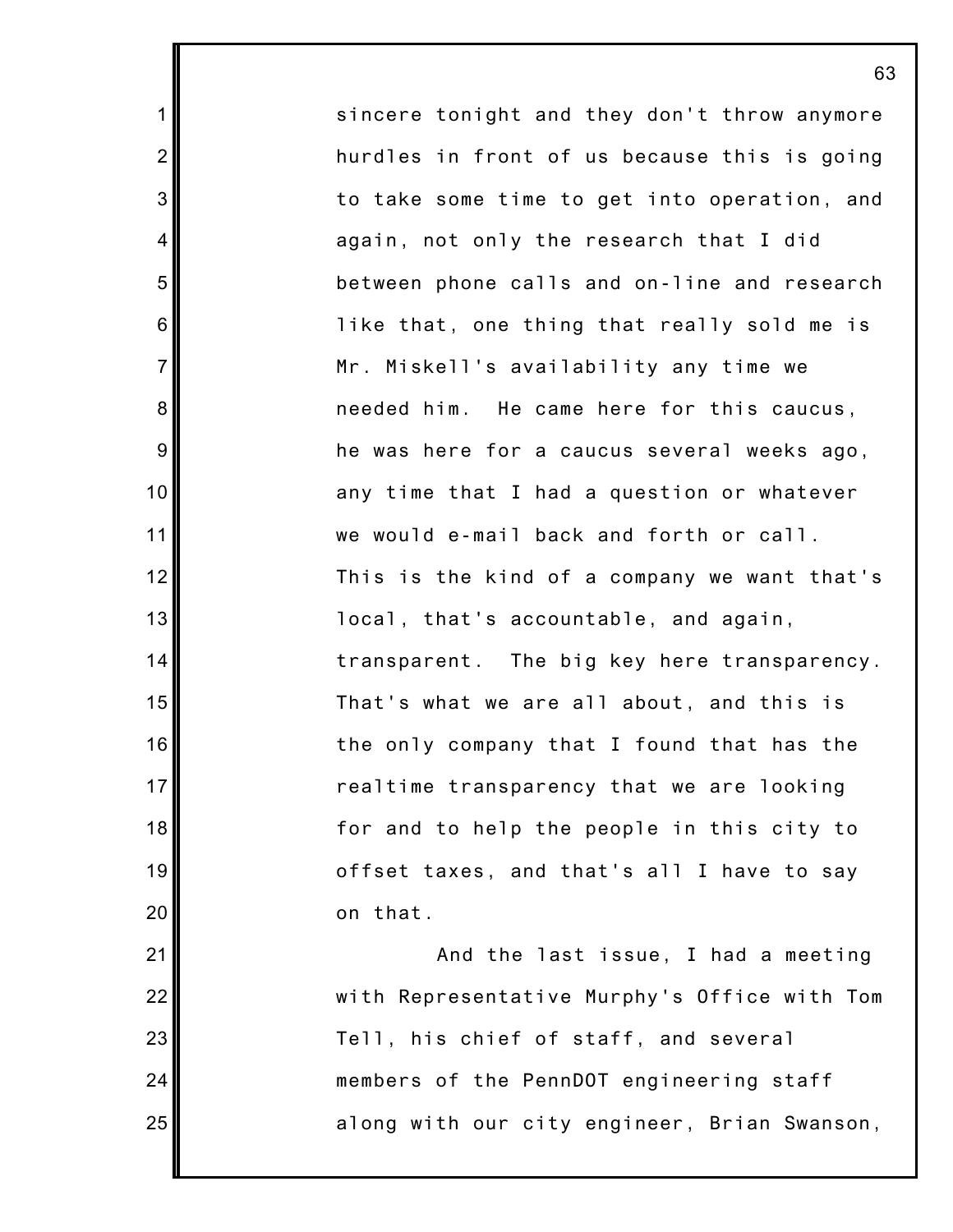regarding a situation that was created by Wal-Mart on South Main avenue between St. Ann's and Wal-Mart reducing parking spaces for businesses and homeowners by the creation of a left turn lane. It's very tight there, parking has been abandoned without -- you know, we are still working on this, so for those people that live in that area we are working on it, it will take a little more time, but we are making progress. And also I forgot to mention, Mrs. Krake was also at the meeting with us, too, and she took all of the notes. Thanks, Nancy. But, I think that's all I have. Thank you very much. MR. ROGAN: Thank you, Mr. Loscombe,

1

2

3

4

5

6

7

8

9

10

11

12

13

14

15

16

17

18

19

20

21

23

24

25

and I'm glad to see something moving along about that intersection. I spoke to a business owner down there as well that was experiencing problems.

MR. LOSCOMBE: Yeah.

22 MR. ROGAN: Mr. Joyce, do you have any motions or comments?

> MR. JOYCE: Yes, just a few. Concerning the audit, earlier this week we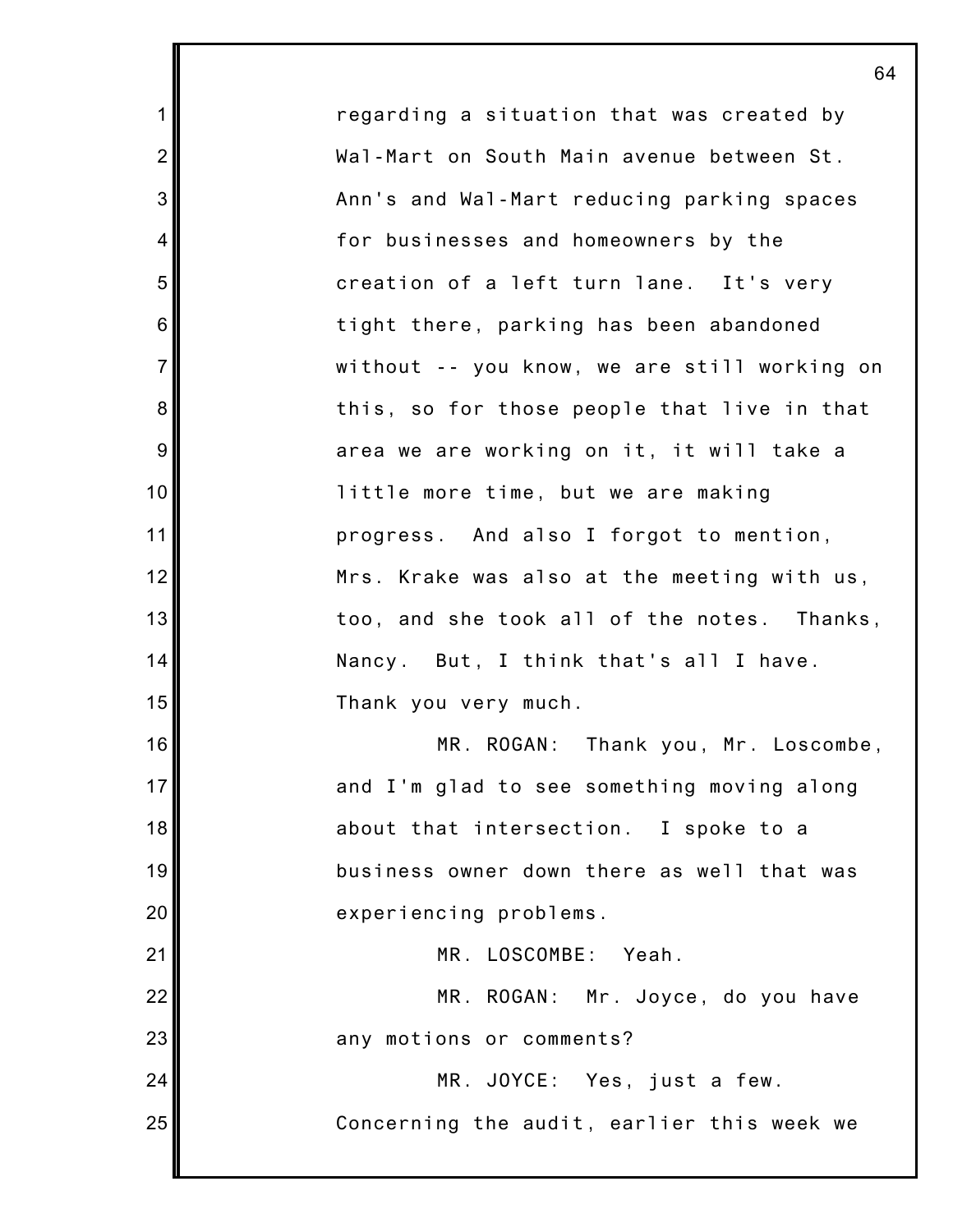received some correspondence from Rossi & Rossi, our independent auditor, that they were still awaiting city's management discussion analysis section of the audit report. From what I understand in speaking with our city clerk, this has now been taking care of by the administration and I would like to thank our new business administrator, Mr. McGowan, for doing so. At this point we will schedule an exit conference and once that is complete Rossi & Rossi will have a final audit available which we will be able to disclose to the public.

1

2

3

4

5

6

7

8

9

10

11

12

13

14

15

16

17

18

19

20

21

22

23

24

25

Earlier tonight, in case you may have missed it, we had a caucus with StreetSmart Technologies, Mr. Miskell was here, our new business administrator, Ryan McGowan, our city solicitor and also the solicitor for the Parking Authority, Mr. Paul Kelly, and Mr. Scopelliti, the director of the SPA.

At the time I had some questions for Mr. Miskell, which he politely answered, and I also had some questions for Mr. Scopelliti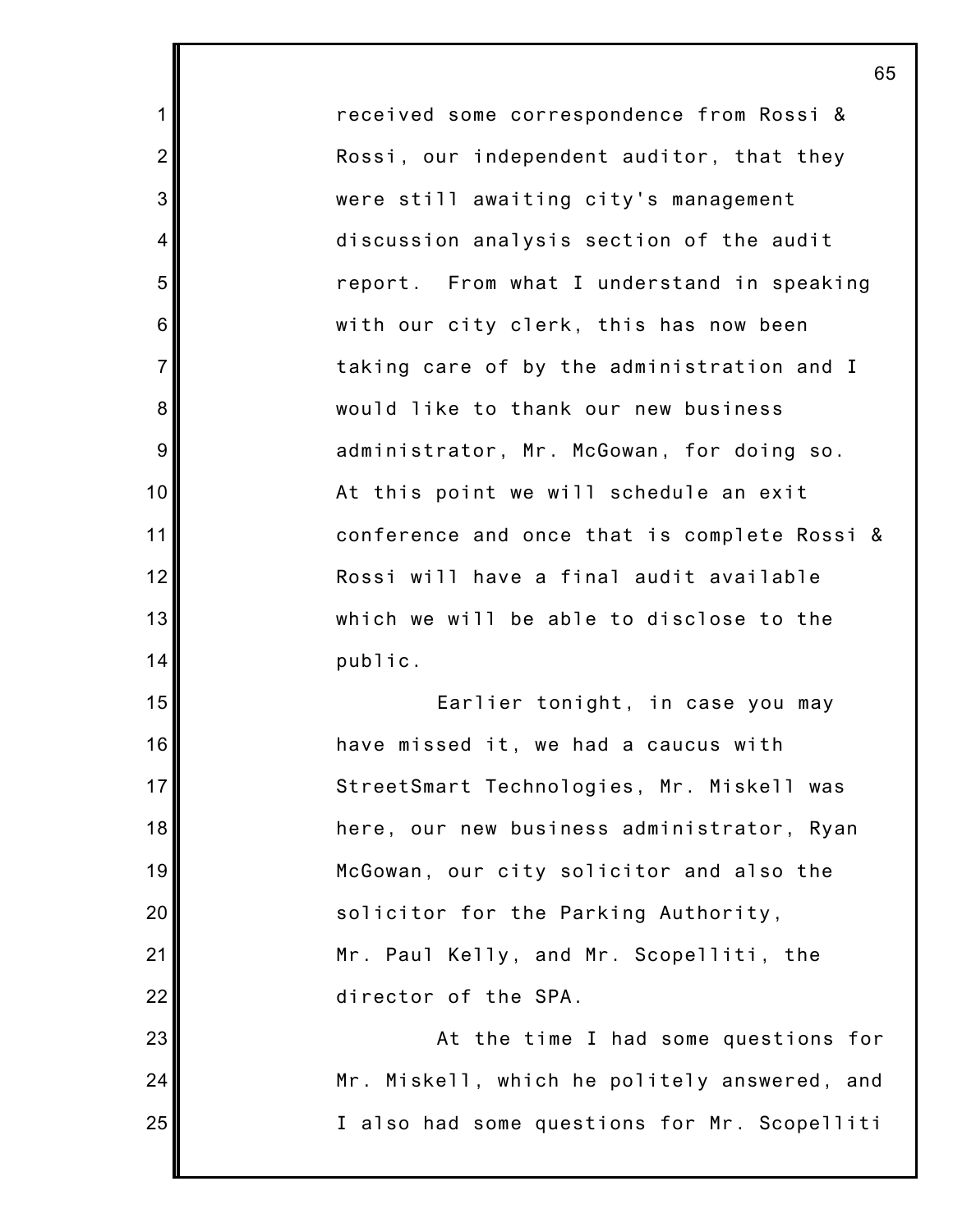and Mr. Kelly, acting as solicitor for the Scranton Parking Authority, wished that I would not ask him those questions as they weren't related directly to StreetSmart. The questions that I had are related to enforcement, which in my humble opinion directly affects StreetSmart or any program that we would have in place.

1

2

3

4

5

6

7

8

9

10

11

12

13

14

15

16

17

18

19

20

21

22

23

24

25

And what I'm going to do tonight is, Mrs. /KRAEUBG, I will read off these questions for you and since they weren't prepared to answer these in person perhaps once they receive them by mail they could answer them then.

So the first one is: Is it true that the position of citation processor was eliminated by you in the Parking Authority though this position was fully funded in council's budget amendments? From the correspondence that I have had with a number of employees in the Parking Authority I understand that this position has. However, before making any accusations or judgments, I figured I would go straight to the source being Mr. Scopelliti since he is the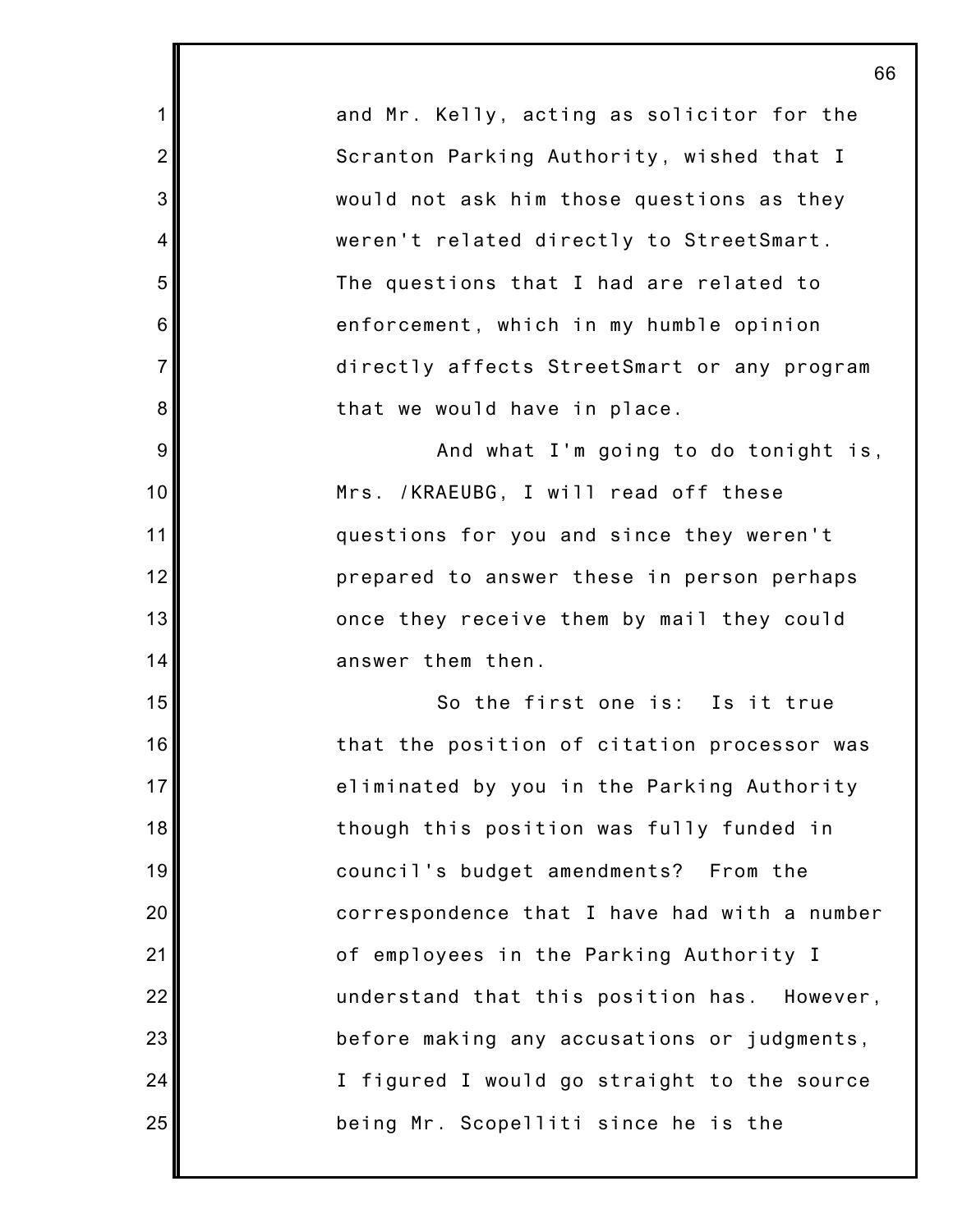director.

1

| $\overline{2}$ | Number two: Is it true that you are          |
|----------------|----------------------------------------------|
| 3              | asking each citation issuer to spend two     |
| $\overline{4}$ | hours of their day in the office to fulfill  |
| 5              | the duties of the citation processer, thus,  |
| 6              | eliminating eight hours of enforcement time  |
| $\overline{7}$ | per day which is the equivalent of           |
| 8              | eliminating one citation issuer?             |
| 9              | Now, of course, why would                    |
| 10             | Mr. Scopelliti eliminate a citation issuer,  |
| 11             | it would make him look bad because it would  |
| 12             | like he would purposely be trying to bring   |
| 13             | in less revenue to the city, however, by     |
| 14             | asking four citation issuers, which we       |
| 15             | currently have, to spend two hours a day in  |
| 16             | the office it's basically the equivalent of  |
| 17             | doing just that.                             |
| 18             | Number three: Could your actions in          |
| 19             | doing this cause the city to issue fewer     |
| 20             | citations? I think that question answers     |
| 21             | itself being, yes, however, we will see what |
| 22             | Mr. Scopelliti's response is.                |
| 23             | Number four: Are you following the           |
| 24             | direction of the SPA citation issuers        |
| 25             | account as directed in the 2011 operating    |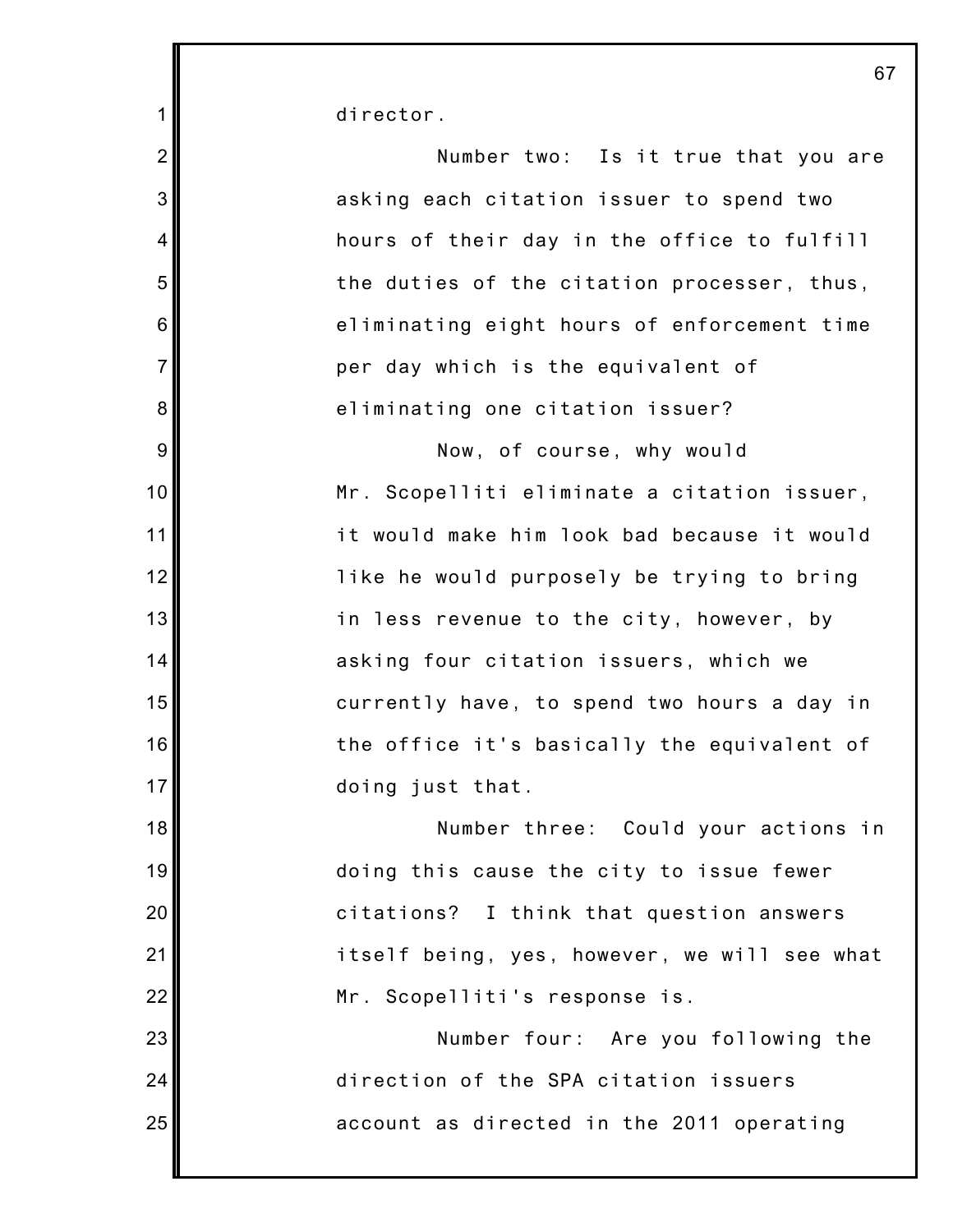|                | 68                                           |
|----------------|----------------------------------------------|
| 1              | budget, as amended, and the budget for the   |
| $\overline{2}$ | SPA, as amended, with the corresponding      |
| 3              | letter that was sent by council? From what   |
| $\overline{4}$ | a few employees in the Parking Authority had |
| 5              | informed me, this is not being done.         |
| 6              | Number five: Are you aware that by           |
| $\overline{7}$ | your actions of not following council's      |
| 8              | budget, which was legally and lawfully       |
| 9              | adopted, by taking citation issuers off of   |
| 10             | the street you are deliberately reducing     |
| 11             | enforcement time which can ultimately lead   |
| 12             | to a budget shortfall being deliberately     |
| 13             | created by you under your direction?         |
| 14             | Number six: Has a grievance been             |
| 15             | filed against you for these actions?         |
| 16             | These are the questions that I               |
| 17             | wanted to post to Mr. Scopelliti tonight,    |
| 18             | unfortunately, Solicitor Kelly did not think |
| 19             | it was appropriate to ask Director           |
| 20             | Scopelliti questions relating to the Parking |
| 21             | Authority at this time because they were not |
| 22             | prepared to answer those questions. Though   |
| 23             | he is the director of the department I       |
| 24             | believe that he should be prepared to answer |
| 25             | questions about the employees that he        |
|                |                                              |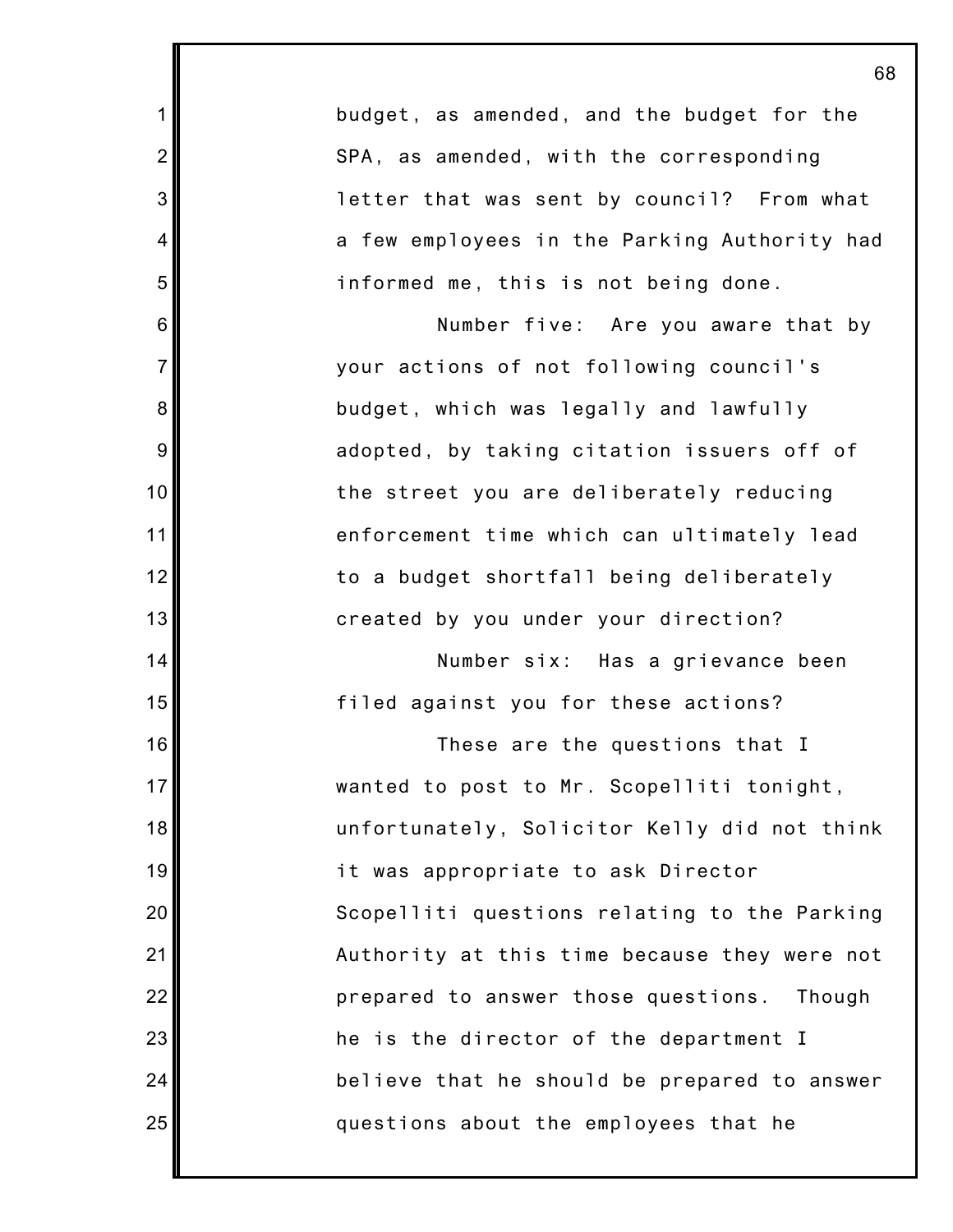oversees.

1

| $2\vert$       | Finally, I did have a few citizens'          |
|----------------|----------------------------------------------|
| 3              | requests: Number one, I received notice      |
| 4              | that the property at 508 West Market Street  |
| 5              | is in poor shape, his gutters are hanging    |
| $\,$ 6 $\,$    | off the property. In addition, front and     |
| $\overline{7}$ | back porches are piled with junk. Residents  |
| $\bf 8$        | request that action be taken. Mrs. Krake,    |
| $\overline{9}$ | can you please send a letter to              |
| 10             | Mr. Seitzinger asking him to take a look     |
| 11             | into the situation? Also, please copy our    |
| 12             | blight control officer and Chief Duffy.      |
| 13             | Various residents have reported to           |
| 14             | me that the parking lot of the Dollar Store  |
| 15             | on Pine Street in Scranton's hill section    |
| 16             | has become a haven for suspicious activities |
| 17             | and quite possibly drug deals. In addition,  |
| 18             | other residents have also reported that this |
| 19             | type of activity is occurring in the 1100    |
| 20             | block of Gunster Court and the 300 block of  |
| 21             | Evans Court. Mrs. Krake, can you please      |
| 22             | notify Chief Duffy of this and ask him if    |
| 23             | this area could be monitored a little more   |
| 24             | heavily. I know that Chief Duffy is very     |
| 25             | adamant about fighting this type of activity |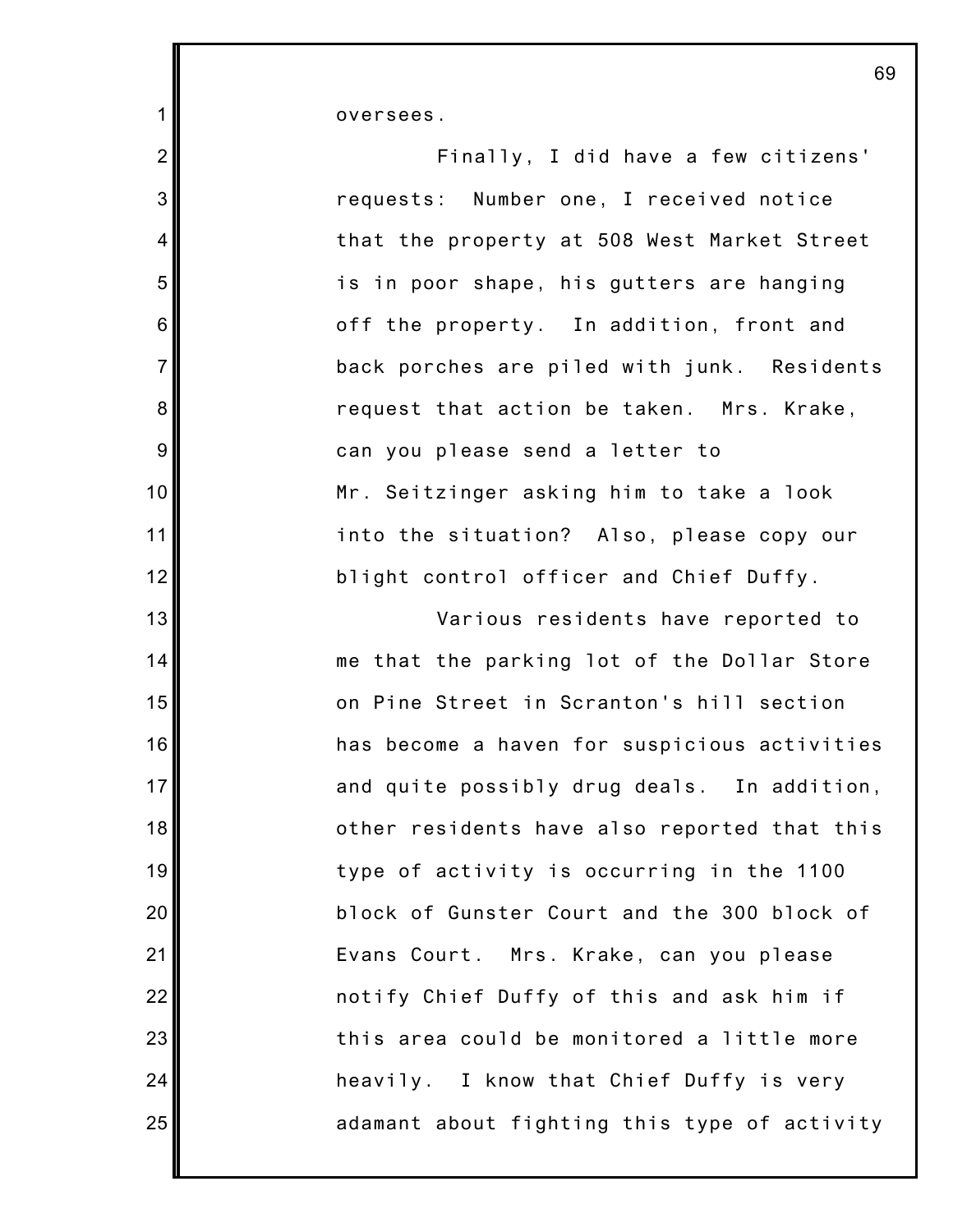|                | 70                                           |
|----------------|----------------------------------------------|
| $\mathbf 1$    | in the city and he should be commended for   |
| $\overline{2}$ | such.                                        |
| $\mathbf{3}$   | Bellevue residents have reported             |
| 4              | that properties located at 211 and 213 Fifth |
| 5              | Avenue are in a deplorable condition and are |
| 6              | filled with garbage. Mrs. Krake, if you      |
| $\overline{7}$ | could please add this to the letter to       |
| 8              | Mr. Seitzinger, and that's all I have for    |
| $9\,$          | tonight.                                     |
| 10             | MR. ROGAN: Thank you, Mr. Joyce.             |
| 11             | Just a piggyback on what you said about the  |
| 12             | questions that you had for Mr. Scopelliti.   |
| 13             | I, too, had some questions and many of them  |
| 14             | you just asked from Mr. Scopelliti. What I   |
| 15             | find interesting was, you know, although you |
| 16             | addressed the questions to Mr. Scopelliti,   |
| 17             | it was Mr. Kelly who jumped in and I find it |
| 18             | to be a conflict that Mr. Kelly is both the  |
| 19             | city solicitor and the solicitor for the     |
| 20             | Parking Authority. You know, in my notes     |
| 21             | when I introduced him I introduced him as    |
| 22             | the city solicitor because that's the        |
| 23             | position I know he holds in the city, but    |
| 24             | when he spoke tonight he spoke as the        |
| 25             | solicitor for the Parking Authority, so one  |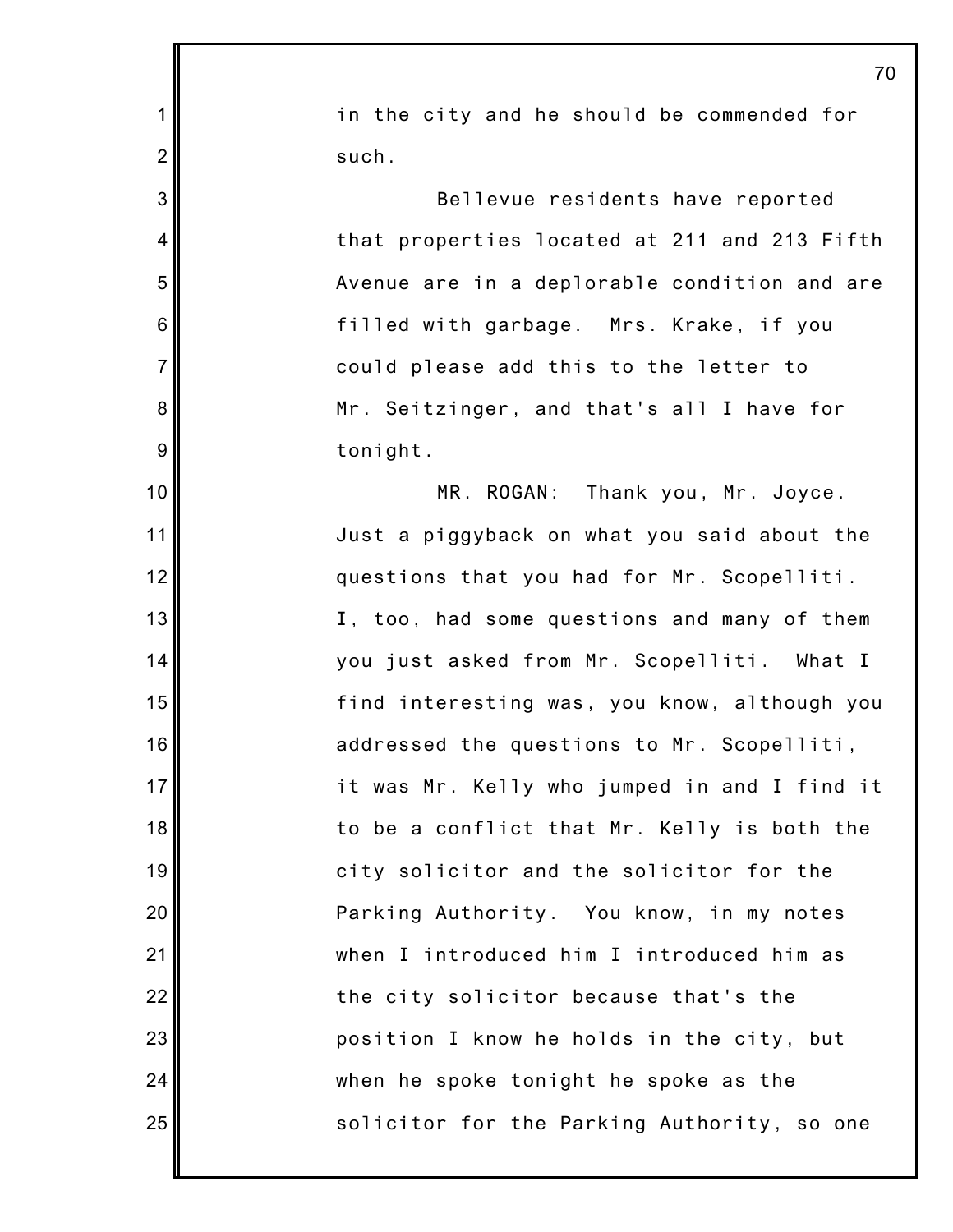| $\mathbf 1$    | may wonder where -- which side he is really  |
|----------------|----------------------------------------------|
| $\overline{2}$ | looking out for.                             |
| 3              | And I would hope that Mr. Scopelliti         |
| $\overline{4}$ | will follow through with what he said and    |
| 5              | willing to work with us on the StreetSmart   |
| 6              | system, and I would like to clear up just a  |
| $\overline{7}$ | few misconceptions that a few people have    |
| 8              | mentioned tonight.                           |
| 9              | A few speakers mentioned it will             |
| 10             | cost more money for people to park downtown  |
| 11             | with the StreetSmart system. If are          |
| 12             | somebody that parks downtown, who feeds the  |
| 13             | meters who pays for their time you will not  |
| 14             | pay one cent more under this new system than |
| 15             | you did under the old system. If you plan    |
| 16             | on going shopping for an hour or going into  |
| 17             | a restaurant for an hour, put four quarters  |
| 18             | in the meter, if you are there longer you    |
| 19             | pay more time. This is not an increase in    |
| 20             | the rate much like we saw last year when the |
| 21             | rates were doubled. The rates will remain    |
| 22             | the same. The only difference is you will    |
| 23             | pay for your time. You will not be able to   |
| 24             | take the extra time that somebody leaves and |
| 25             | if you leave extra time you are not paying   |
|                |                                              |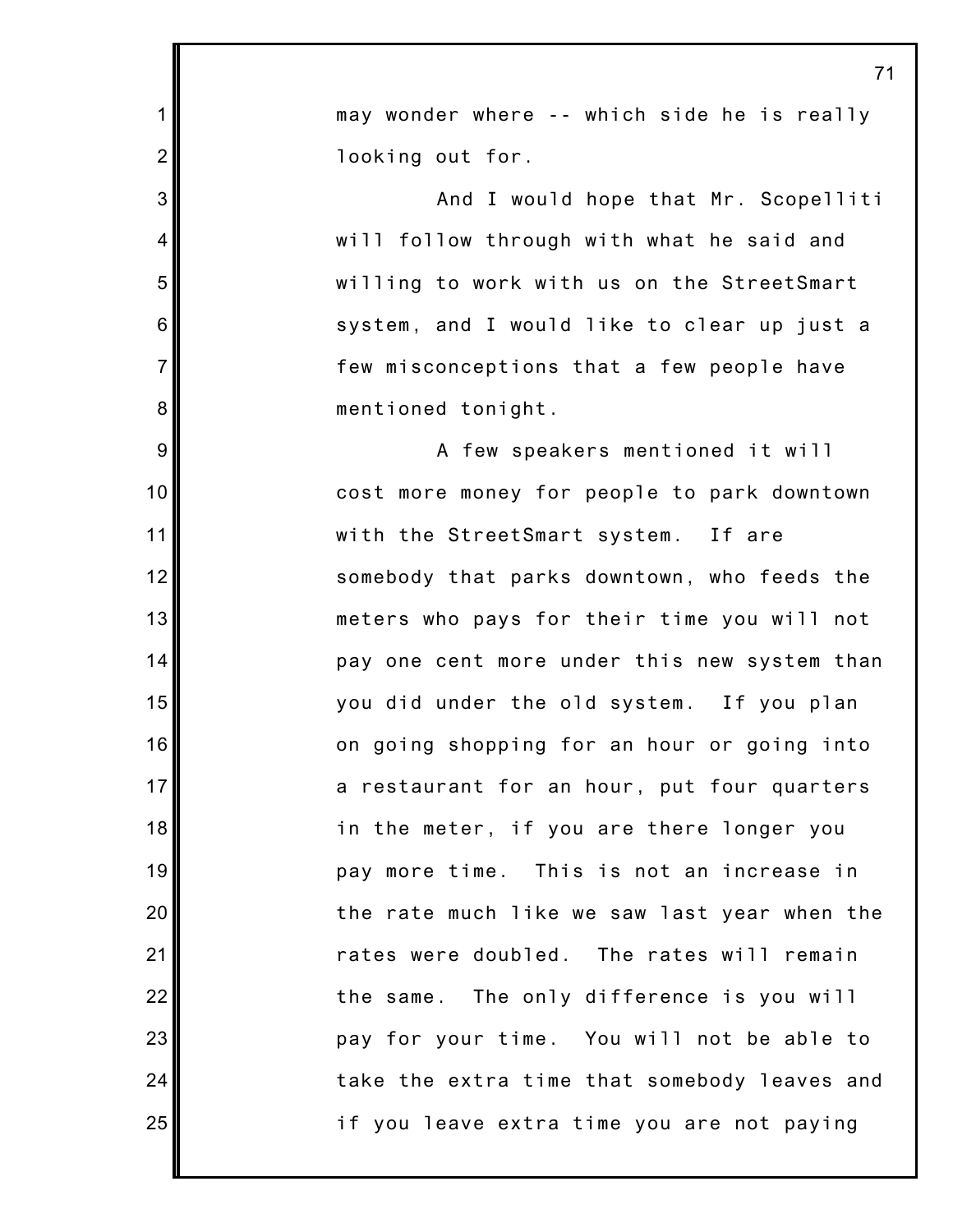1 2 3 4 5 6 7 8 9 10 11 12 13 14 15 16 17 18 19 20 21 22 23 24 72 for somebody else either. Hopefully this will increase turnover rates in the downtown which will help businesses. Secondly, the article in the paper about the cell phones. I agree with the mayor on eliminating these cell phones. I mentioned it when council first did their amendments last year that people should have to use their own cell phones. Five of us on council we use our own cell phones. I can understand the reason maybe back in the early 90's when cell phone were new technology and they were very expensive an you'd pay on a permanent basis, but nowadays many people have unlimited plans since I know that's what I have because I talk to a lot of residents during the week, and if the five of us on council who make \$12,500 for sitting up here could afford a cell phone plan, I think many of the administrators in the city who make much more than that could also afford to pay for their own cell phones. Next, a few residents mentioned

about possibly pools closing next summer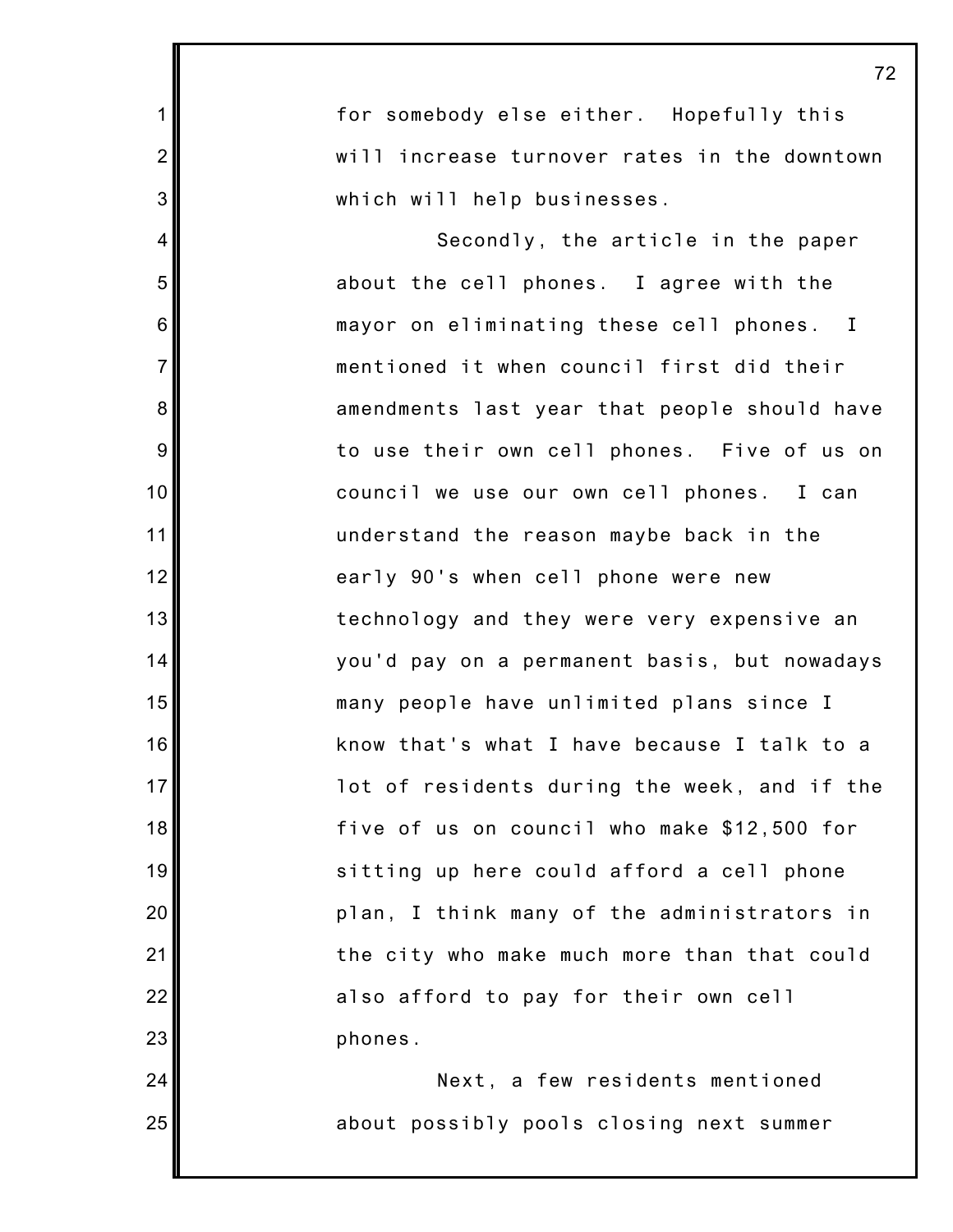and, you know, it's really frustrating to, you know, when we got to the budget time and, you know, we listened to the people we did what the people want, me made cuts in administration now the mayor is using the money that should be used for lifeguards for the staffing of the pools to rehire two people as casual DPW workers. They were eliminated in council's budget, I'll talk to Attorney Hughes afterwards, I don't know if there is anything that we can do, but it's appalling and it's not council's intention to close any pools. We did not cut funding from pools, we would like to see the Capouse Avenue pool open. As Mr. Sbaraglia mentioned before it's very difficult for somebody who lives in that neighborhood, you know, say an eight or nine-year-old kid to go to another pool and especially if they have to go up to Nay Aug then they have to pay and they shouldn't have to pay either. Next I have a few residents have mentioned to me about stray cats in neighborhoods and I have noticed it in my

neighborhood as well, it's been an ongoing

73

25

1

2

3

4

5

6

7

8

9

10

11

12

13

14

15

16

17

18

19

20

21

22

23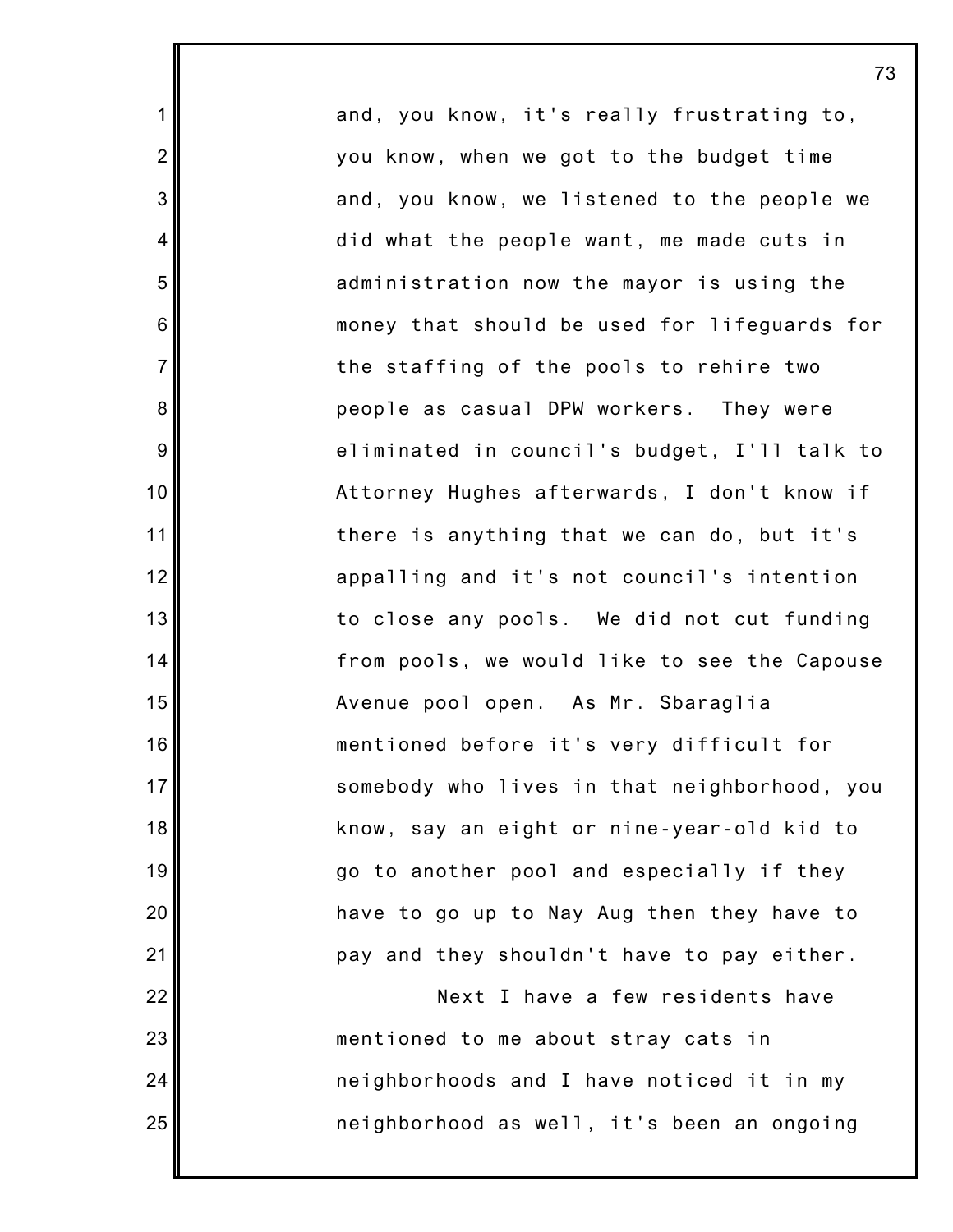problem, and I would urge residents if they do have a problem with stray animals, cats, dogs, any type of animal to contact animal control or if they do, you know, catch the animal to bring them up to the Humane Society, throughout the neighborhoods many people have been feeding stray animals and it poses a risk to the animals, number one, because they will be living outside in the cold in these type of conditions and walking around on the streets where they could possibly be hit by cars, and stray animals are also a nuisance to the neighbors. And they often times would be, you know, camping out and sleeping on a porch where it's a little warmer and go into the bathroom and, you know, this and that.

1

2

3

4

5

6

7

8

9

10

11

12

13

14

15

16

17

18

19

20

21

22

23

24

25

And finally, a few residents that I talked to during the week, you know, they give me their concerns and we've relayed them for them and this one person told me and it really rubbed me the wrong way then they said, "I would love to come to a council meeting, but I'm afraid of the repercussions if I came."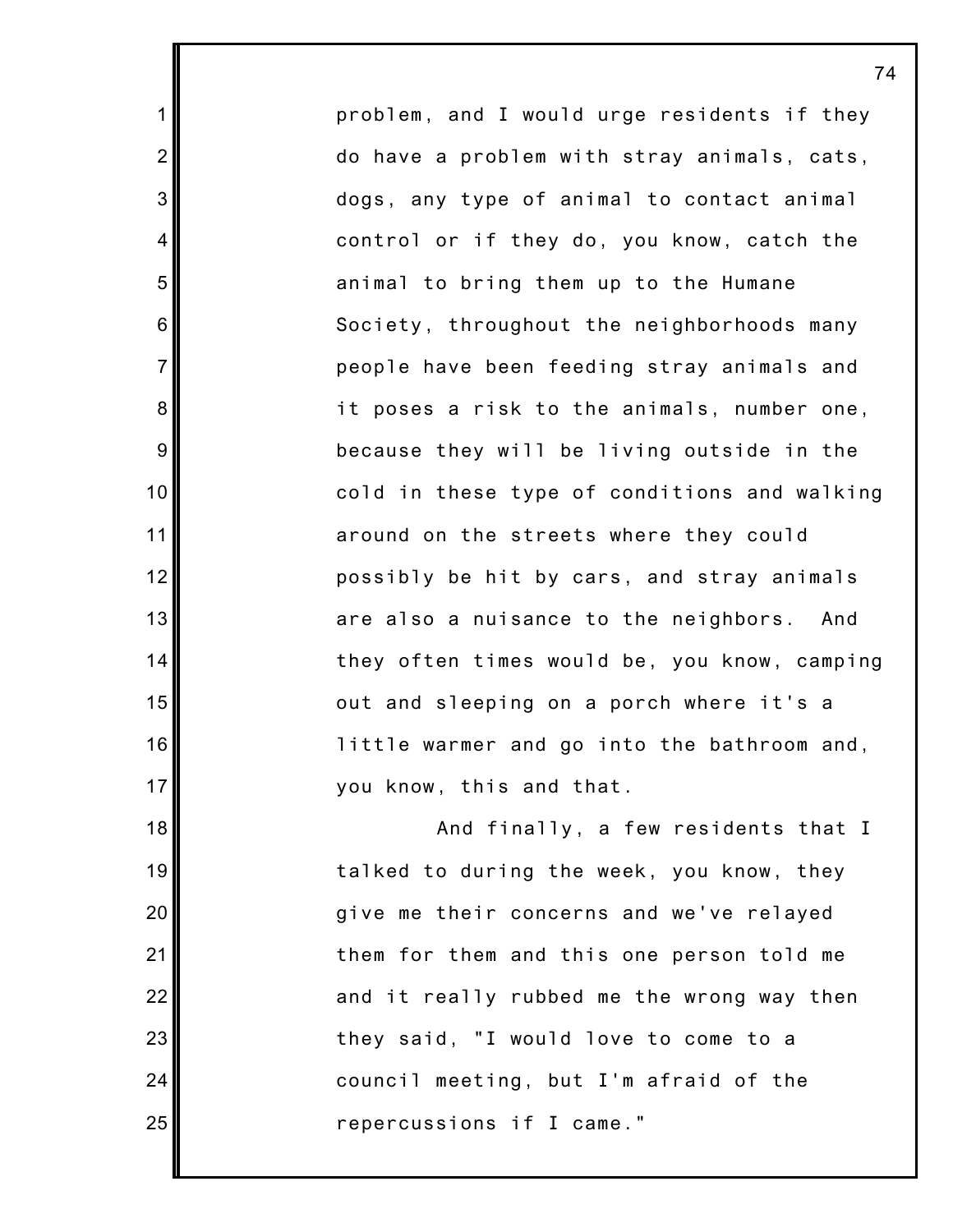|                | 73                                           |
|----------------|----------------------------------------------|
| $\mathbf 1$    | And I told them, "Well, everyone has         |
| $\overline{2}$ | a right to come to council."                 |
| 3              | And he mentioned that a few years            |
| $\overline{4}$ | back he came to a city council meeting and   |
| 5              | spoke about out against the administration   |
| 6              | and the next day he had multiple phone calls |
| $\overline{7}$ | from people urging him not to come back to   |
| 8              | council or a family member of theirs would   |
| 9              | suffer -- who worked for the city would      |
| 10             | suffer negative consequences. In this        |
| 11             | country everyone has the right to free       |
| 12             | speech and nobody out there who is watching  |
| 13             | this meeting or who follows Scranton Council |
| 14             | at all should be afraid to come. We welcome  |
| 15             | everyone, whether you agree with me or       |
| 16             | whether you disagree with me, we welcome you |
| 17             | to come to our city council meetings and to  |
| 18             | voice your opinions, and that is all I have  |
| 19             | for today. Mrs. Krake?                       |
| 20             | MS. KRAKE: 5-B. AMENDING FILE OF             |
| 21             | THE COUNCIL NO. 6, 1976 ENTITLED "AN         |
| 22             | ORDINANCE (AS AMENDED) IMPOSING A TAX FOR    |
| 23             | GENERAL REVENUE PURPOSES ON THE TRANSFER OF  |
| 24             | REAL PROPERTY SITUATE WITHIN THE CITY OF     |
| 25             | SCRANTON; PRESCRIBING AND REGULATING THE     |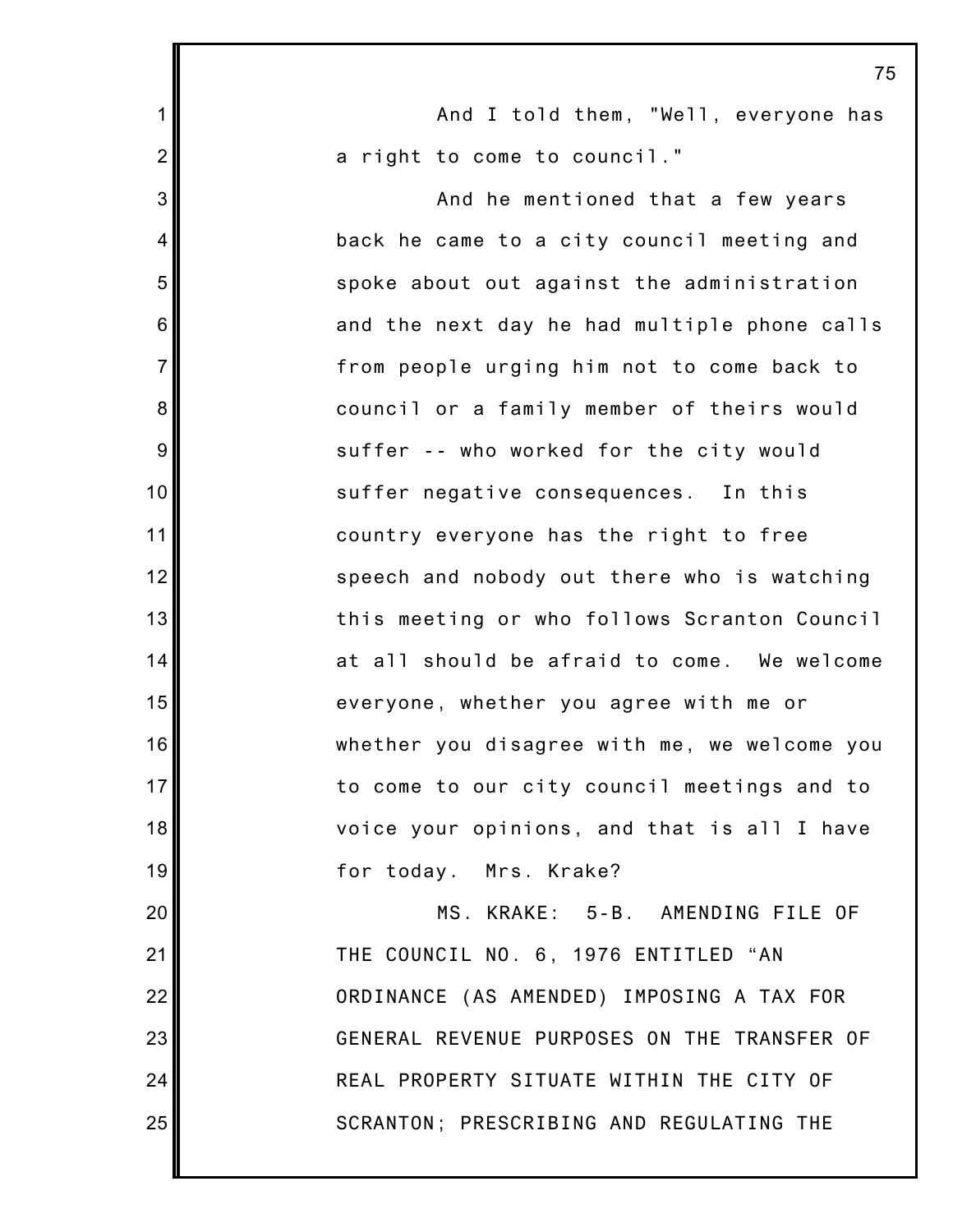|                | 76                                          |
|----------------|---------------------------------------------|
| 1              | METHOD OF EVIDENCING THE PAYMENT OF SUCH    |
| $\overline{2}$ | TAX; CONFERRING POWERS AND IMPOSING DUTIES  |
| 3              | UPON CERTAIN PERSONS, AND PROVIDING         |
| 4              | PENALTIES", BY IMPOSING THE RATE OF THE     |
| 5              | REALTY TRANSFER TAX AT TWO AND FIVE TENTHS  |
| 6              | PERCENT (2.5%) FOR CALENDER YEAR 2011.      |
| $\overline{7}$ | MR. ROGAN: At this time I'll                |
| 8              | entertain a motion that Item 5-B be         |
| 9              | introduced into it's proper committee.      |
| 10             | MR. JOYCE: So moved.                        |
| 11             | MR. LOSCOMBE: Second.                       |
| 12             | MR. ROGAN: On the question? All             |
| 13             | those in favor of introduction signify by   |
| 14             | saying aye.                                 |
| 15             | MR. MCGOFF: Aye.                            |
| 16             | MR. LOSCOMBE: Aye.                          |
| 17             | MR. JOYCE: Aye.                             |
| 18             | MR. ROGAN: Aye. Opposed? The ayes           |
| 19             | have it and so moved.                       |
| 20             | MS. KRAKE: 5-C. AMENDING FILE OF            |
| 21             | COUNCIL NO. 11, 1976, ENTITLED "AN          |
| 22             | ORDINANCE (AS AMENDED) ENACTING, IMPOSING A |
| 23             | TAX FOR GENERAL REVENUE PURPOSES IN THE     |
| 24             | AMOUNT OF TWO PERCENT (2%) ON EARNED INCOME |
| 25             | AND NET PROFITS ON PERSONS, INDIVIDUALS,    |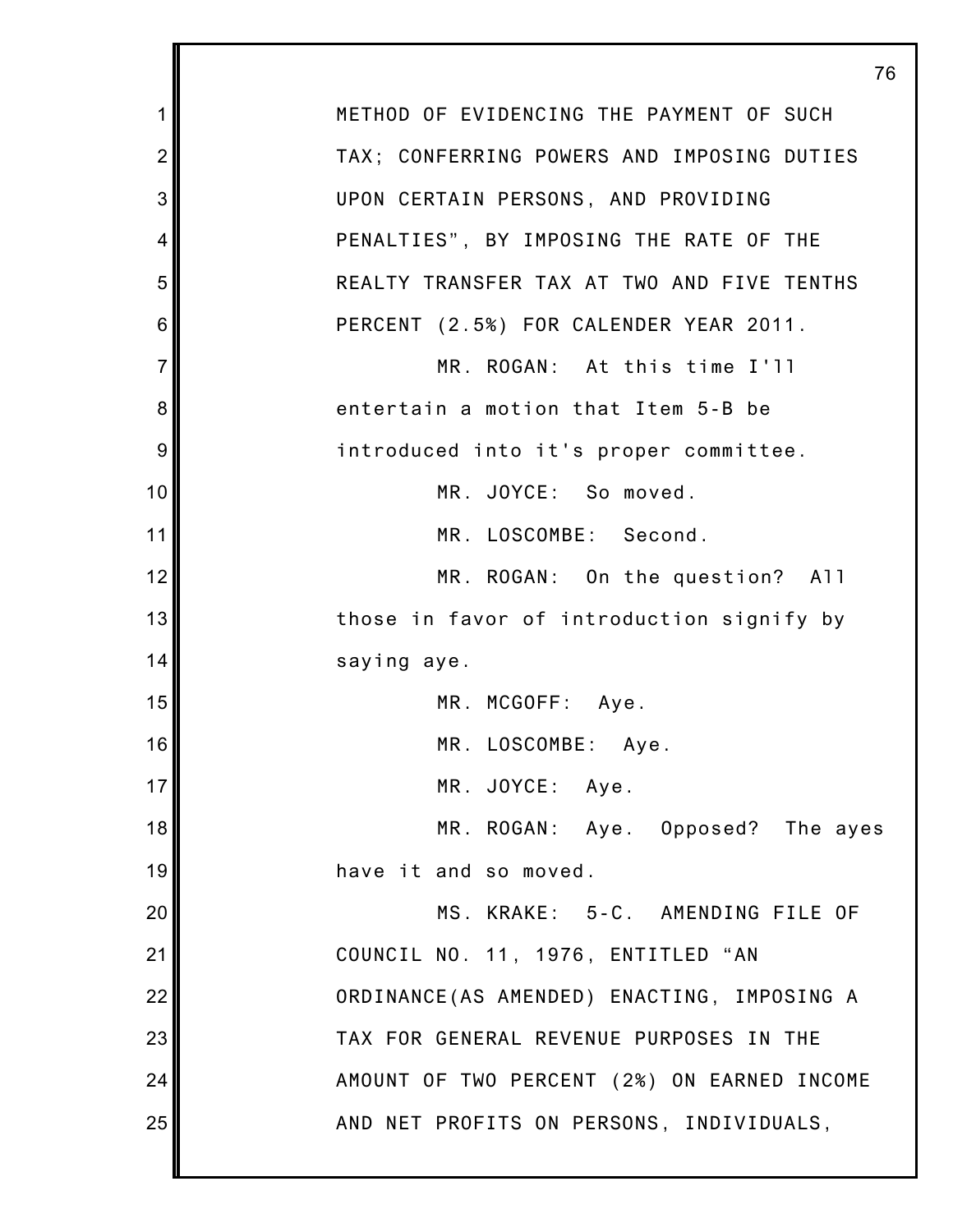ASSOCIATIONS AND BUSINESSES WHO ARE RESIDENTS OF THE CITY OF SCRANTON, OR NON-RESIDENTS OF THE CITY OF SCRANTON, FOR WORK DONE, SERVICES PERFORMED OR BUSINESS CONDUCTED WITHIN THE CITY OF SCRANTON, REQUIRING THE FILING OF RETURNS BY TAXPAYERS SUBJECT TO THE TAX; REQUIRING EMPLOYERS TO COLLECT THE TAX AT SOURCE; PROVIDING FOR THE ADMINISTRATION, COLLECTION AND ENFORCEMENT OF THE SAID TAX; AND IMPOSING PENALTIES FOR THE VIOLATIONS", BY IMPOSING THE WAGE TAX AT TWO AND FOUR TENTHS PERCENT (2.4%) ON EARNED INCOME FOR THE YEAR 2011 FOR RESIDENTS. MR. ROGAN: At this time I'll

77

1

2

3

4

5

6

7

8

9

10

11

12

13

14

15

16

17

18

19

20

21

entertain a motion that Item 5-C be introduced into it's proper committee.

MR. JOYCE: So moved.

MR. LOSCOMBE: Second.

MR. ROGAN: On the question? All those in favor of introduction signify by saying aye.

|                                                           |  | MR. MCGOFF: Aye.   |                                   |  |
|-----------------------------------------------------------|--|--------------------|-----------------------------------|--|
| $\begin{array}{c c}\n 22 \\ 23 \\ 24 \\ 25\n \end{array}$ |  | MR. LOSCOMBE: Aye. |                                   |  |
|                                                           |  | MR. JOYCE: Aye.    |                                   |  |
|                                                           |  |                    | MR. ROGAN: Aye. Opposed? The ayes |  |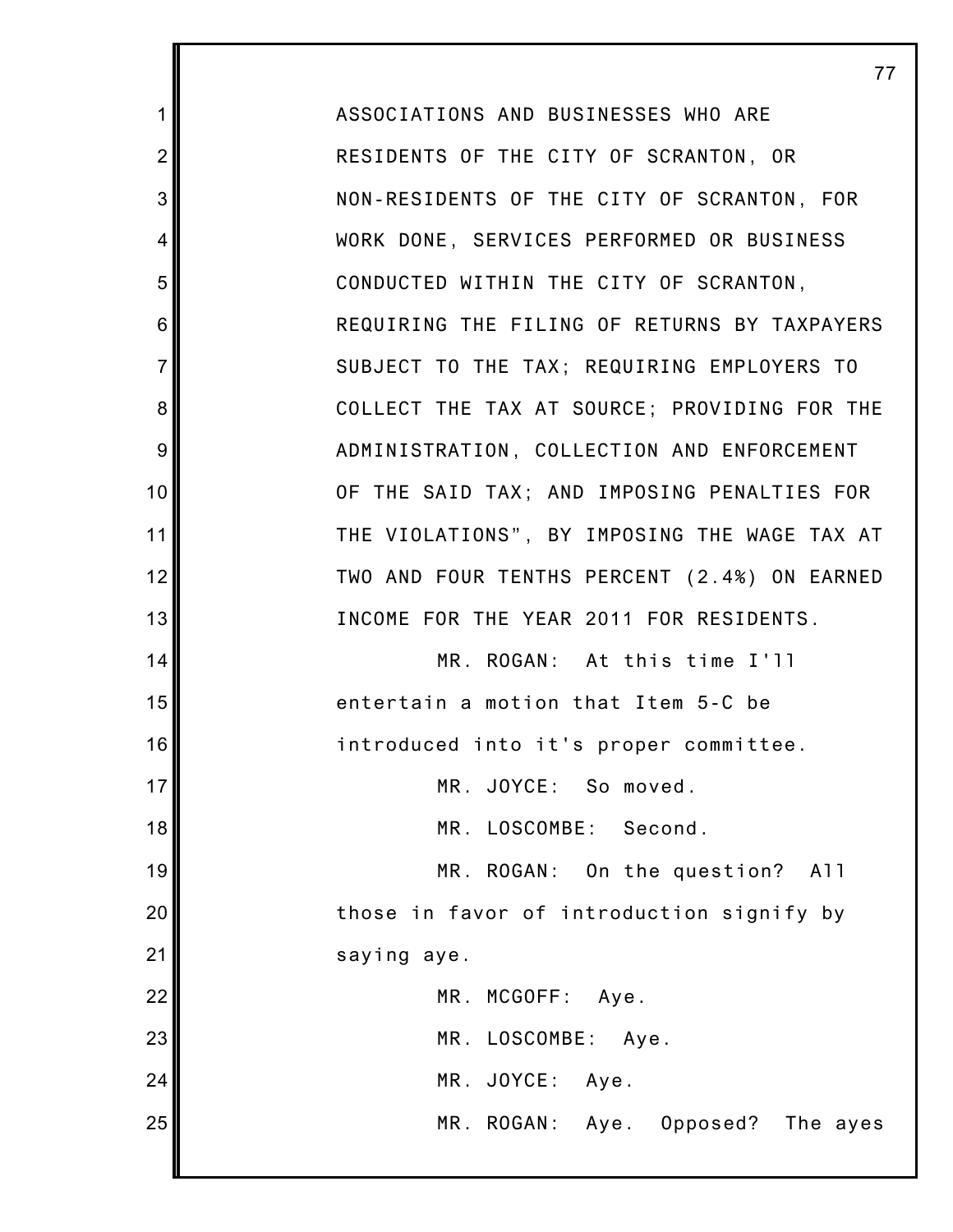1 2 3 4 5 6 7 8 9 10 11 12 13 14 15 16 17 18 19 20 21 22 23 24 25 have it and so moved. MS. KRAKE: 5-D. AMENDING FILE OF THE COUNCIL NO. 7, 1976, ENTITLED "AN ORDINANCE(AS AMENDED) IMPOSING A MERCANTILE LICENSE TAX OF 2 MILLS FOR THE YEAR 1976 AND ANNUALLY THEREAFTER UPON PERSONS ENGAGING IN CERTAIN OCCUPATIONS AND BUSINESSES THEREIN; PROVIDING FOR ITS LEVY AND COLLECTION AND FOR THE ISSUANCE OF MERCANTILE LICENSES; CONFERRING AND IMPOSING POWERS AND DUTIES UPON THE TAX COLLECTOR OF THE CITY OF SCRANTON; AND IMPOSING PENALTIES", BY IMPOSING THE MERCANTILE TAX AT THREE-QUARTERS OF A MILL (.00075) FOR CALENDAR YEAR 2011. MR. ROGAN: At this time I'll entertain a motion that Item 5-D be introduced into it's proper committee. MR. JOYCE: So moved. MR. LOSCOMBE: Second. MR. ROGAN: On the question? MR. JOYCE: Yes. I would just like to announce very gratefully that this is a 25 percent reduction from the rate that it was set at last year.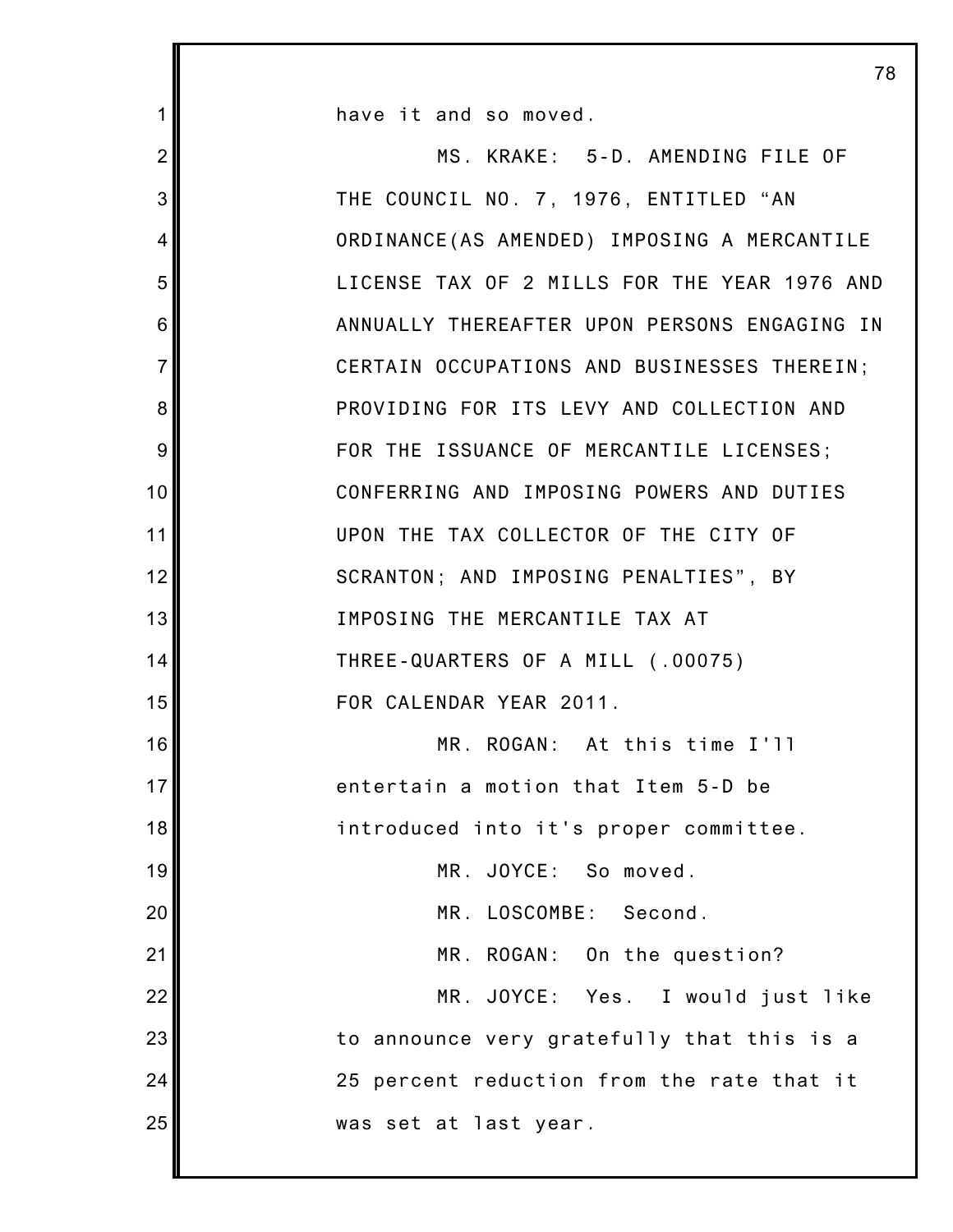|                | 79                                           |
|----------------|----------------------------------------------|
| 1              | MR. ROGAN: An council will continue          |
| $\overline{2}$ | to hopefully reduce this rate in the future. |
| 3              | All those in favor signify by saying aye.    |
| $\overline{4}$ | MR. MCGOFF: Aye.                             |
| 5              | MR. LOSCOMBE: Aye.                           |
| $\,6$          | MR. JOYCE: Aye.                              |
| $\overline{7}$ | MR. ROGAN: Aye. Opposed? The ayes            |
| 8              | have it and so moved.                        |
| 9              | MS. KRAKE: 5-E. AMENDING FILE OF             |
| 10             | THE COUNCIL NO. 8, 1976, ENTITLED "AN        |
| 11             | ORDINANCE (AS AMENDED) PROVIDING FOR THE     |
| 12             | GENERAL REVENUE BY IMPOSING A TAX AT THE     |
| 13             | RATE OF TWO (2) MILLS UPON THE PRIVILEGE OF  |
| 14             | OPERATING OR CONDUCTING BUSINESS IN THE CITY |
| 15             | OF SCRANTON AS MEASURED BY THE GROSS         |
| 16             | RECEIPTS THEREFROM; REQUIRING REGISTRATION   |
| 17             | AND PAYMENT OF THE TAX AS CONDITION TO THE   |
| 18             | CONDUCTING OF SUCH BUSINESS; PROVIDING       |
| 19             | FOR THE LEVY AND COLLECTION OF SUCH TAX;     |
| 20             | PRESCRIBING SUCH REQUIREMENTS FOR RETURNS    |
| 21             | AND RECORDS; CONFERRING POWERS AND DUTIES    |
| 22             | UPON THE TAX COLLECTOR; AND IMPOSING         |
| 23             | PENALTIES", BY IMPOSING THE BUSINESS         |
| 24             | PRIVILEGE TAX AT THE RATE OF THREE-QUARTERS  |
| 25             | OF A MILL (.00075) FOR CALENDAR YEAR 2011.   |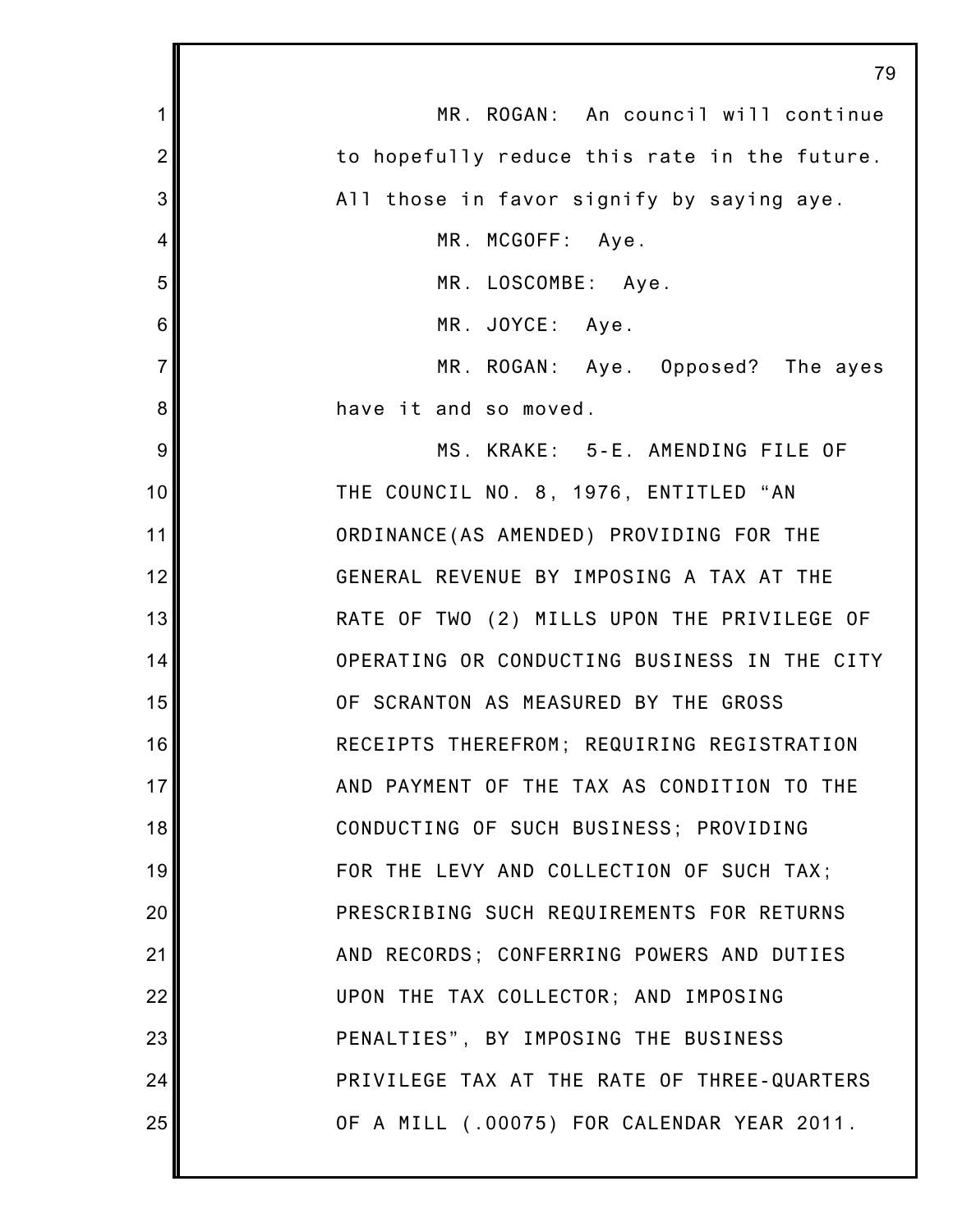|                | 80                                          |
|----------------|---------------------------------------------|
| 1              | MR. ROGAN: At this time I'll                |
| $\overline{2}$ | entertain a motion that Item 5-E be         |
| 3              | introduced into it's proper committee.      |
| 4              | MR. JOYCE: So moved.                        |
| 5              | MR. LOSCOMBE: Second.                       |
| 6              | MR. ROGAN: On the question?                 |
| $\overline{7}$ | MR. JOYCE: Yes. I'd like to also            |
| 8              | reiterate that this is a 25 percent         |
| 9              | reduction from the rate that was set at in  |
| 10             | 2010.                                       |
| 11             | MR. ROGAN: All those in favor               |
| 12             | signify by saying aye.                      |
| 13             | MR. MCGOFF: Aye.                            |
| 14             | MR. LOSCOMBE: Aye.                          |
| 15             | MR. JOYCE: Aye.                             |
| 16             | MR. ROGAN: Aye. Opposed? The ayes           |
| 17             | have it and so moved.                       |
| 18             | MS. KRAKE: 5-F. AMENDING FILE OF            |
| 19             | THE COUNCIL NO. 100, 1976, ENTITLED "AN     |
| 20             | ORDINANCE (AS AMENDED) LEVYING GENERAL AND  |
| 21             | SPECIAL TAXES FOR THE FISCAL YEAR 1977", BY |
| 22             | SETTING THE MILLAGE FOR THE YEAR 2011.      |
| 23             | MR. ROGAN: At this time I'll                |
| 24             | entertain a motion that Item 5-F be         |
| 25             | introduced into it's proper committee.      |
|                |                                             |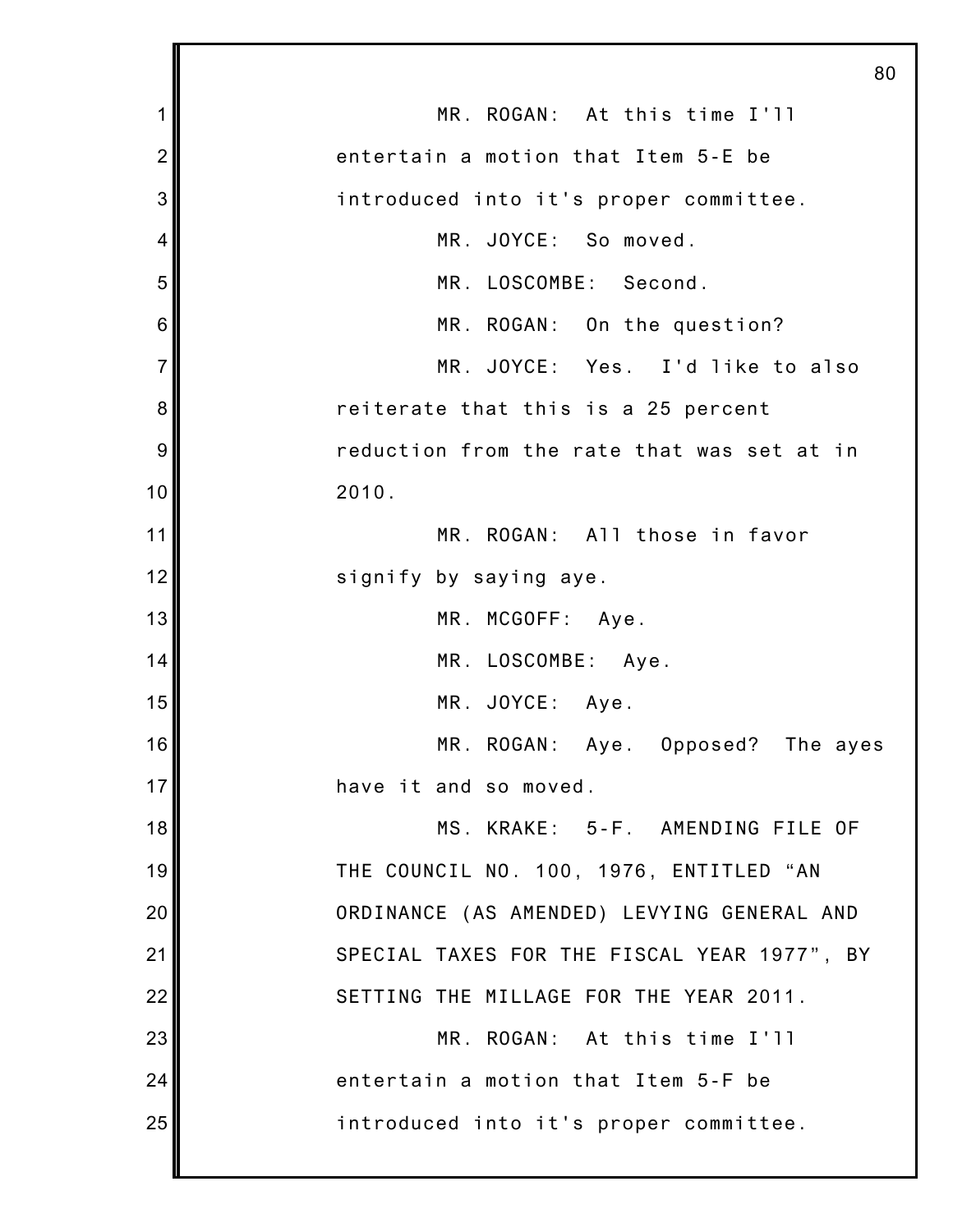|                | 81                                           |
|----------------|----------------------------------------------|
| 1              | MR. JOYCE: So moved.                         |
| $\overline{2}$ | MR. LOSCOMBE: Second.                        |
| 3              | MR. ROGAN: On the question?                  |
| 4              | MR. JOYCE: Yes. Once again, I'd              |
| 5              | like to point out that the millage rates     |
| 6              | will be reduced by 10.55 percent in 2011 for |
| $\overline{7}$ | both land and land improvements.             |
| 8              | MR. ROGAN: All those in favor                |
| 9              | signify by saying aye.                       |
| 10             | MR. MCGOFF: Aye.                             |
| 11             | MR. LOSCOMBE: Aye.                           |
| 12             | MR. JOYCE: Aye.                              |
| 13             | MR. ROGAN: Aye. Opposed? The ayes            |
| 14             | have it and so moved.                        |
| 15             | MS. KRAKE: 5-G. AMENDING FILE OF             |
| 16             | THE COUNCIL NO. 17, 1994 ENTITLED "AN        |
| 17             | ORDINANCE (AS AMENDED) AUTHORIZING THE       |
| 18             | GOVERNING BODY OF THE CITY OF SCRANTON TO    |
| 19             | ENACT' A WASTE DISPOSAL AND COLLECTION FEE'  |
| 20             | FOR THE PURPOSE OF RAISING REVENUE TO        |
| 21             | COVER THE WASTE DISPOSAL AND COLLECTION      |
| 22             | COSTS INCURRED BY THE CITY OF SCRANTON FOR   |
| 23             | THE DISPOSAL OF REFUSE", BY IMPOSING A WASTE |
| 24             | DISPOSAL AND COLLECTION FEE OF \$178.00      |
| 25             | FOR CALENDAR YEAR 2011.                      |
|                |                                              |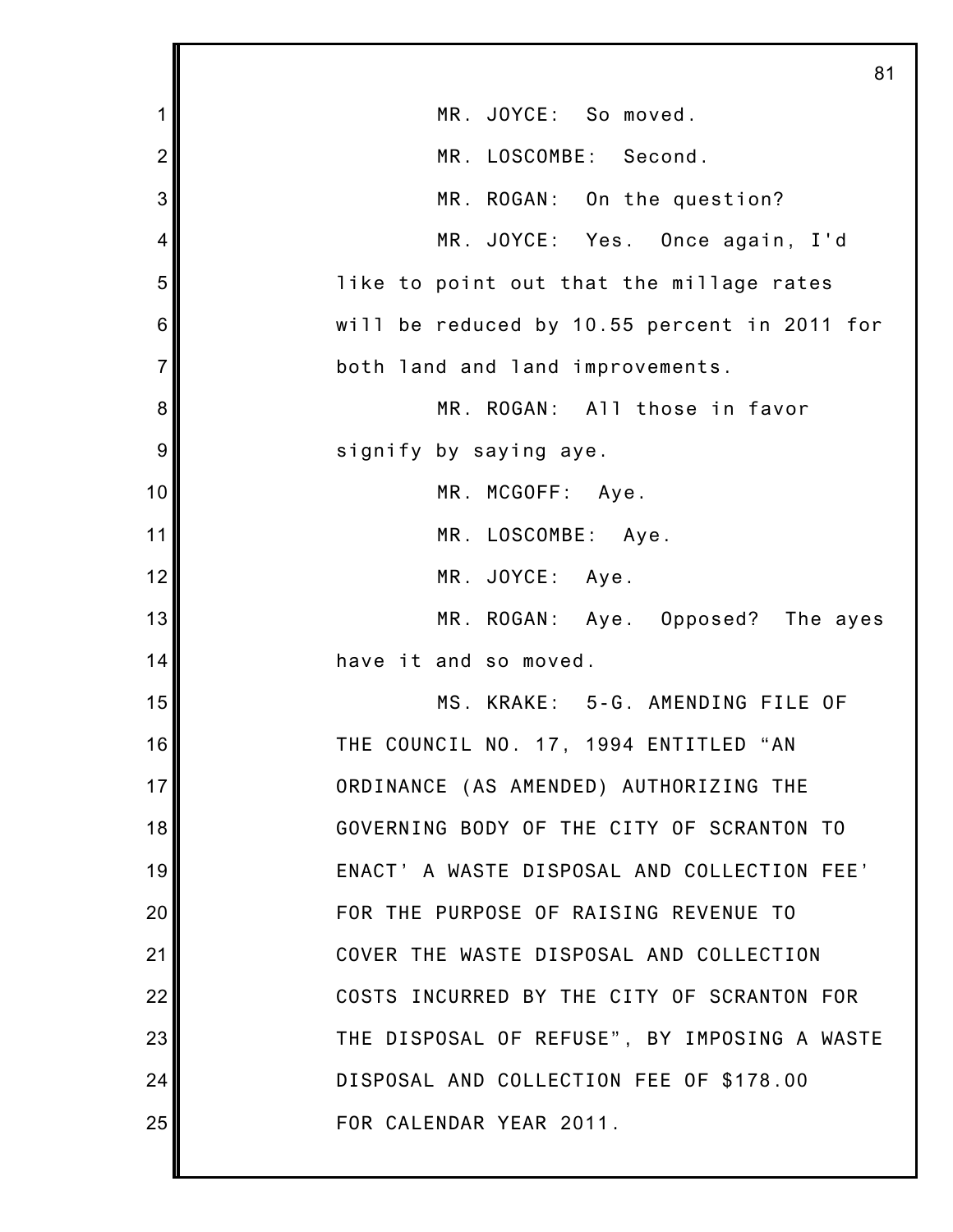|                | 82                                           |
|----------------|----------------------------------------------|
| 1              | MR. ROGAN: At this time I'll                 |
| $\overline{c}$ | entertain a motion that Item 5-G be          |
| 3              | introduced into it's proper committee.       |
| 4              | MR. JOYCE: So moved.                         |
| 5              | MR. LOSCOMBE: Second.                        |
| 6              | MR. ROGAN: On the question? All              |
| $\overline{7}$ | those in favor of introduction signify by    |
| 8              | saying aye.                                  |
| 9              | MR. MCGOFF: Aye.                             |
| 10             | MR. LOSCOMBE: Aye.                           |
| 11             | MR. JOYCE: Aye.                              |
| 12             | MR. ROGAN: Aye. Opposed? The ayes            |
| 13             | have it and so moved.                        |
| 14             | MS. KRAKE: 5-H. AUTHORIZING THE              |
| 15             | MAYOR AND OTHER APPROPRIATE CITY OFFICIALS   |
| 16             | TO EXECUTE AND ENTER INTO A CONTRACT, NOT TO |
| 17             | EXCEED THE SUM OF TEN THOUSAND DOLLARS,      |
| 18             | (\$10,000.00), WITH KNOWLES ASSOCIATES,      |
| 19             | L.L.C., FOR INSURANCE BROKERAGE SERVICES FOR |
| 20             | INSURANCE WITH GREAT AMERICAN, CNA, INDIAN   |
| 21             | HARBOR INSURANCE COMPANY/XL INSURANCE,       |
| 22             | PHILADELPHIA INDEMNITY INSURANCE COMPANY,    |
| 23             | ARCH INSURANCE COMPANY AND NAUTILUS          |
| 24             | INSURANCE COMPANY FOR CITY INSURANCE         |
| 25             | COVERAGES FOR THE PERIOD JANUARY 1, 2011     |
|                |                                              |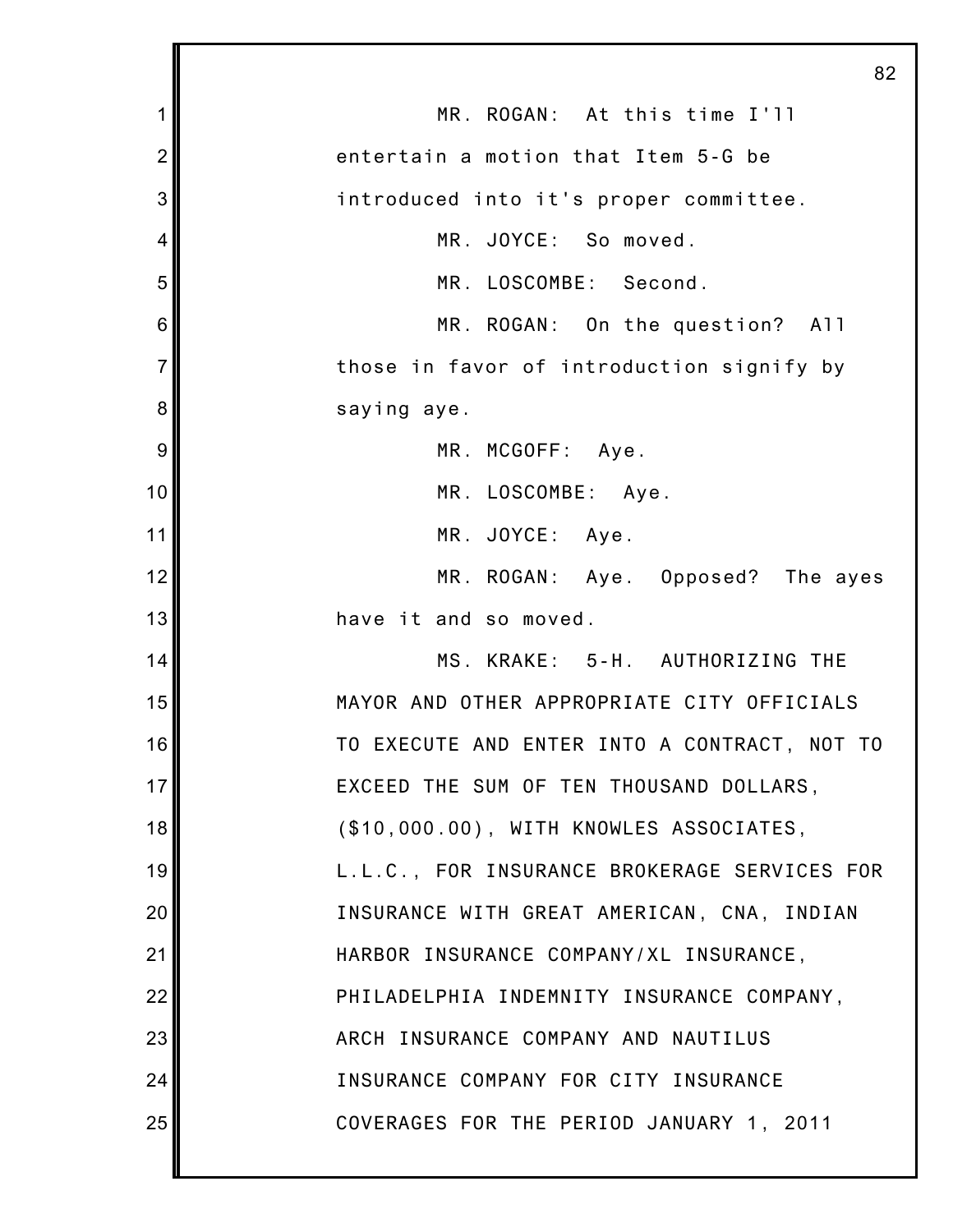|                | 83                                                      |
|----------------|---------------------------------------------------------|
| 1              | THROUGH JANUARY 1, 2012, AND TO RATIFY ANY              |
| $\overline{2}$ | AND ALL ACTIONS AND SERVICES PERFORMED                  |
| 3              | SINCE THE EXPIRATION OF THE PRIOR INSURANCE             |
| 4              | CONTRACT.                                               |
| 5              | MR. ROGAN: At this time I'll                            |
| 6              | entertain a motion that Item 5-H be                     |
| $\overline{7}$ | introduced into it's proper committee.                  |
| 8              | MR. JOYCE: So moved.                                    |
| 9              | MR. LOSCOMBE: Second.                                   |
| 10             | MR. ROGAN: On the question? All                         |
| 11             | those in favor of introduction signify by               |
| 12             | saying aye.                                             |
| 13             | MR. MCGOFF: Aye.                                        |
| 14             | MR. LOSCOMBE: Aye.                                      |
| 15             | MR. JOYCE: Aye.                                         |
| 16             | MR. ROGAN: Aye. Opposed? The ayes                       |
| 17             | have it and so moved.                                   |
| 18             | MS. KRAKE: SIXTH ORDER.<br>NO                           |
| 19             | BUSINESS AT THIS TIME. SEVENTH ORDER.<br>N <sub>0</sub> |
| 20             | BUSINESS AT THIS TIME.                                  |
| 21             | MR. ROGAN: If there is no further                       |
| 22             | business, I'll entertain a motion to                    |
| 23             | adjourn.                                                |
| 24             | MR. JOYCE: Second.                                      |
| 25             |                                                         |
|                |                                                         |